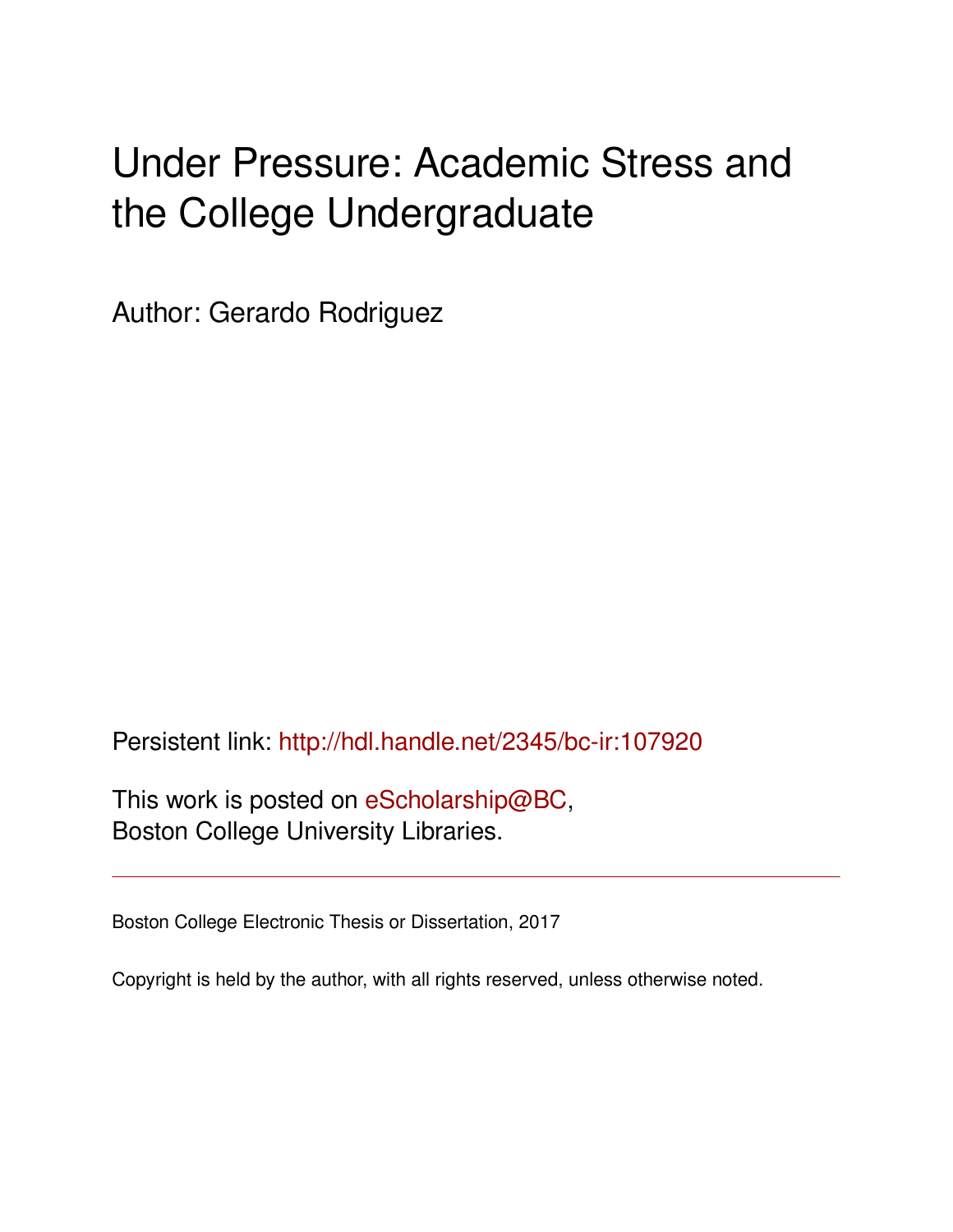

**Under Pressure:**

**Stress and the College Undergraduate**

**Gerardo Rodriguez**

**Boston College**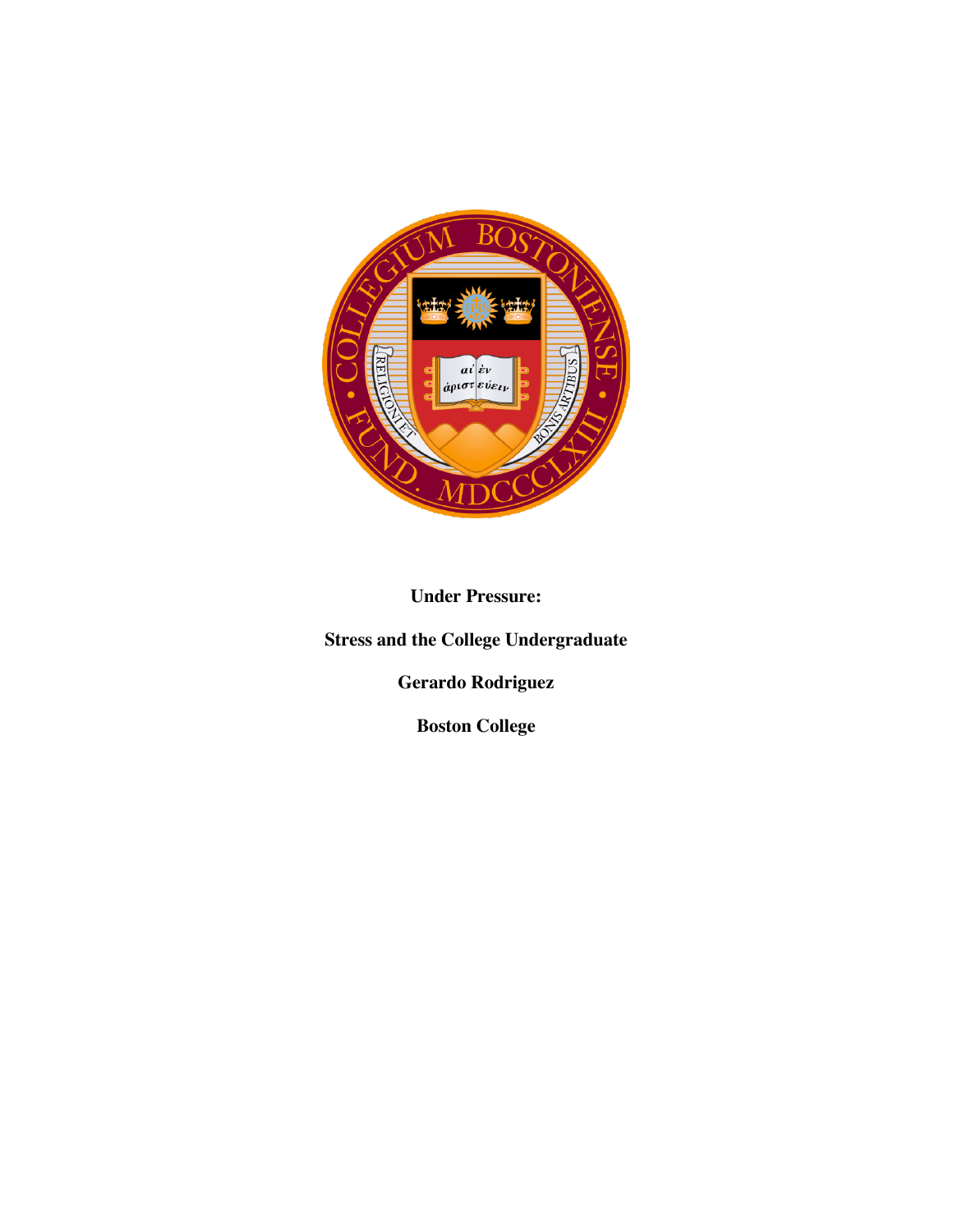#### **Abstract**

It has been identified that academic stress is an issue plaguing college undergraduates across the country. A significant amount of academic stress can have a negative impact on both the physical and mental state of the individual. Six elements were identified as contributing to the make up of an individual's stress profile and as a result, influenced the subsequent impact that academic stress may have on their daily life. Those elements included the following; definitions of stress, reactions to stress, timing, organizational strategies, support group and peer opinions. While the abundance of academic stress observed throughout colleges and universities is discouraging, its prevalence provides a large amount of data. By identifying the factors that contribute to the severity of academic stress, the avenues to a solution were identified as well. This study surveyed 16 participants at a large, private institution known for its academic rigor and competitive undergraduate environment thus rendering it an ideal setting for a study focused on academic stress.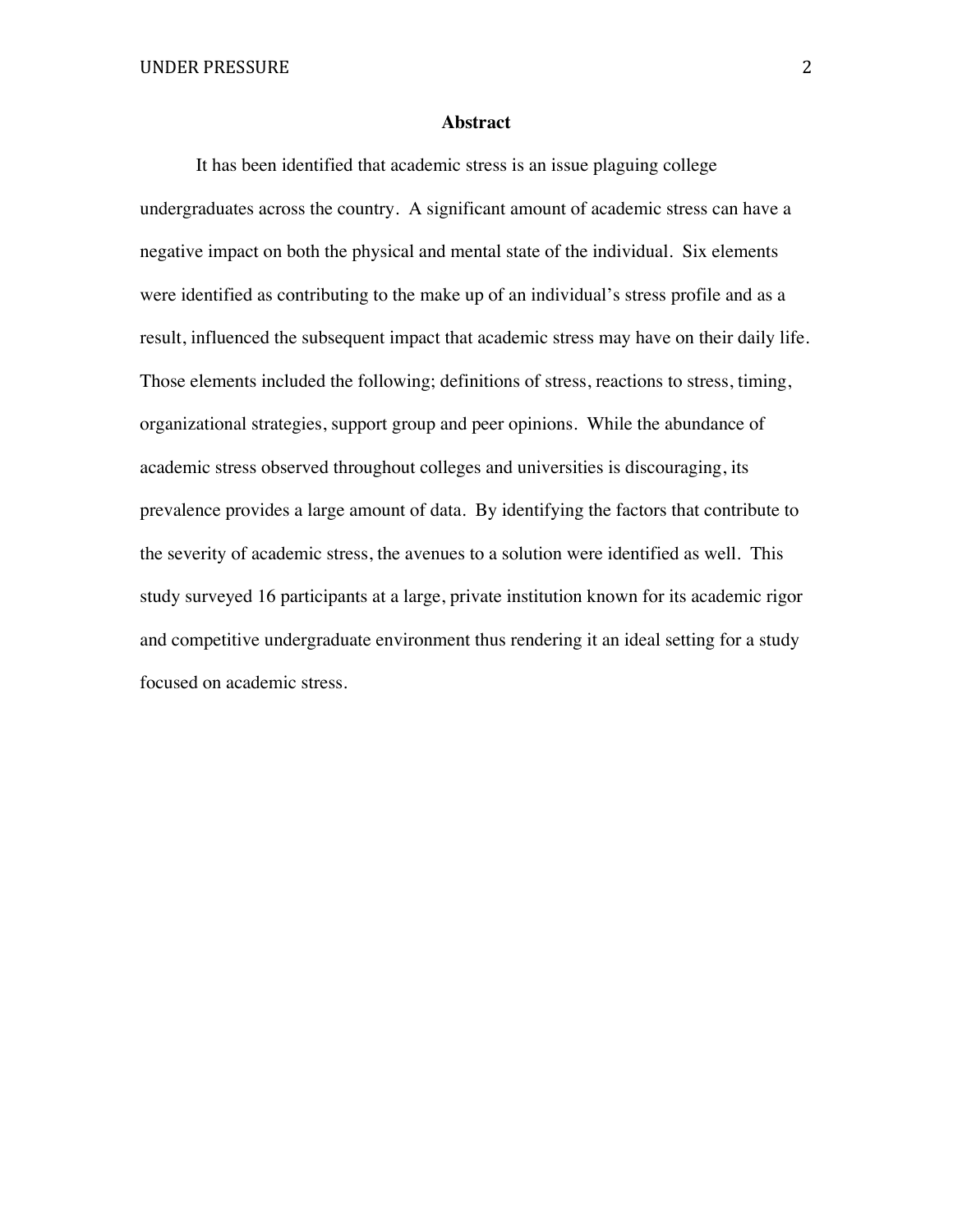#### **Acknowledgements**

The motivation for this paper arose out of necessity. After struggling with academic stress for much of my college career, the research and analysis required to complete this work has personally helped me immensely. However, I would not have been able to reach this stage in my academic career without the help of a number of incredibly passionate, smart and caring individuals; the first two of those individuals being my parents. Not only were they able to send me to such a prestigious, respected institution, they were also there to support me through every step of the process. Without them, I am confident that I would not have had the opportunity to conduct this research. Dr. Celeste Wells was the most important person involved in the success of this research. Not only was she integral to the actual formation and execution of the study, she was also there for advice on the emotions associated with such work and was incredibly supportive throughout the entire process. Her patience and enthusiasm are unmatched and those qualities make her a fantastic professor and human being. Lastly, one of the key conclusions of this study involves the need for a support group. I am thankful for the incredible support group that I have maintained over the years including friends, family and classmates. Without all of the individuals mentioned above, I am confident that this research would not have been possible.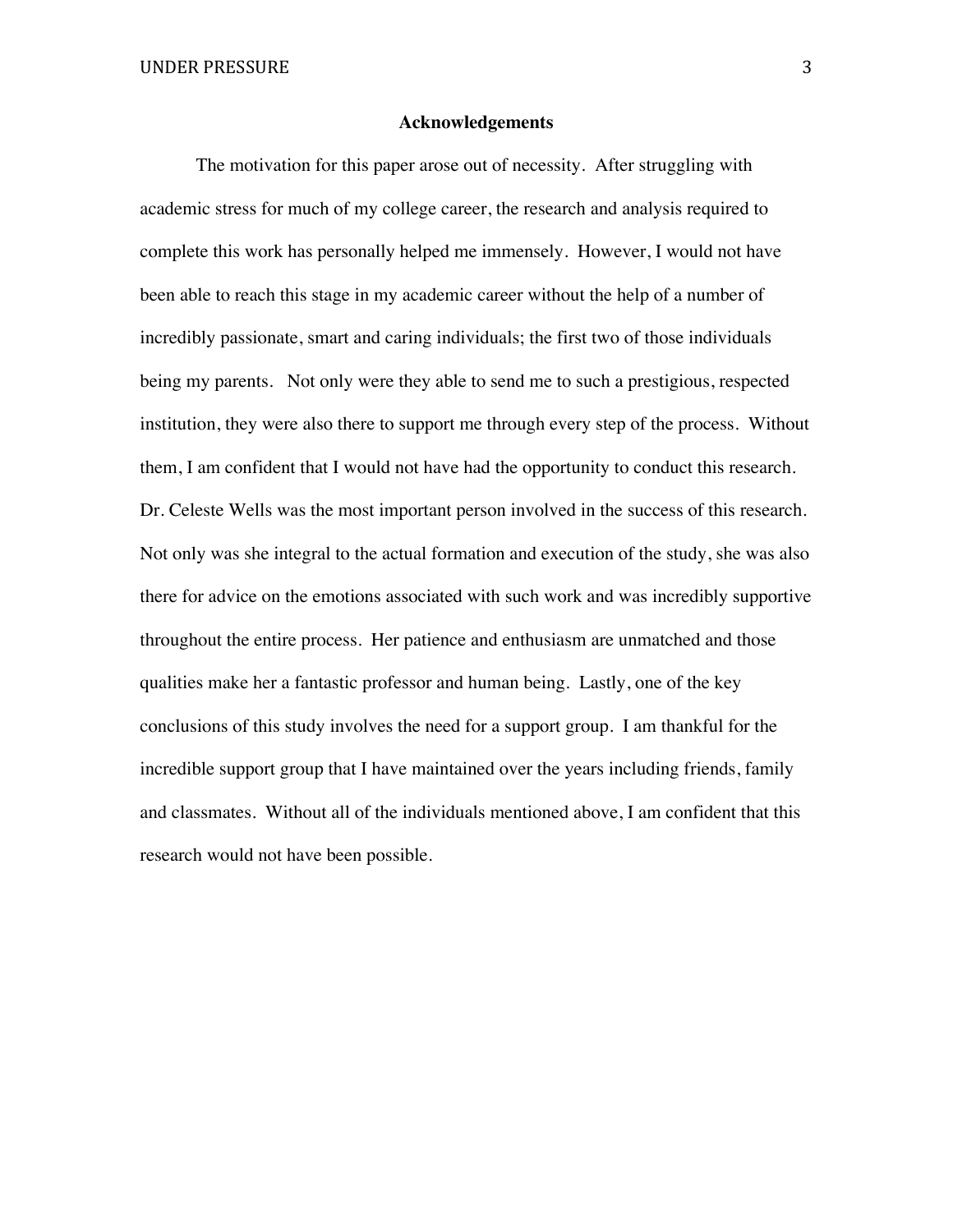|  |  | <b>Table of Contents</b> |
|--|--|--------------------------|
|--|--|--------------------------|

| Integrative Theory of Communication and Cross Cultural Adaptation  35 |  |
|-----------------------------------------------------------------------|--|
|                                                                       |  |
|                                                                       |  |
|                                                                       |  |
|                                                                       |  |
|                                                                       |  |
|                                                                       |  |
|                                                                       |  |
|                                                                       |  |
|                                                                       |  |
|                                                                       |  |
|                                                                       |  |
|                                                                       |  |
|                                                                       |  |
|                                                                       |  |
|                                                                       |  |
|                                                                       |  |
|                                                                       |  |
|                                                                       |  |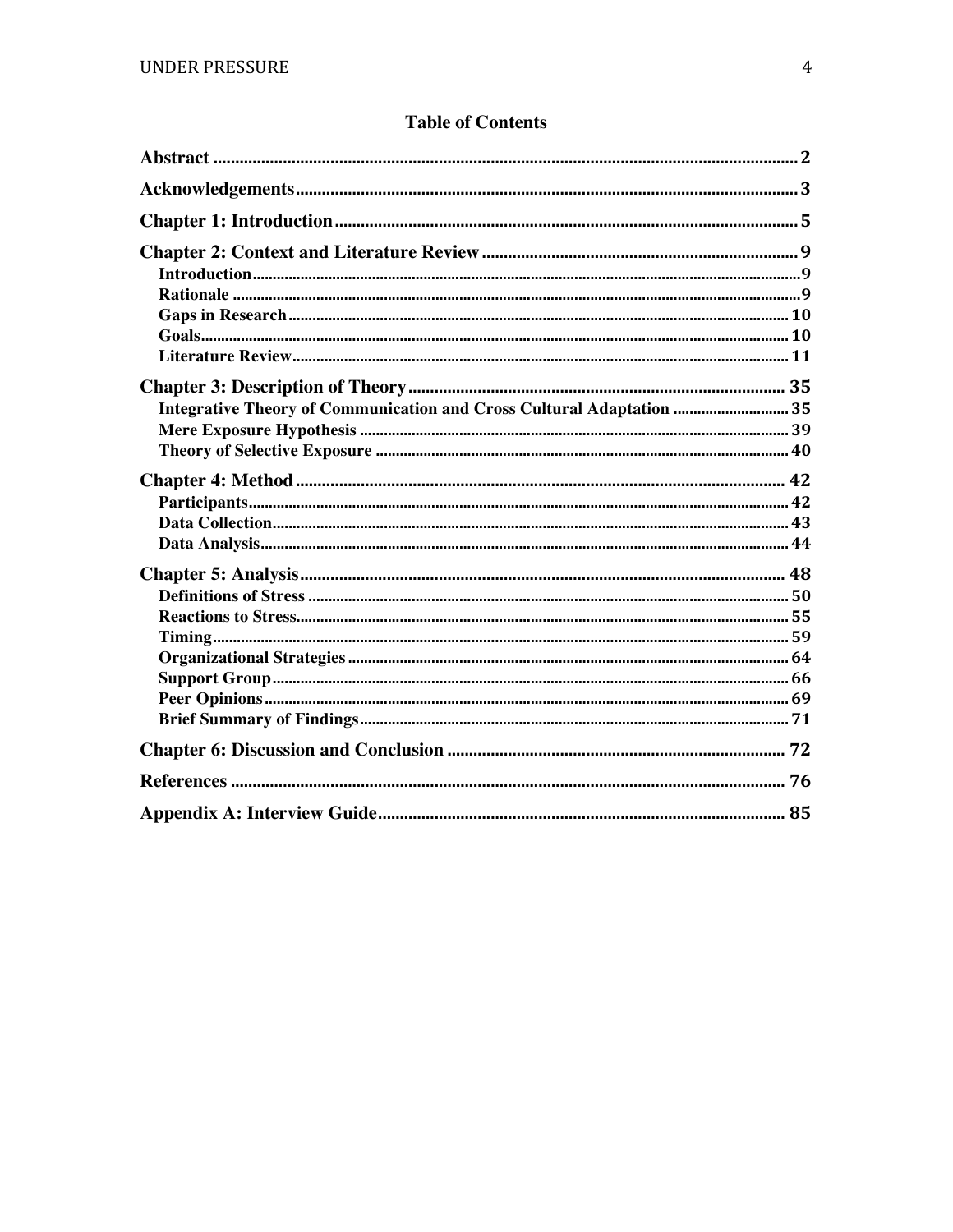#### **Chapter 1: Introduction**

As I labored over my college decision and looked out over the sea of acceptance letters, I thought about a number of different things. Does the school have a good reputation/vast alumni network? Does the school have competitive sports teams? In terms of the student body, are they highly motivated, accepting, competitive? While a number of these questions (and many more) raced through my head, I never once considered my mental health and the academic stress that would manifest during my first year. I would soon find out that attending a private, prestigious university, in addition to the vast resources and incredible professors, also generates a crippling amount of stress that unless promptly dealt with, can have devastating consequences. However, choice of university aside, academic stress is an issue that students at all universities, albeit to varying degrees, must learn to overcome.

As participant interviews will serve to explain, many individuals view academic stress as simply another aspect of college that students need to adjust to. While there is some truth to this, with the rapidly increasing stress levels of today's undergraduates, that adjustment process is neither quick nor easy (Ross, Neibling & Heckert, 1999). Although high levels of academic stress may result in poorer performance academically, the ramifications are far more severe than a failed exam. Unhealthy levels of academic stress, as will be discussed later, can have damaging physical and mental effects. While there are ways to raise a grade, there is always next semester, mental and physical health cannot be set aside and dealt with at a later time. In order to reduce the large amount of academic stress that undergraduates face on a daily basis, it is necessary to gain a better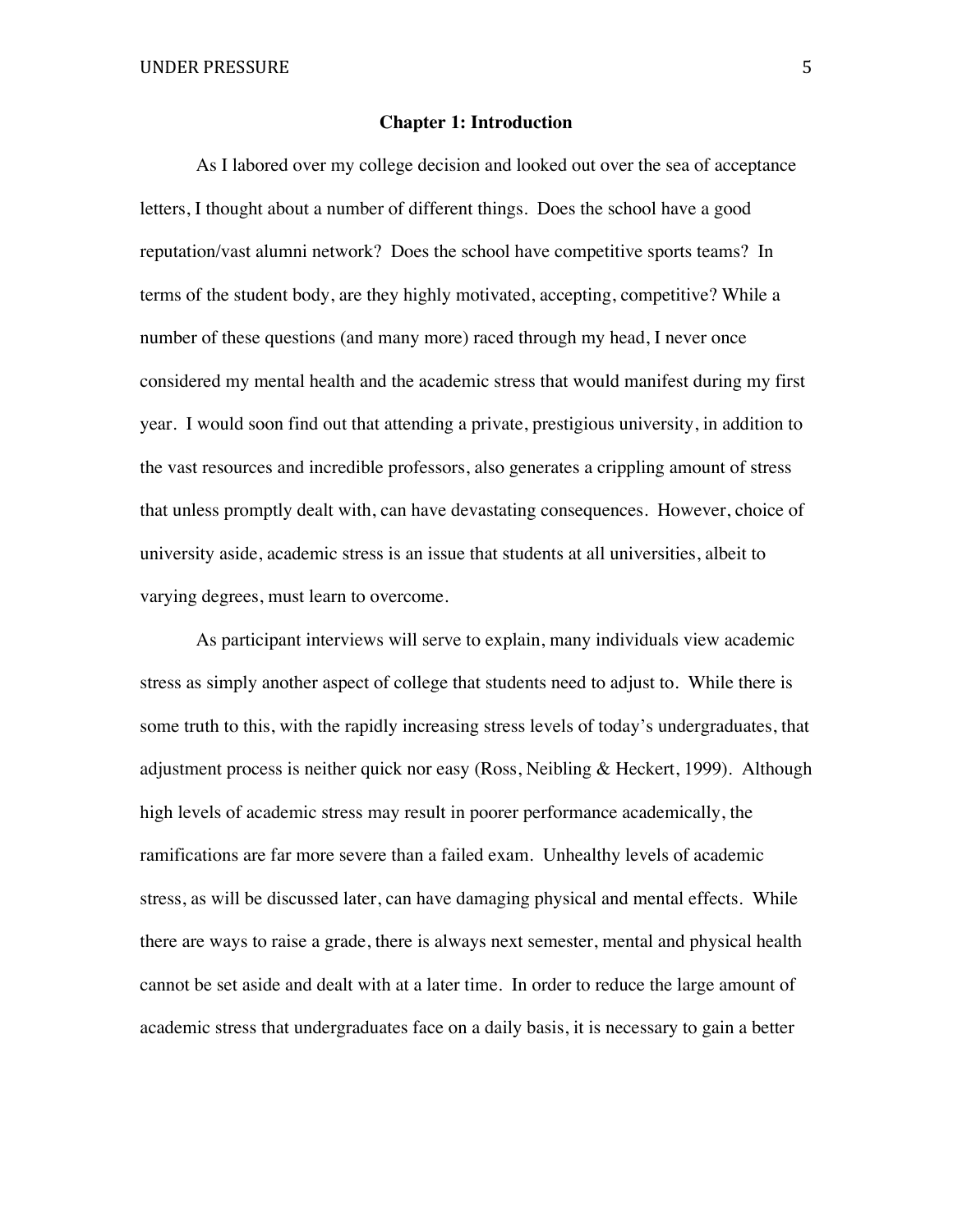understanding of what specifically causes the stress, how the students conceptualize and process the stress and finally, what are the best ways to help alleviate the stress.

The following are the research questions that were developed and served as a guide for this work; how does a college student's definition of stress impact their conception of their academic stress? What strategies do current college students use to prevent stress? How do current stress prevention techniques alter college student's perception of stress? Although the research that follows may not directly and explicitly answer these questions in isolation, the conclusions drawn will touch upon many of the underlying issues associated with these questions and academic stress in general. With a better understanding of the issue at hand, the route to a solution becomes far more achievable.

The link between academic stress and first year undergraduates has been confirmed by a significant amount of quantitative studies that discussed stress' impact on grades, the most frequent academic stressors and the negative health (both physical and mental) effects that result from high levels of academic stress (Ross, Neibling & Heckert 2008; MacGeorge, Samter & Gilihan, 2005; Misra, McKean, West, & Russo, 2000). While the abundance of data confirming this hypothesis is great, a walk through the library of a college campus could have drawn the same conclusion. As one walks through the overcrowded library they are likely to encounter students with their heads in their hands as they progress into their tenth hour of studying, massive cups of coffee to compensate for the lack of sleep, piles of textbooks for the various projects that students must work on at the same time, students using headphones to listen to music with the hopes of improved focus and one may even seen a tear or two. Now that the presence of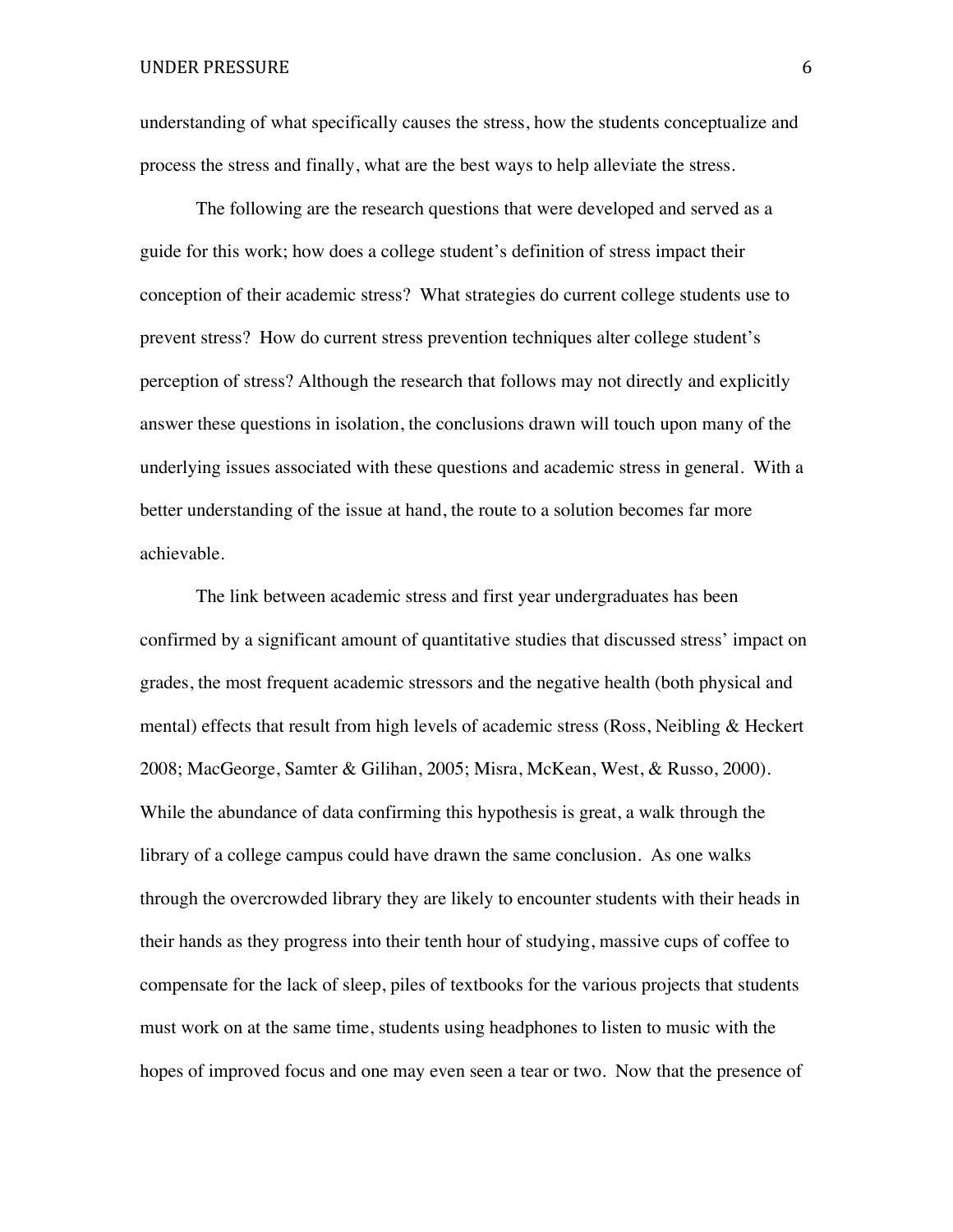#### UNDER PRESSURE 7

the stress epidemic has been quantitatively confirmed and its effects noted, it is critical that we gain a better qualitative understanding of what is happening and what individuals and universities can do in order to help their students excel in every aspect of their lives.

In order to address this gap in understanding, this research interviewed those same overly stressed students that one might see on a walk through the library. Students were not asked questions about stress and their GPA or the average amount of time they spent studying for a particular exam, instead they were essentially asked what type of emotions they experienced during these intense periods of high academic stress. By gaining a better understanding of the emotions and pressures that students were struggling with, specific programs to combat those issues could be developed with the hopes of improving the overall undergraduate experience.

It is important to note that although most of the following research is divided into a number of different sections, the sections feed and contribute to one another. The trends that were identified within the existing research on stress fell into five categories; definitions of stress, sources and perceptions of stress, coping, results of stress and stress prevention. The above categories were used to develop the research questions mentioned above. After a number of participant interviews, six elements were identified that contribute to an individuals 'stress profile,' or the way that an individual conceptualizes, experiences and deals with the stress in their life. Those six elements include definitions of stress, reactions to stress, timing, organizational strategies, support group and peer opinions. The same principle that applied to the existing literature is once again applicable with the newly identified elements. These elements do not operate in isolation and a change in one can and often does result in a subsequent change in another.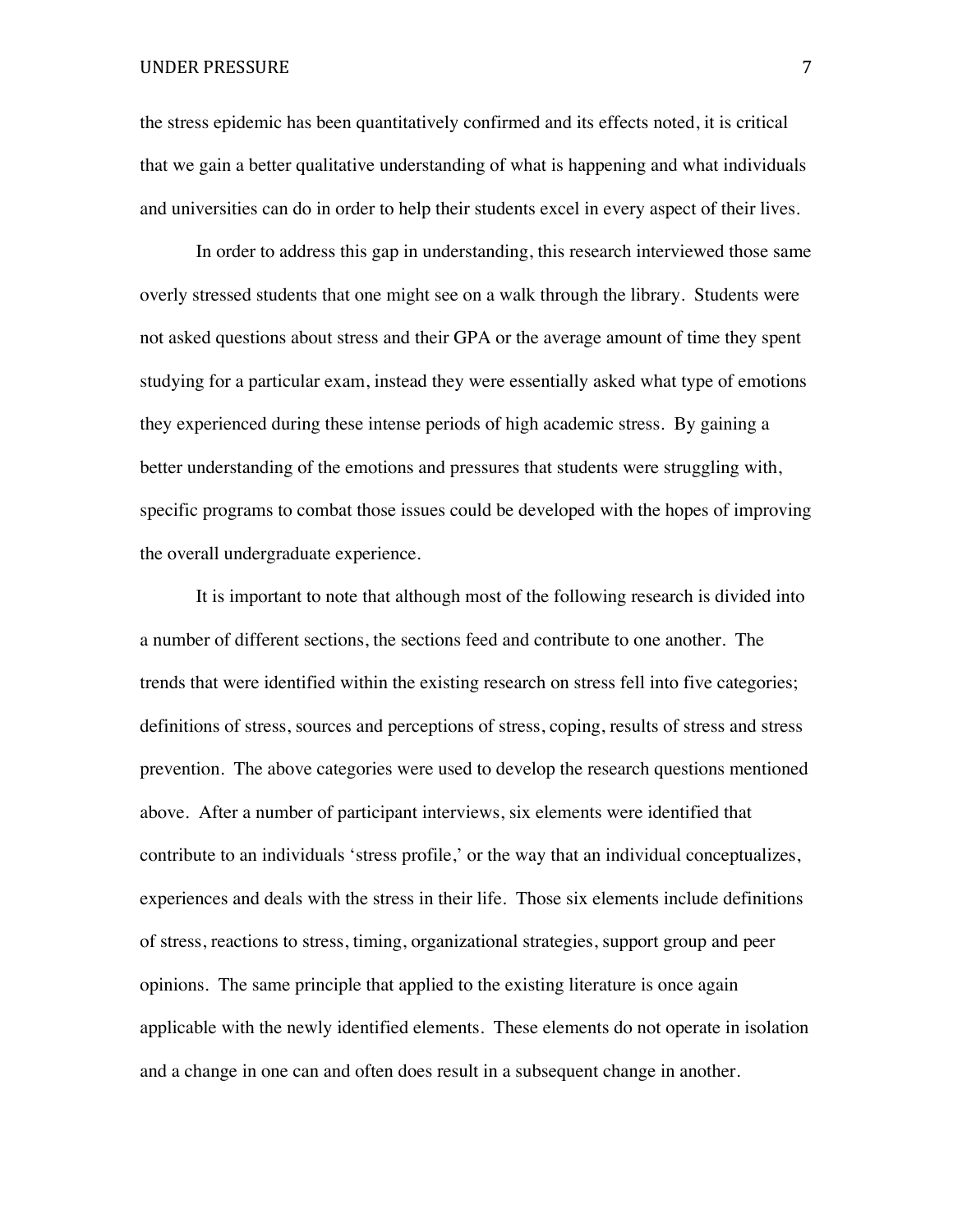Overall, the main argument of this research is that today's students are simply not prepared to deal with the rigors of undergraduate life when they arrive at their respective college or university. As will be discussed later, students that received some type of advice on the college adjustment process, whether in a formal or informal manner, seemed to be far better equipped to perform at a high level during their first year. That being said, no two individuals will respond in the exact same way to the same educational training. Therefore, it is important to understand the various ways in which individuals understand and combat stress in order to help as many students as possible. Although college is not supposed to be an easy, carefree experience, students should not have to experience a level of mental and physical stress that can have potentially long-term negative consequences.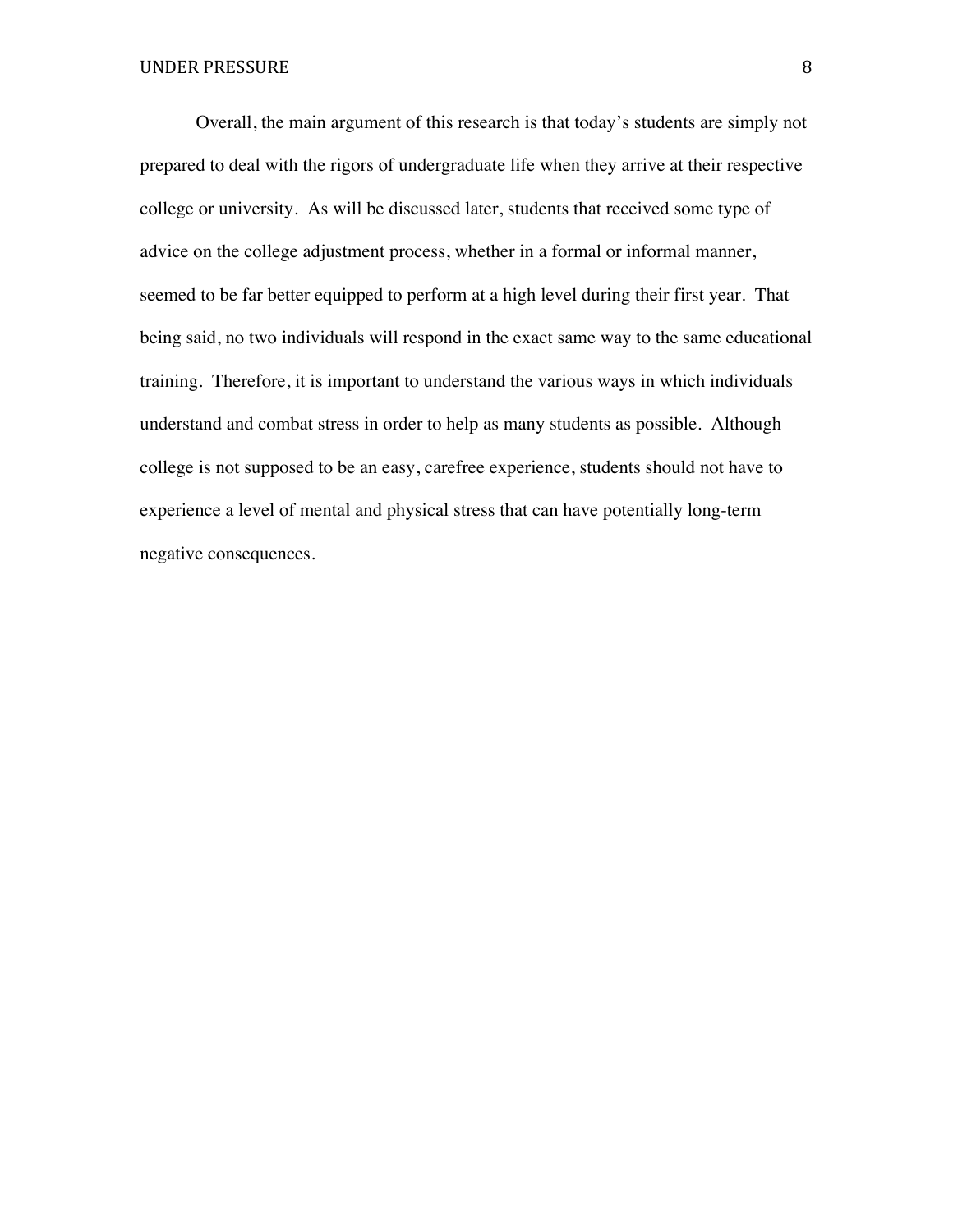# **Introduction**

Stress in academic life is not a new phenomenon nor will it be going away anytime soon. "The top five sources of stress were; change in sleeping habits, vacation/breaks, change in eating habits, increased work load and new responsibilities" (Ross, Neibling & Heckert, 1999). The aforementioned sources of stress are certainly important to know, but I believe that there is more to this story. Over the past twenty years there has been a significant amount of quantitative research focused specifically on academic stress (Ross, Neibling & Heckert 2008; MacGeorge, Samter & Gilihan, 2005; Misra, McKean, West, & Russo, 2000). This research has identified key stressors in students that both improve and inhibit performance in the classroom. In the literature review that follows, I analyzed and expanded upon the insightful data obtained by previous researchers.

# **Rationale**

In a highly competitive world, business professionals and students alike are asked to maintain incredibly high standards. For many people, a natural result of this hypercompetitive atmosphere is some level of stress. Although the main focus of this study will be on academic stress, some of the conclusions and results obtained may be useful to other areas where stress is prevalent. While stress may have a short-term impact on student's grades, the long-term impact on the health of the individual may be severe (MacGeorge, Samter & Gilihan, 2005). With the quantitative studies already establishing the effects of stress, it is time now to explore stress at a deeper qualitative level.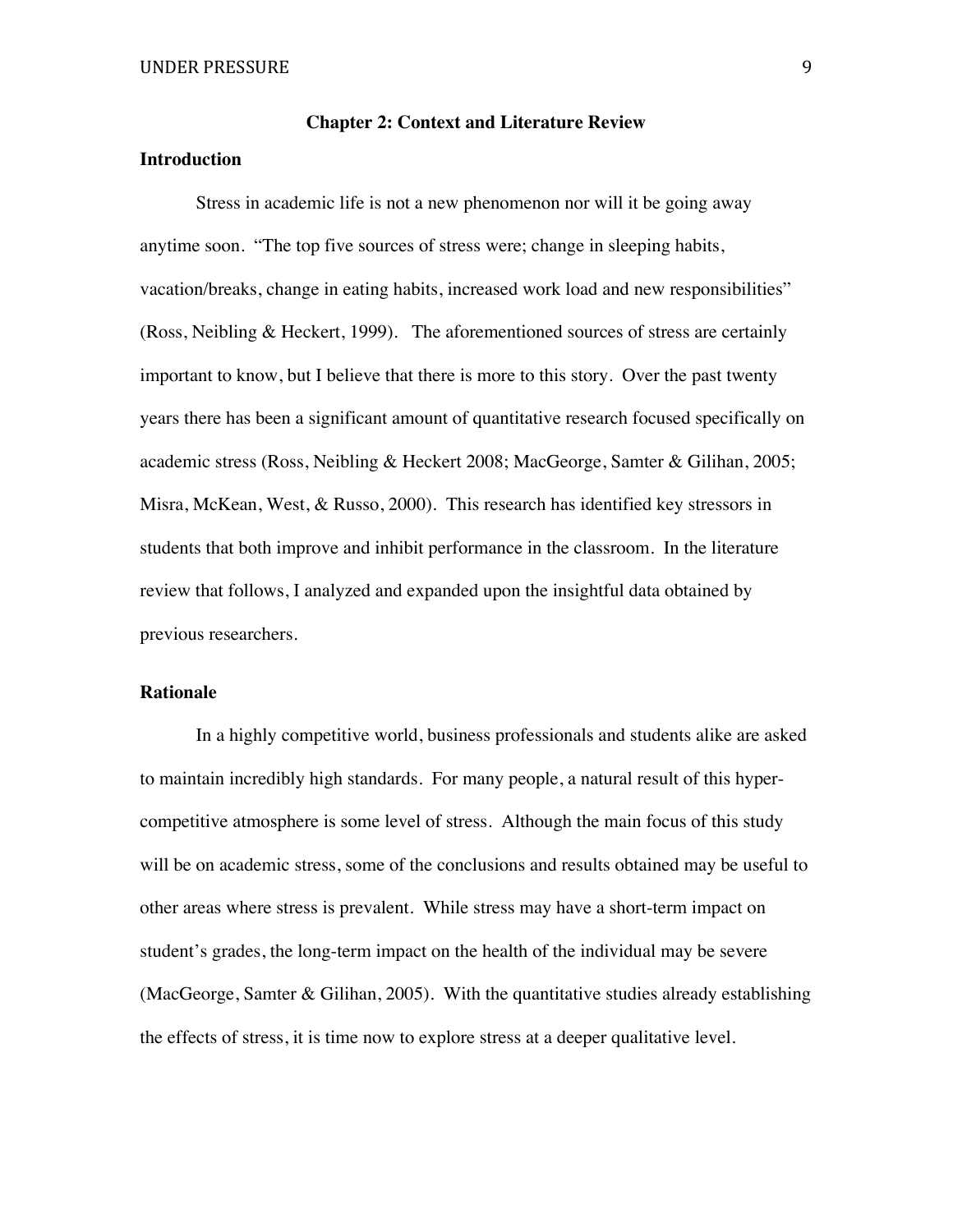Stress can come from a variety of places. The fact that this invisible force impacts every individual in a different way makes it worthy of a closer look. While nobody argues that stress is imaginary, and many offer various "coping" strategies, I am curious to find out how well we actually understand stress from a qualitative standpoint (Struthers, Perry, & Menec, 2000)? Before we can formulate a plan to address a problem, we must first understand the problem at hand.

#### **Gaps in Research**

To this point, much of the research surrounding academic stress has been done quantitatively. For instance, according to Ross, Neibling, and Heckert (1999) we know that 89% of college students surveyed feel stress from new sleeping habits associated with college. However, in order to answer this question, students had to draw on their own personal definitions of stress. These studies did not operationalize stress or in other words, they did not provide a specific definition for what they considered 'stressful.' If the situation presented to the students does not meet their threshold for what they consider 'stressful,' then the answer to the question will be no. However, with a different definition of stress, the student may have answered yes. Although quantitative studies are good at identifying the most frequent stressors for students, they are not well suited for deeply understanding the personal perception and sense making involved with stress. With a qualitative, interpretive study, I will try to peel back the layers of stress to understand both the root causes of the issue, and how it can be monitored in the future.

#### **Goals**

The goal of this small-scale research project is to offer data to universities that could be useful in improving the first year experience of freshmen. From a personal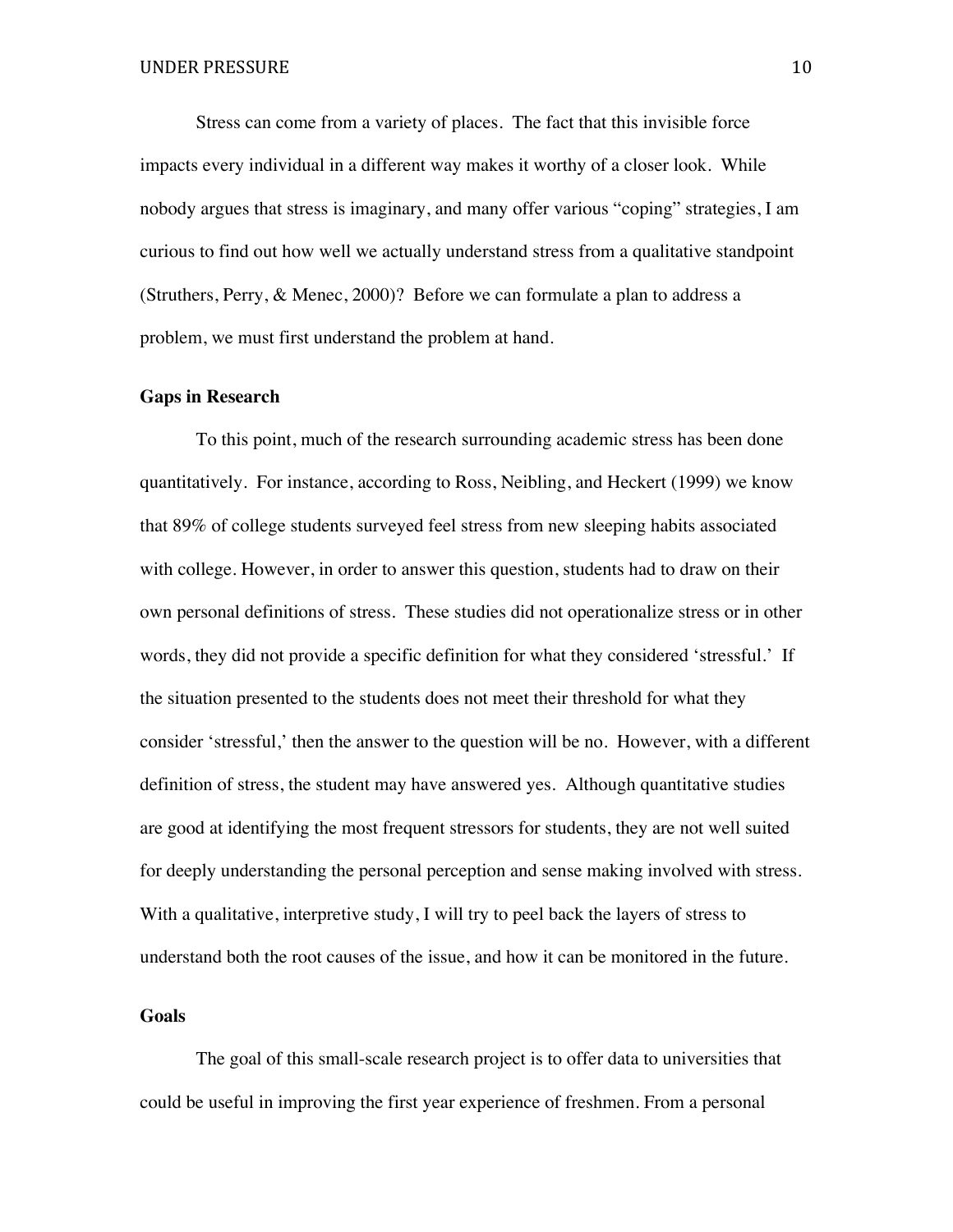UNDER PRESSURE 11

perspective, coming into freshman year at a relatively large institution from a relatively small high school, I was radically unprepared. Had I been exposed to some of the more stressful aspects of college life, I believe that I could have been far more prepared than I was. Before every student goes off to college they hear, 'study hard,' and 'it's the best four years of your life.' Those idioms don't explain, 'how hard do I have to study to study hard? Or, how is anxiously waiting to get a test grade back supposed to be a shining moment in the best four years of my life?' The stressful realities of college are not communicated to those who need to hear them most, freshman. "College students, especially freshmen, are a group particularly prone to stress" (Ross, Neibling & Heckert, 1999). My goal for this research is that the takeaways contained within it could one day make a difference. If my work makes the transition to college easier for just one incoming freshmen, then it was all worth it.

# **Literature Review**

The remainder of this chapter will critically analyze and evaluate the existing literature surrounding both academic stress and stress in general. The analysis will be divided into five sections and is organized according to subtopics related to academic stress. The subtopics include: definitions of stress, sources and perceptions of stress, coping with stress, results of stress, and stress prevention. The sections have been organized according to their respective positions in the 'stress process,' starting with how different individuals define stress, and ending with the mental and physical results that an individual may encounter when dealing with stress. The literature outlined in this section and the research that was conducted for the purpose of this study, will work together to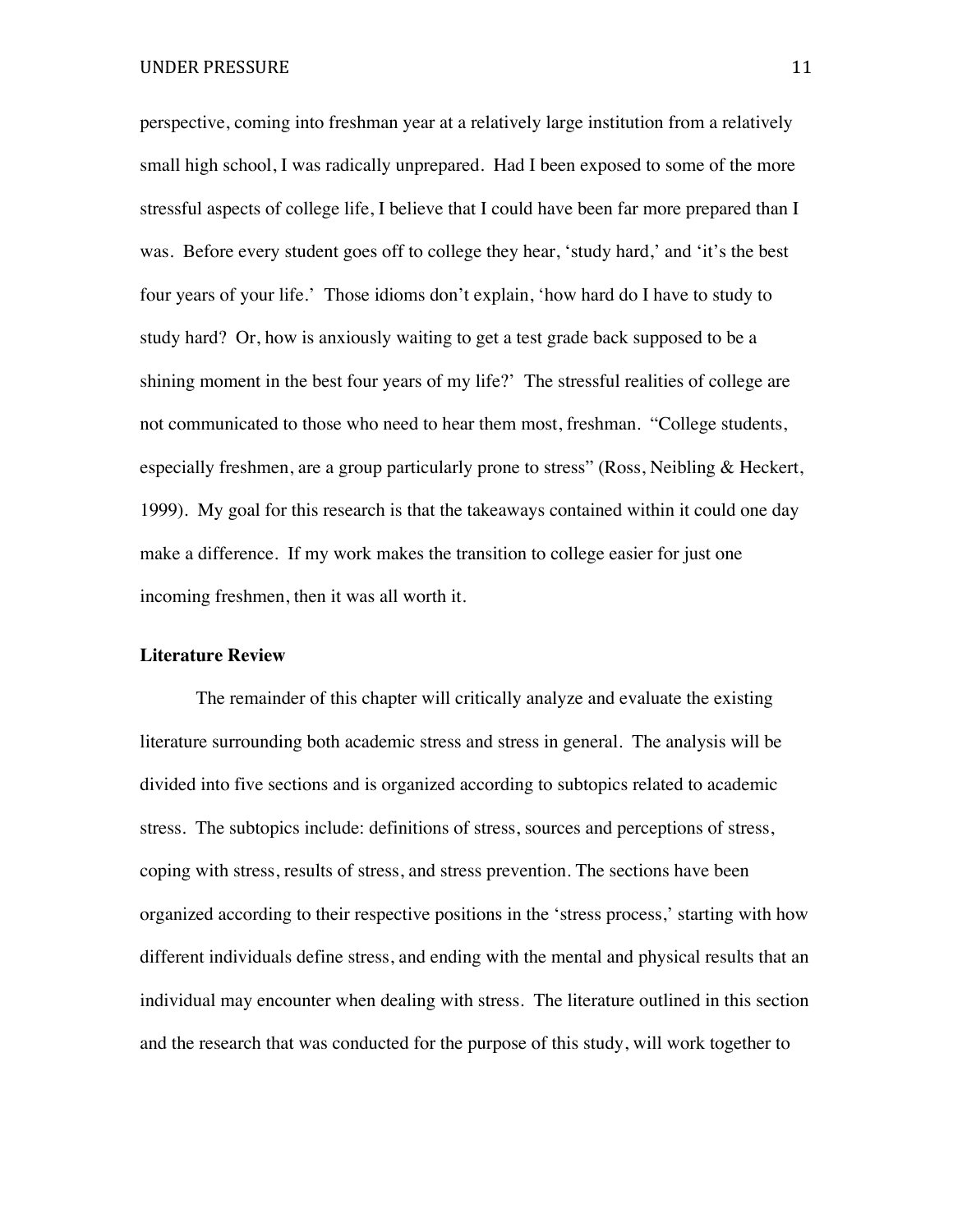create a new outlook on academic stress, its consequences, and how we can try to prevent it.

The motivation for this research arose out of personal experience and necessity. The stress that engulfs students, specifically during their college years, is intense and can carry with it devastating consequences. The purpose of this study is to ultimately prevent unhealthy stress before it has the chance to derail and potentially destroy a college student's chances of success. The existing literature that was used as a foundation for this study, will serve to validate and strengthen the message of this research.

**Definitions of Stress.** To some, stress is a buzzword that has come to represent a wide variety of ambiguous circumstances and indefinable states of being (Charlton, 1992). As a result, Charlton (1992) believes that the word "stress" should be eliminated from our current vocabulary and replaced with words like "pressure" or "tension." When we say something is 'stressful' or 'I'm stressed,' we tend to forget that stress is not a defined or factual entity that can be easily measured or categorized. Stress itself can be defined as a stimulus, a response, or as some combination of the two. If we interpret stress as a stimulus, we are agreeing that the given situation is inherently 'stressful' in and of itself. On the other hand, if we interpret stress as solely a response, then a variety of situations can be considered 'stressful' due to the stress that the individual feels as a result of the situation. The most realistic and functional definition of "stress," involves a combination of stress as a stimulus and as a response (1992). With this mixed definition, it allows for a wide variety of events to be considered 'stressful,' in order to account for the wide variety of events from which individuals may report feeling some level of stress.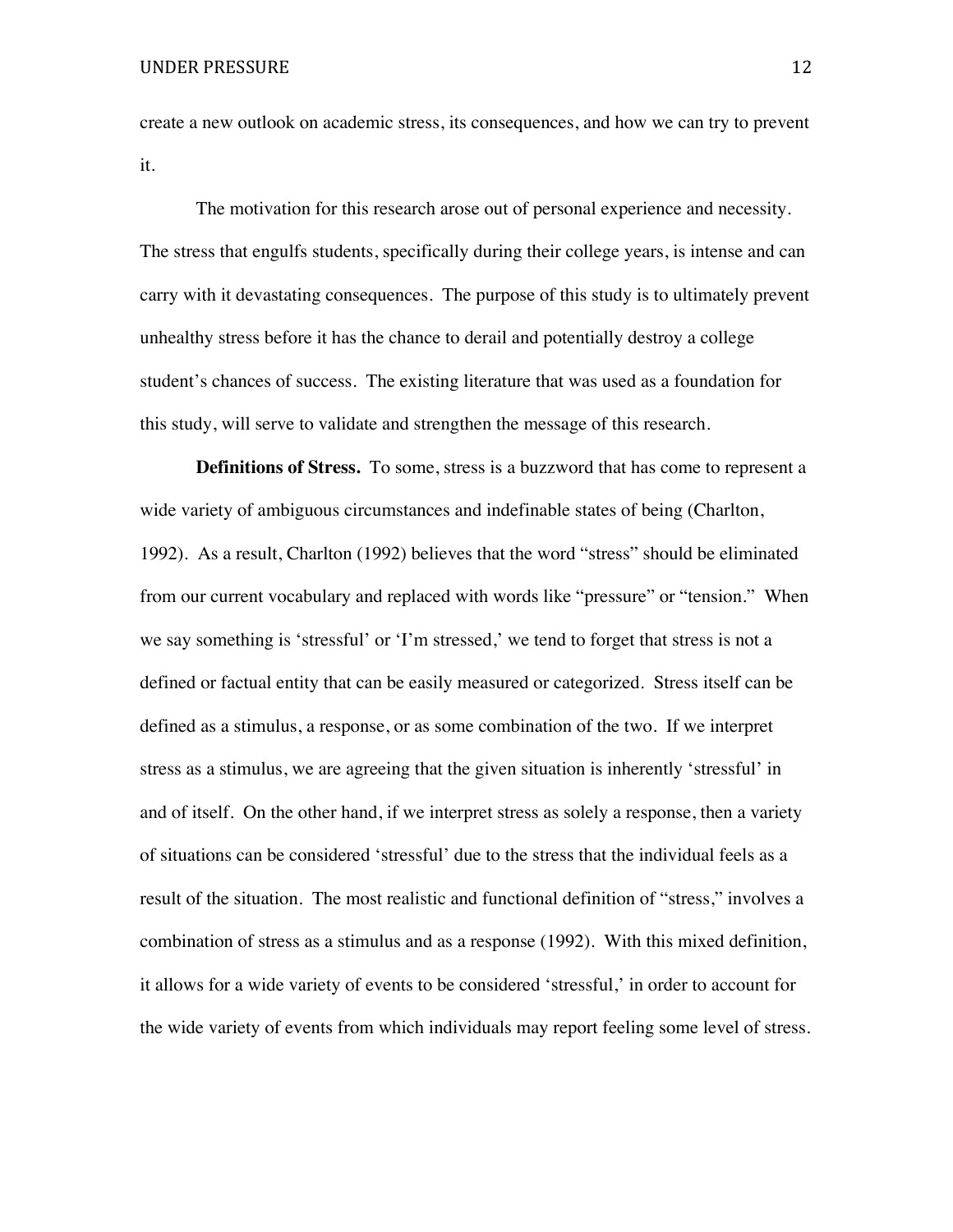As we move away from semantic differences and explore more concrete definitions of stress, Baron, Hardie & Roemer (2009) begin the conversation by defining stress as, "A real or interpreted threat to the physiological or psychological integrity of an individual that results in psychological and/or behavioral responses" (p. 112). While Charlton was hesitant to define stress in such certain terms, the above definition can be interpreted as Charlton's mixed definition approach that combined stress as a stimulus and as a response. Once an individual has formulated their own definition and threshold of what they consider stressful, they move on and encounter events that they must deem 'stressful' or 'not stressful.' These events can be divided according to whether they are physical or psychological. Baron, Hardie & Roemer (2009) state examples of physical stressors include instances of unusual heat or cold, disruptive lights and irritating noise. On the other hand, examples of psychological stressors may, but are not limited to, relational difficulties, embarrassment and loneliness. As a result, all of the above stimuli create some type of unique response in the individual. Not everyone experiences the same event in the same way. Due to having different definitions or thresholds for 'stressful' events, individuals that face identical issues may react in drastically different ways. Ultimately, the response to a stimuli and the resulting fallout are highly dependent on the individual and not a direct result of the event.

Why is it important to understand the different definitions of stress? As Stvan (2013) explains, in the case of physicians, it is critical to understand a patient's definition of stress in order to provide proper treatment. While one patient may complain of stress and seek medication, another patient may feel that the events in question cause little to no stress. It is important for physicians to understand if the symptoms that the patient is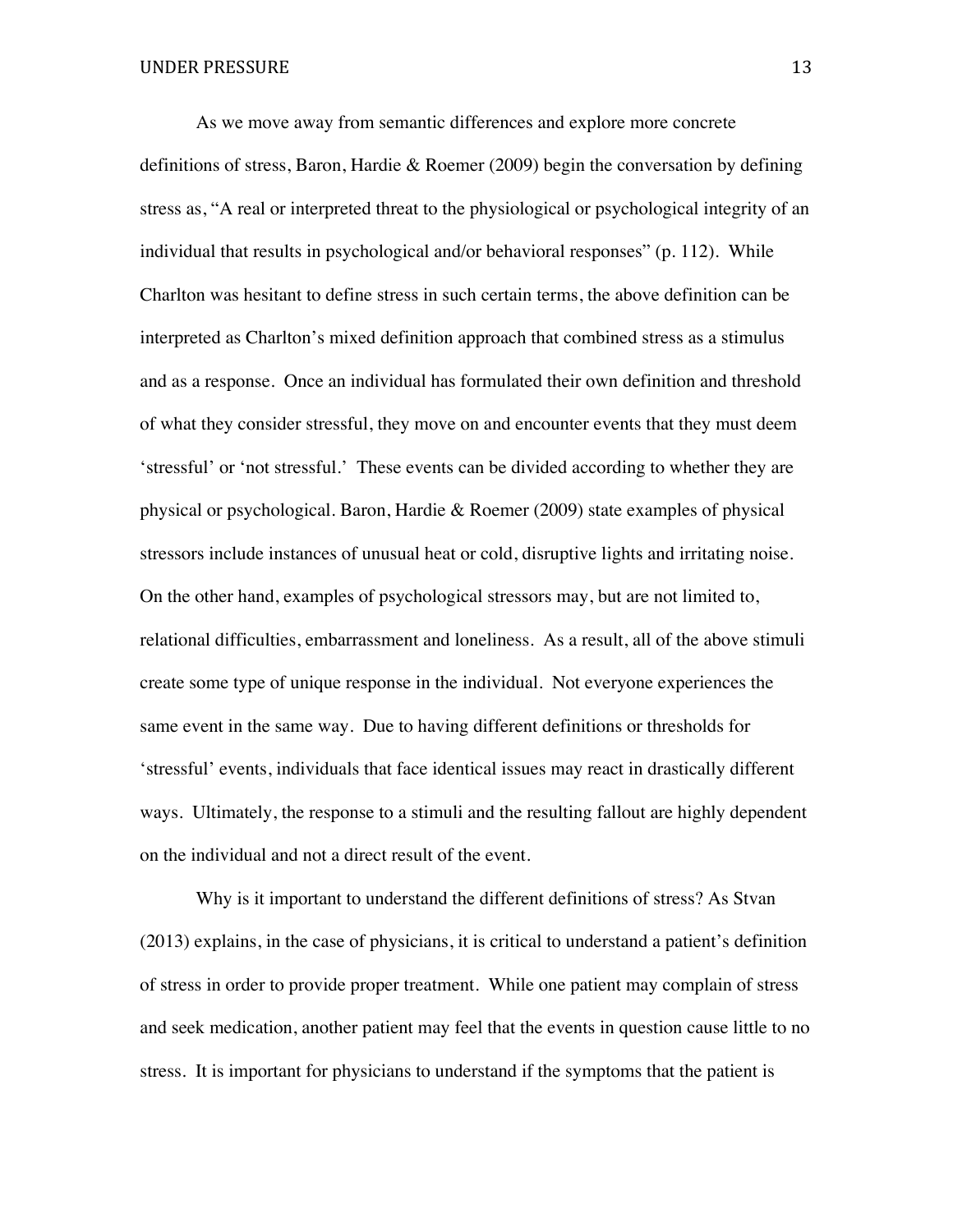feeling are due to sources outside of the body, internal bodily sources, or most commonly, an emotional state. Arriving at a mutually understood definition of stress between the patient and doctor is a critical step towards moving forward with resolving the situation at hand. While everyone is entitled to their own definition of stress and is free to judge whether or not an event is stressful, at times, a clear definition of stress is needed in order to assess and resolve certain situations.

To this point, we have referred to stress as an ambiguous, non-definable, nonconcrete idea that is unable to be directly observed. Graham and Ruiz Pozuelo (2017) have created a model framework to analyze stress in relation to age and happiness. The relationship between age and happiness can be modeled as a "U-Curve" (2017). Happiness starts at a very high level at birth; however, as age increases on the x-axis, happiness then steadily declines on the y-axis until the individual reaches the midway point in their life where happiness reverses course and begins to rise thus creating the "U" shape. The direct inverse to the "U" relationship between happiness and age, stress has a reverse "U" shape in reference to age (2017). At birth, stress is almost non-existent and is limited to physical stressors that individuals may experience early in life. However, as age increases on the x-axis, on the y-axis, stress begins to rise until the individual hits the midpoint in their lifetime where stress begins to slowly decrease. The importance of these two models is that they create a potentially dangerous situation. The low point of the age and happiness curve coincides almost exactly with the high point of the age and stress curve thus creating a 'perfect storm-esque' scenario. According to Graham and Ruiz Pozuelo (2017), this result is not a coincidence and suggests that the two variables, happiness and stress, are in close relation to one another. While many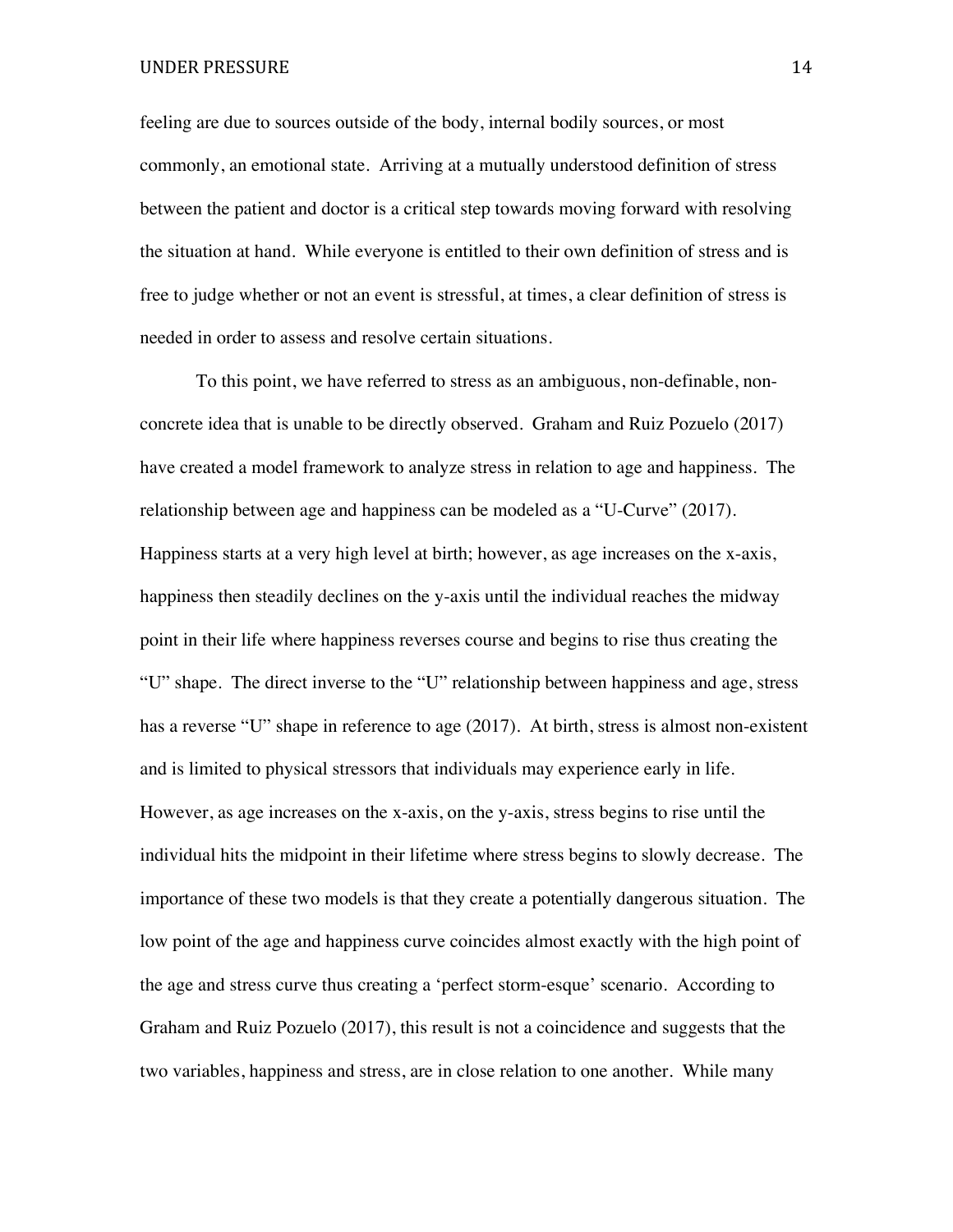naturally observe that happiness and stress are closely related to one another, models such as the one discussed above can provide insight into how we can maintain that happiness while also reducing stress.

**Sources and Perceptions of Stress.** According to a recent study, millennials have (by far) the highest self-reported stress levels of any age demographic (Aon, 2016). Studies have been conducted to identify the most frequent and harmful stressors that face millennial/college age students today (Gearhart & Bodie, 2012; Deasy, Coughlan, Pironom, Jourdan, Mannix & McNamara, 2015; Bernard, 2016; Zheng & Lee, 2016). First, within the classroom, Gearhart and Bodie (2012) identified traditional stressors such as public speaking and aversive physical situations (such as a cold classroom). Bernard (2016) analyzed academic stress from the perspective of the professor arguing that when a professor is stressed (possibly caused by factors including self-doubting and low frustration tolerance) their stress can negatively impact the classroom experience and cause students stress as a result. These studies indicate that stress can come from a variety of indirect or secondary sources that one would not traditionally believe would impact the student.

Outside of the classroom, and impacting students of all ages (not just millennials), a number of stimuli can result in stress that may impact a student's academic life. Some of these stressors include poor diet, physical inactivity, tobacco smoking, and alcohol consumption (Deasy et. al, 2015). While these factors are not directly academic, the resulting effects, such as chronic disease, can have a direct impact on a student's academic performance (2015). Continuing with the phenomenon of outside stimuli impacting a student in the classroom, technological innovations have introduced a new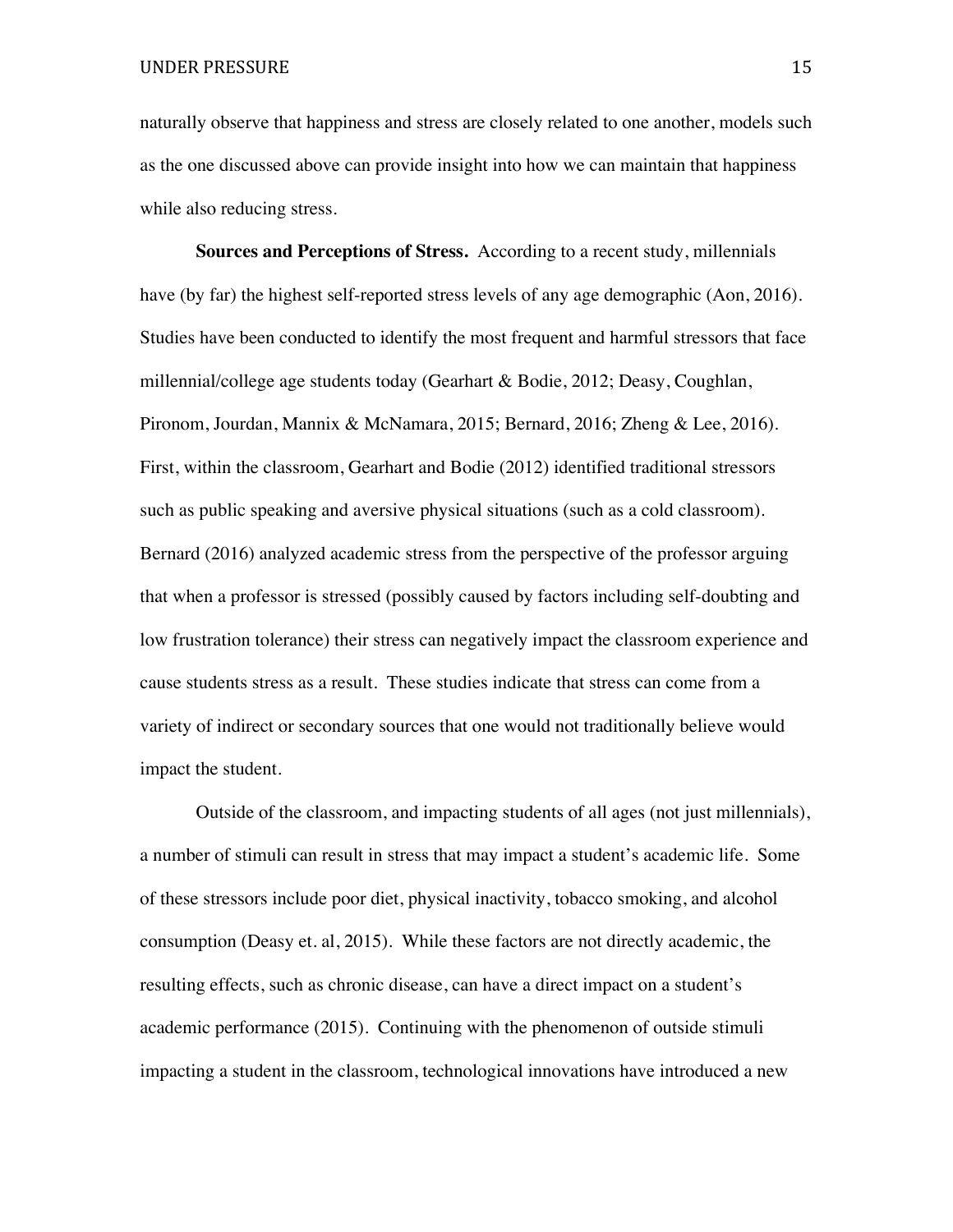type of stress. Zheng and Lee (2016) have coined the term "technostress," which can be defined as the experience of stress when using technologies. The mobile technology that we engage with every day is slowly drawing us away from meaningful interactions while transporting us into a cyber world riddled with this new form of stress and anxiety. This new source of stress frequently leads to decreased social activities as well as social interactions. As we learn from Pauley and Hesse (2009), this decrease in social activities/social interactions and the beginnings of depression, can lead to first, an increase in alcohol consumption, and as a result, lead to a drastic increase in academic and social stress levels. Although we may not see the direct correlation between one event and a stressful result, as illustrated above, numerous events may work in conjunction to create various forms of stress and anxiety.

In addition to stress created in the classroom (i.e. academic rigor) and stress created by the actions of the individual (i.e. consumption of alcohol), one's environment and culture can also create a significant amount of stress. Physical and emotional change can have incredibly powerful effects on an individual (Ross, Neibling & Heckert, 1999; Wisse & Sleebos, 2016). Not only may one's physical location change, but with that physical change comes an emotional change as well (2016). In terms of a group particularly vulnerable to stress, college freshmen, the transition to a new setting and way of life can be particularly stressful if they do not have a strong support system to help guide them through the process (Ross, Neibling & Heckert, 1999). It is not only the physical change that is causing these issues, but the combination of the change mediated by the individual's self-perception and reaction to the change that creates the increase in stress (1999).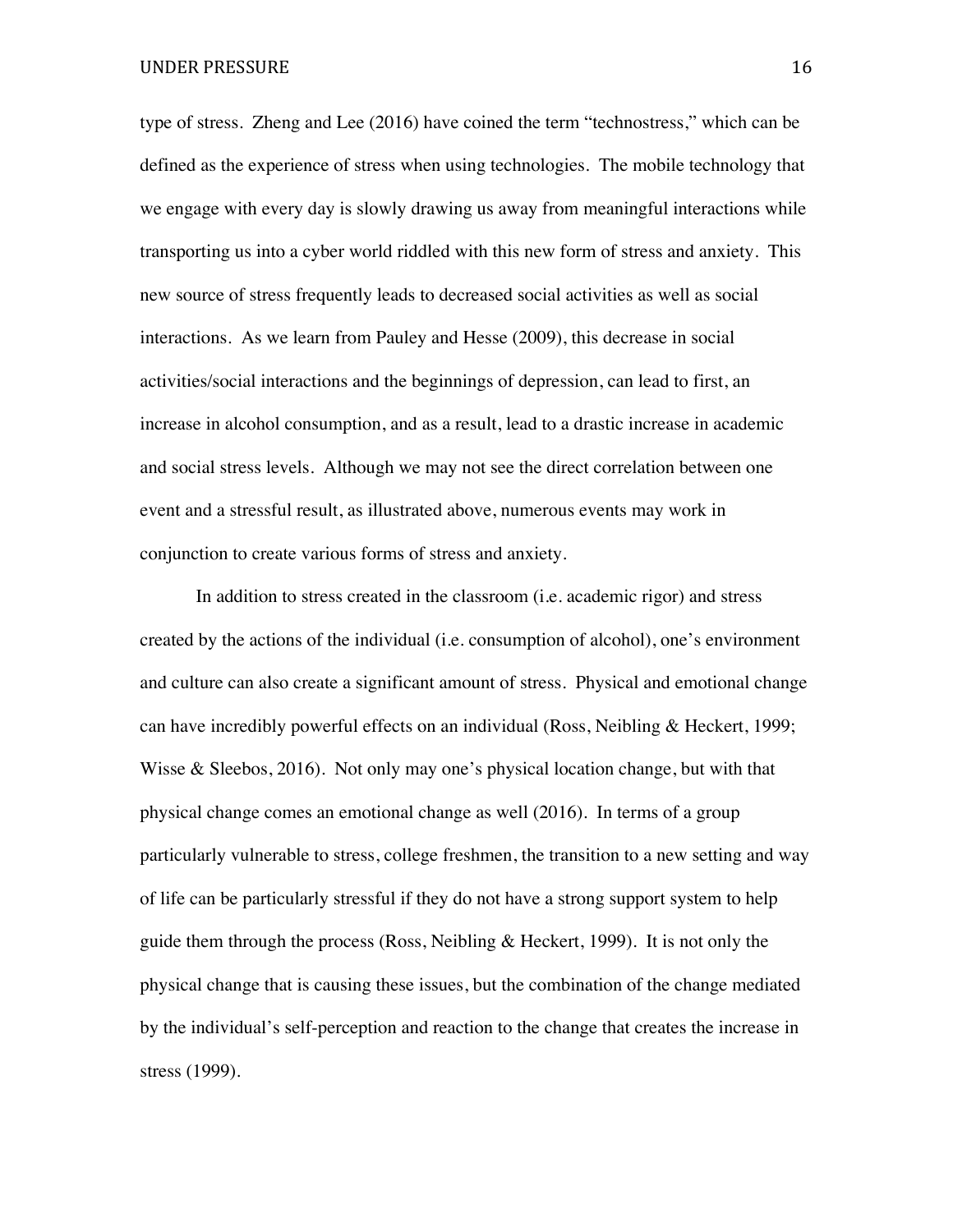To this point we have only discussed sources of stress that may be considered external, or originating from outside sources. However, it is possible for an individual to create stress internally. The creation of one's own stress generally comes from an effort/reward imbalance or ERI (Eddy, Hackenberg, Wertheim, Kent & Wright, 2016). A high ERI is related to a diminished level of resiliency and a heightened level of stress. Khan, Hamdan, Ahmad, Mustaffa and Mahalle (2015) state that individuals from lowincome and non-religious families are more prone to stress. These individuals, in particular, feel that they have been given little in return for their efforts (2015). The dissonance created between what the individual feels that they deserve versus what they actually receive, is what creates the ERI mentioned above.

The sources of stress outlined above are potentially damaging and emotionally/mentally frustrating, yet they are entirely dependent upon an individual's perception of stress (framing of the situation). As a result of perceptual differences, professors have been shown to estimate students stress levels as significantly higher than students did (Misra, McKean, West & Russo, 2000). This bias stemmed from the fact that professors were limited to observing and interacting with students in the classroom, arguably the most stressful situation that a student can be in. Had the professors had the opportunity to interact with students in different settings outside of the classroom (i.e. get to know students' personalities instead of just their intellectual capabilities), their perceptions and opinions of students may have drastically changed and allowed their stress level ratings to be more accurate. When taken from a different perspective, the self-perception that students have also has a dramatic effect on self-reported stress levels (Chadwick, Zoccola, Figueroa & Rabideau, 2016; Liu, Wang, Ren & Liu, 2017). The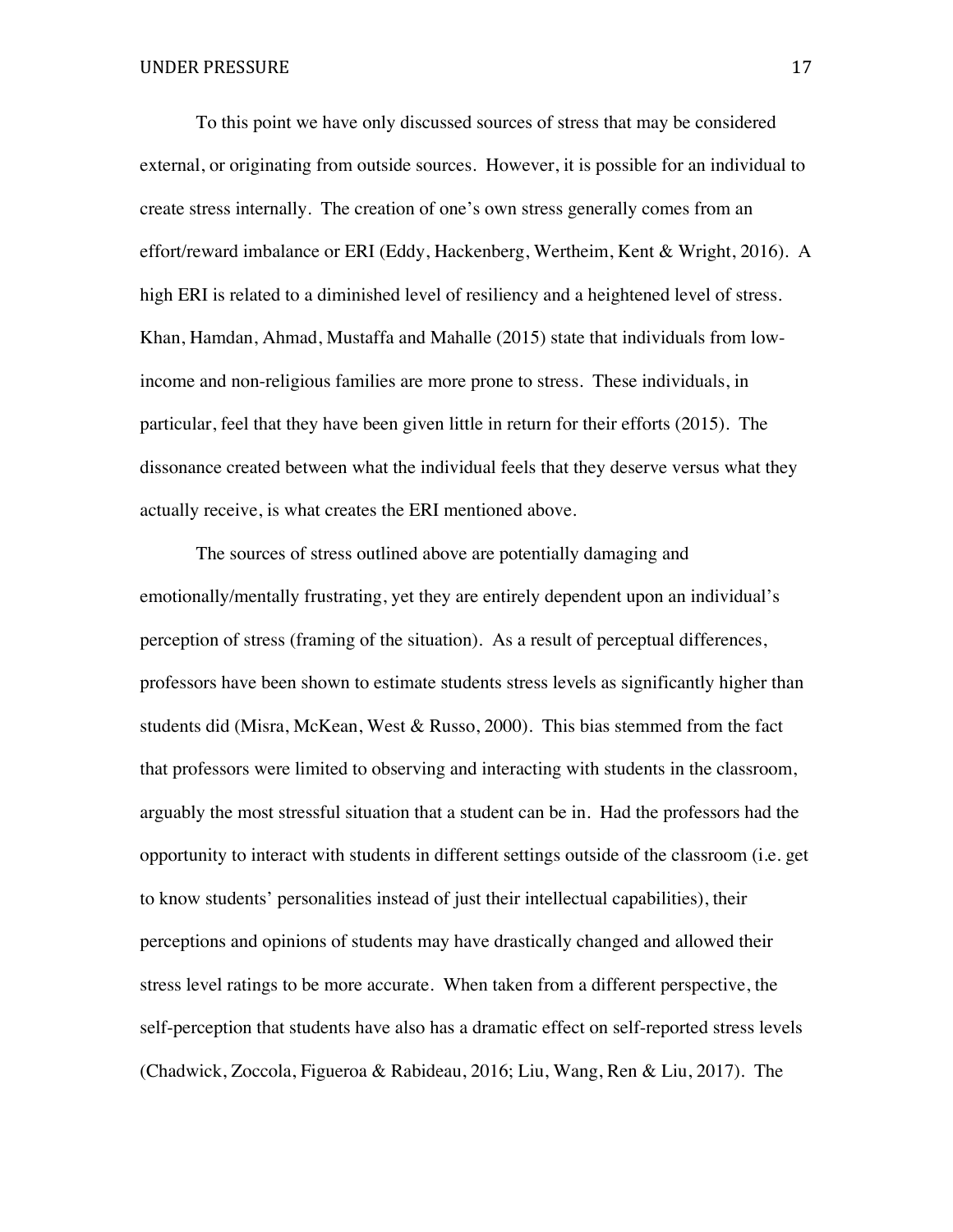resulting stress can be prolonged or ameliorated as a direct result of how individuals appraise and evaluate events (2016). With this information, some individuals have tried to alter the perceptions of others in order to mediate the effects of stress. One such outlet for this type of communication is Facebook. It has been determined that there is a correlation between received emotional support via Facebook, and an individuals perceived stress level (Wright, 2012). In other words, if a Facebook friend shares an inspirational post or writes an encouraging quote on the individuals 'wall,' Wright (2012) suggests that the individual's perceived stress level will be lower. The factors considered for this study included, similarity, physical/social attraction, emotional support and perceived stress. A regression analysis resulted in the following conclusions; perceived emotional support was predictive of lower perceived stress for Facebook partners and attitude homphily/social attraction were significant predictors of perceived emotional support (2012). Simple communication such as a supportive comment on a troublesome post has the ability to alter an individual's perception of stress. Regardless of the intensity or type of original stressor, the impact of the resulting stress is, at least somewhat, dependent upon the perception of the individual.

**Coping.** As the following section will outline and analyze, much of the literature surrounding stress is focused on coping and managing stress after the fact. When conducting a study surrounding academic stress, specifically in college students, the transition to college is a logical place to start given that historically, it is a common source of stress for many incoming freshmen (Burke, Ruppel & Dinsmore, 2016).

Incoming freshman are a group that is particularly vulnerable to stress and are therefore a valuable group to analyze (Ross, Neibling & Heckert, 1999). Although many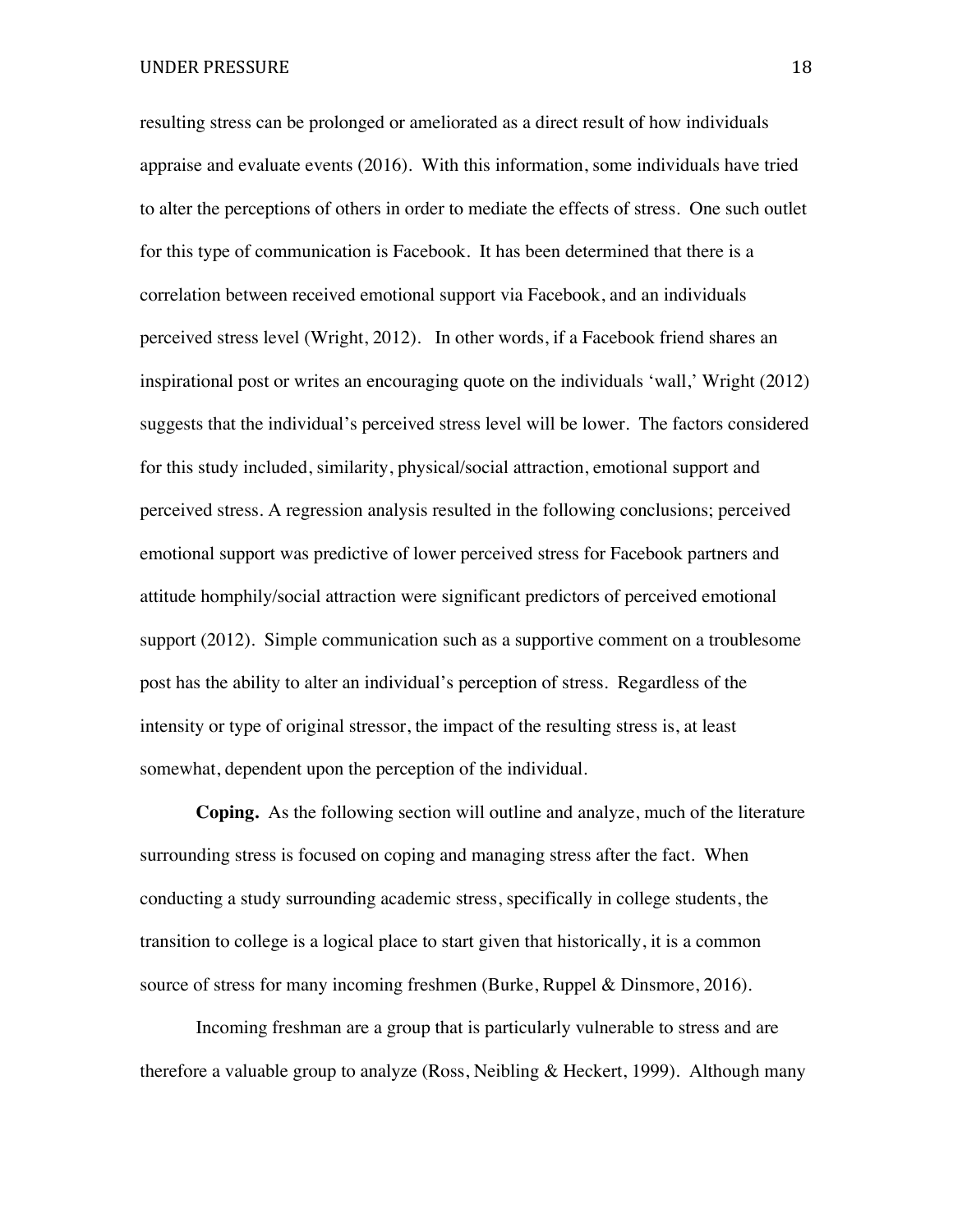UNDER PRESSURE 19

freshmen may experience the transition to college differently, the stress traditionally comes from a physical change of scenery and an increased level of responsibility. As such, many students will turn to their parents as sources of comfort and a way to cope with their changing atmosphere (Burke Ruppel & Dinsmore, 2016). As Burke, Ruppel & Dinsmore suggest, a student's parents can be a valuable and incredibly helpful source of information and stress relief but if and only if, there is honest and open communication between the two parties. While reaching out to parents may be beneficial and comforting, there are certain conditions where this behavior may make the transition more difficult. According to Morazes (2016), if a student is reaching out for help to parents who have not attended college, there is little that the parents can do to aid in the transition process. This may be due to a lack of experience or a lack of understanding as to how the transition process actually works. Overall, and with any type of stress, including the stress caused by the academic environment, without experience and understanding, an individual will not be able to help with the coping process.

As the transition process continues, students will traditionally make friends who they believe will aid in ensuring a positive transition experience. According to Wright, King & Rosenberg (2014) and the self-verification theory, students tend to choose friends and relational partners that will verify and confirm their self-conceptions. While this practice may provide students with others to confide in throughout the transition process, if all members of the social network are too alike, this can hinder the group's ability to transition well. Similar to the theory of groupthink, or a group's inability to consider outside alternatives, if like-minded people only confide in other people with a similar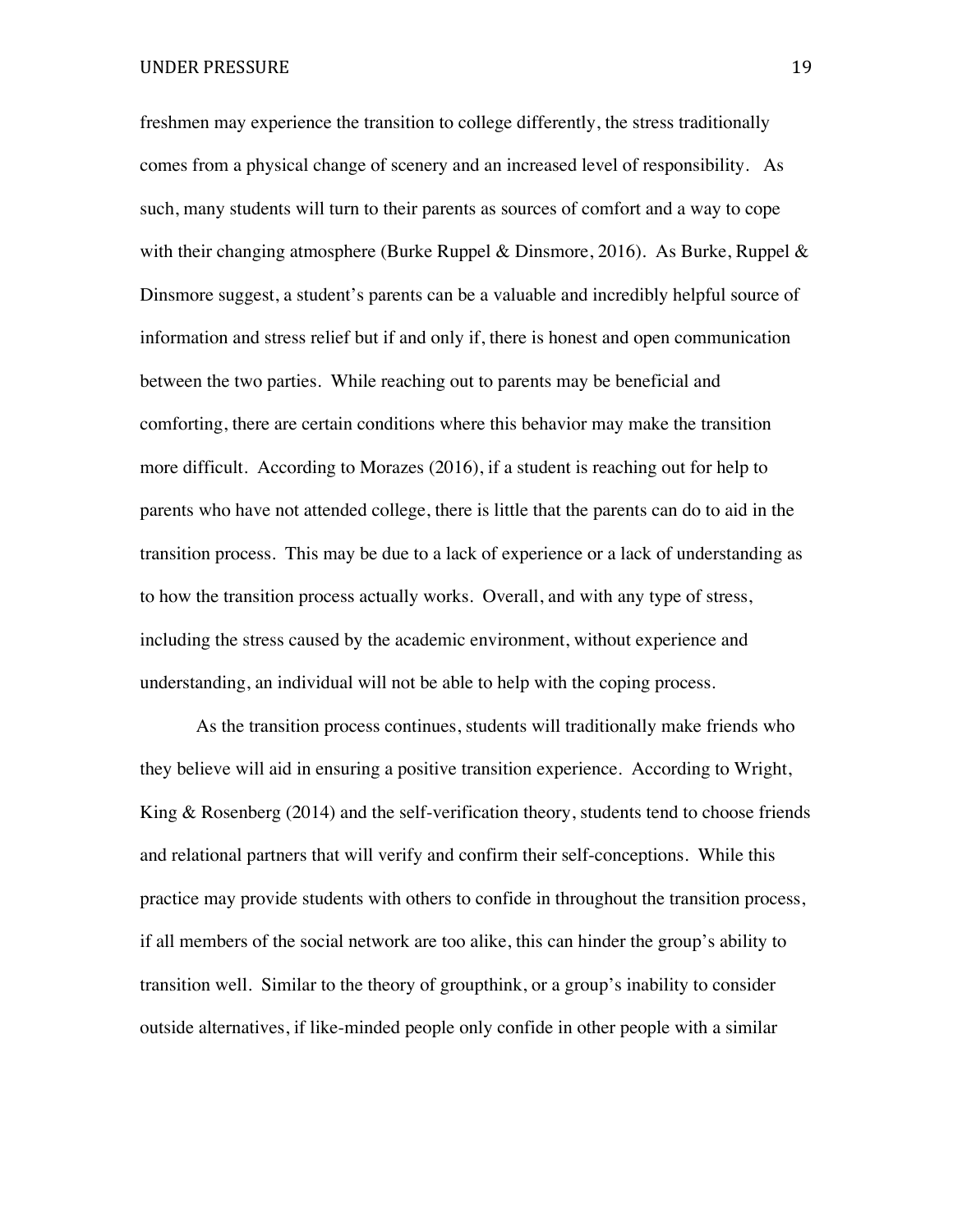mindset, it makes problem solving difficult and may eventually create a vicious cycle that results in a poor transition experience.

When individuals create a diverse social network during their transition to college, a group composed of individuals with a range of backgrounds and more importantly, a range of experiences, it can serve as a strong support system and positively impact the individual both during the initial transition to college and throughout the rest of his or her college career (MacGeorge, Samter & Gillihan, 2005; Miczo, Miczo & Johnson, 2006; Booth-Butterfield, Booth-Butterfield & Wanzer, 2007). As one's socialnetwork continues to grow and interact, the literature suggests that there is a positive association between positive communication and decreased stress levels (MacGeorge, Samter & Gillihan, 2005). One example of 'positive communication' includes the use of humor to distract or alter the mood of individuals (Booth-Butterfield, Booth-Butterfield & Wanzer, 2007). However, if an individual does not receive positive communication and does not find another healthy way to cope with stress, they may reach a level where medical care is needed. If an individual receives only a small amount of the 'positive communication' discussed earlier, either from parents, fellow students, or even professors, the likelihood that they seek medical care when necessary, is greatly increased (Miczo, Miczo & Johnson, 2006). The above literature has served to demonstrate the positive impact that relational and interpersonal based coping strategies can have on an individual's stress level.

After examining coping from the interpersonal point of view, a variety of coping strategies are focused on the individual as the sole party involved in the process. According to a recent study, the top three stress management (or coping) techniques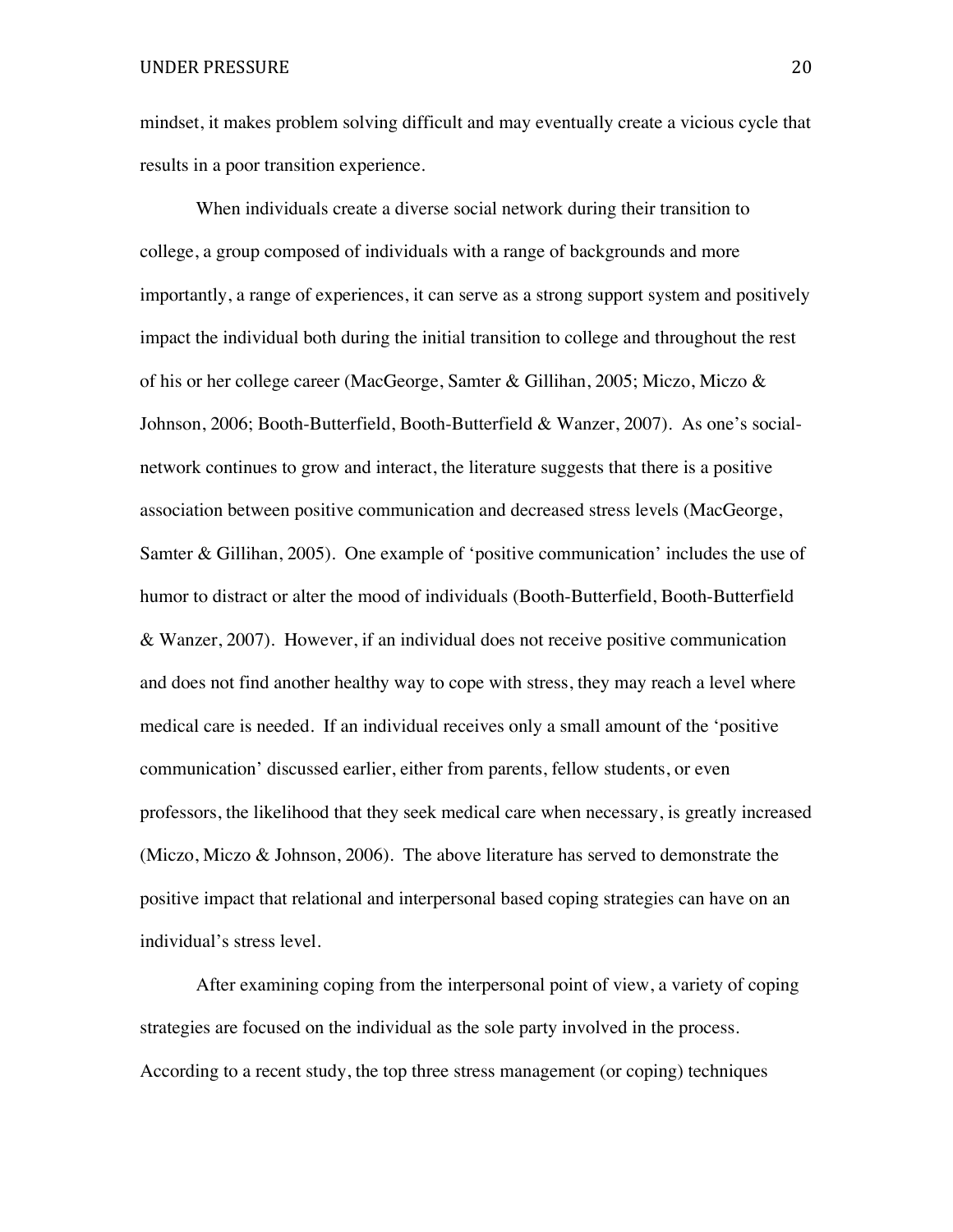UNDER PRESSURE 21

reported by teens are playing video games, surfing the Internet, and exercise (APA, 2013). This study serves to show that although we have previously examined a variety of interpersonal methods of coping, individuals tend to isolate themselves when coping with stress instead of reaching out for help. Another way to reach out for that necessary help that was not discussed during the interpersonal analysis, involves the use of religion. As Stoltzfus & Farkas (2012) argue, religion can be a powerful mediating factor between an individual's perceived stress level and their current state of being. For those individuals, this turn to religion as a coping mechanism may be an effective way to mediate the effects of stress (2012). Kahn et. al. (2015) finds that the students that reported the most academic stress were male, from low-income families, and interestingly, non-religious. Additionally, the students who reported as being 'non-religious,' tended to suicidal ideation more than their religious counterparts (2015). While this particular study focused on comparing Indian and Malaysian students, it has implications for the American undergraduate student; the chosen "coping strategy modifies the relationship between academic stress and suicidal ideation" (2015). Overall, whether it be at the individual or group level, there are a variety of positive and effective ways to cope with stress. The next section will cover negative and harmful coping strategies. The analysis will follow the literature and focus largely on alcohol as a method of coping

*Negative/harmful coping strategies.* Research has confirmed that the nonmedical use of stimulants and alcohol to both improve and cope with academic performance is becoming a more frequent practice among college students (Ponnet, Wouters, Walrave, Hierman  $&$  Van Hal, 2014). This increased use of alcohol has generated a large amount of research and is correlated with a variety of negative effects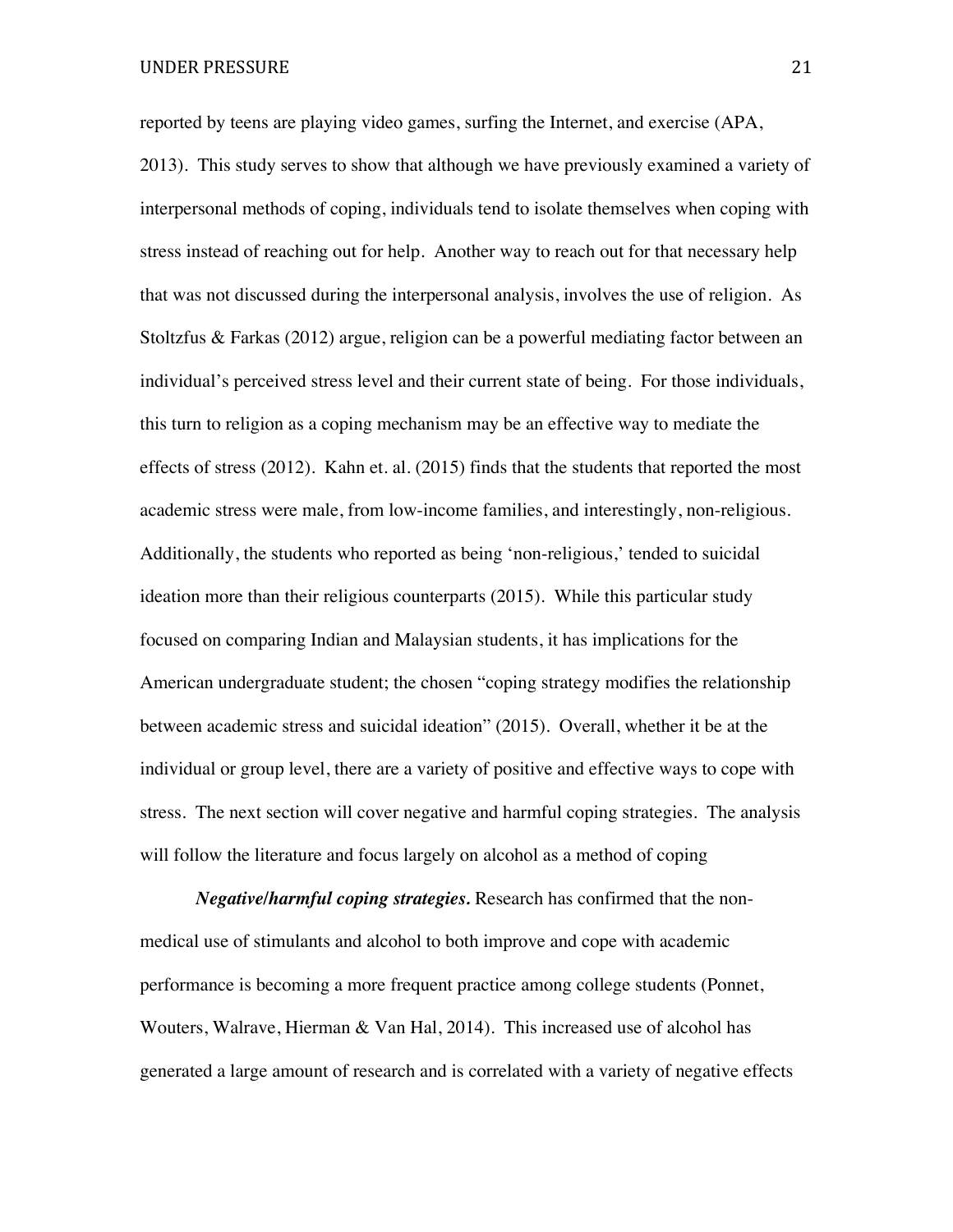including a decrease in academic performance (Russel & Arthur, 2016; Wemm et. al, 2013; Deasy et al., 2015; Merrill, 2014). As students navigate through the college process, from their transition to college as a freshman all the way through graduation, student's expectations surrounding alcohol evolve and change along with them (Russel  $\&$ Arthur, 2016). Once one enters the collegiate atmosphere, many choose to subscribe to the current culture that is already in place. At a large number of colleges and universities, this culture involves freshman observing upperclassmen using alcohol to cope with stress as both a method of social enhancement, and as a component of identity. In addition to identifying alcohol once again as a frequent source of coping, Deasy et al. (2015) has found that rates of tobacco smoking also increase with stress. Alcohol and tobacco, both separate and together, can create a dangerous combination that may lead to chronic disease and premature mortality if continued for an extended period of time. While the above research holds true for a large majority of college students, Wemm et. al (2013) has found that female college students in particular, are becoming especially prone (at higher rates than in the past) to engaging in problematic and excessive drinking or tobacco use as a coping strategy. "In all cases  $(n = 88)$ , drinking habits were positively correlated with higher perceived stress, with increased motives for drinking, and with a higher awareness of the negative consequences of drinking. In particular, participants declared that the most common motives for drinking were to cope with problems and stress and to enhance pleasure" (p. 152). Although this study was conducted in a laboratory setting, the authors were able to conclude that the problematic drinking habits that they observed, especially in females, can lead to an impaired physiological response to stress and prolong the effects of stress. Overall, alcohol has been identified as one of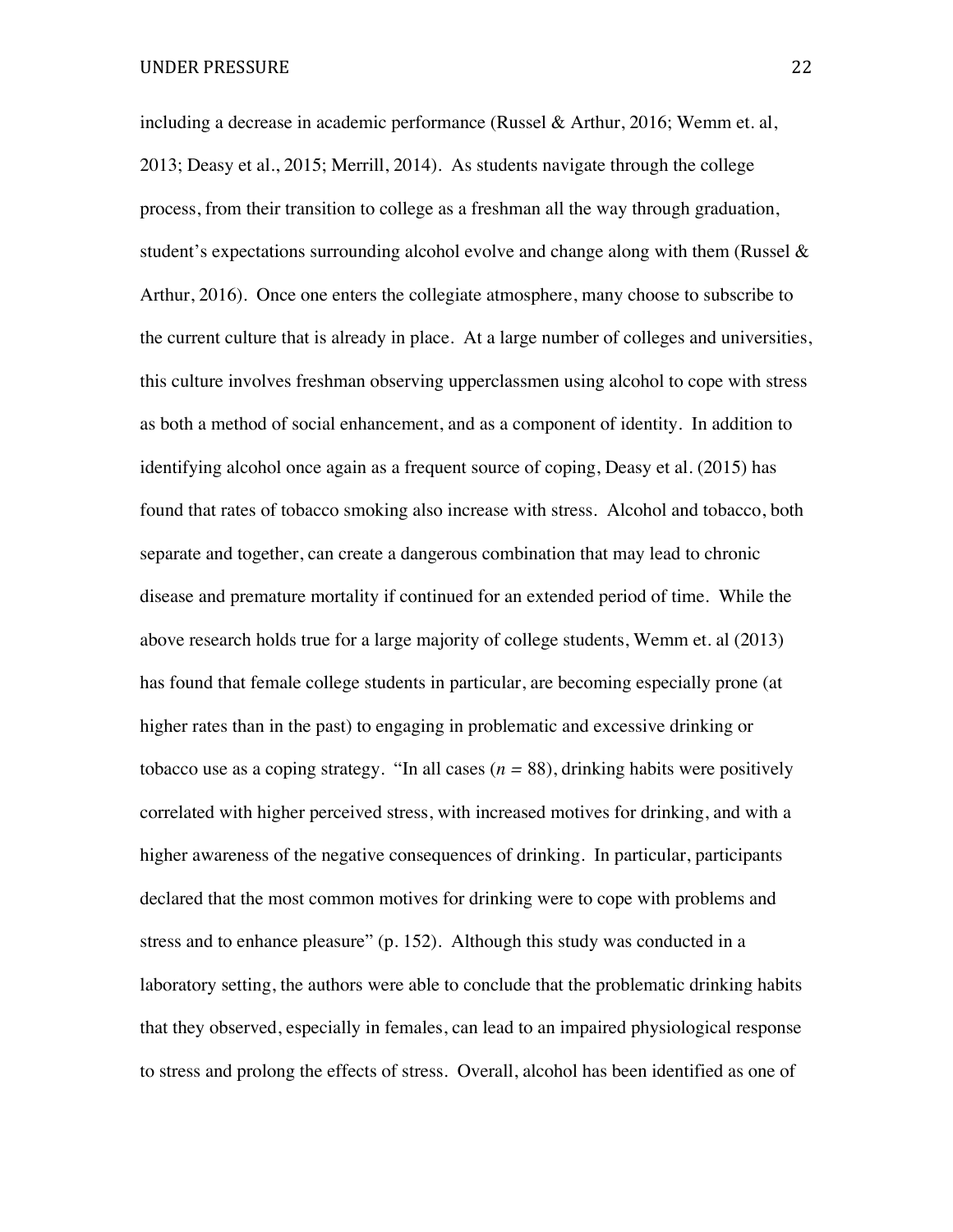UNDER PRESSURE 23

the most common negative forms of stress coping and can lead to a variety of negative consequences, a few of which will be discussed in the next section.

To this point, alcohol has been identified as a frequently used coping mechanism; however, the negative effects that it can bring to individuals beyond the physiological, have only been briefly discussed. Merrill (2014) has identified those negative effects as: impaired control, diminished self-perception, poor self-care, "risky" behavior and a strong dependence on others. In conjunction with the "Sources and Perceptions of Stress" section outlined earlier, the negative effect that this research is most concerned with is self-perception. Self-perception, as we have mentioned before, can greatly alter the effects of stress and how well individuals deal/cope with stress and move forward. As self-perception continues to decrease, stress coping levels decrease as well and can lead to a decrease in overall health (Yildirim, Karaca, Cangur, Acikgoz & Akkus, 2017). This finding speaks to the necessity of this research and the positive impact that it can potentially have. A negative impact on academic performance is one thing, however, a negative impact on overall health and one's physical/mental well-being brings the issue of stress to another level. Identifying the root causes of stress and identifying how we can prevent the use of the negative coping strategies outlined above, will not only allow us to improve academic performance, but limit the negative health effects on individuals.

Whether it be coping through alcohol, or energy drinks as Champlain Pasch & Perry (2016) identified, each individual tends to gravitate towards some coping mechanisms and away from others. Champlain, Pasch & Perry have identified a correlation between the consumption of energy drinks and a lower cumulative GPA. "Our quantity by frequency past month energy drink consumption measure was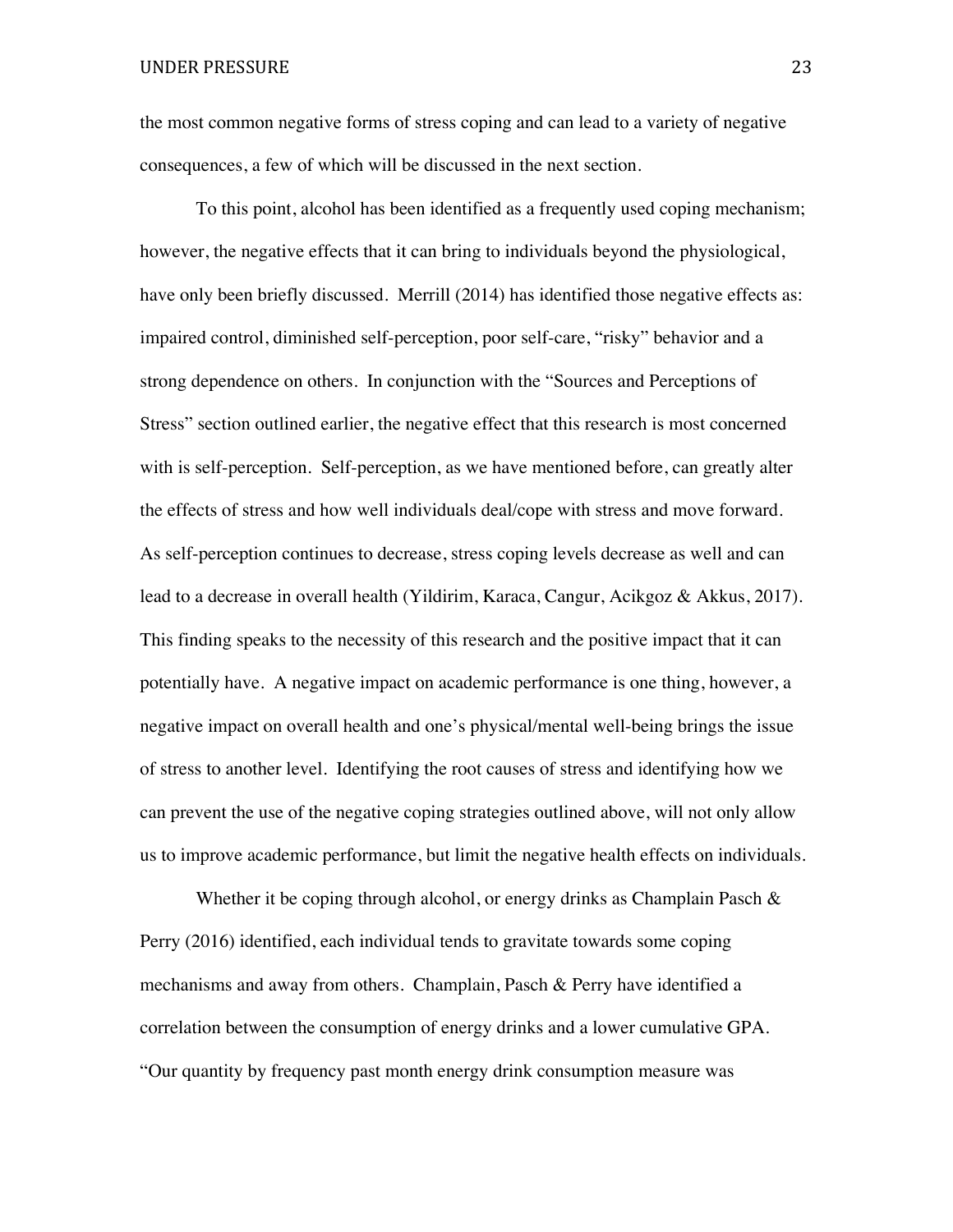significantly associated with GPA such that greater energy drink consumption on a greater number of days in the past month was associated with a lower GPA" (p. 352). The overarching impact of this finding is that every coping strategy has positive and negative effects. While consuming an energy drink may make one more alert and able to study, one's ability to concentrate and retain information may decrease. This suggests that researchers must identify which coping strategies will combat stress but not inhibit other aspects of the individual. As Struthers, Perry & Menec (2000) suggest, problemfocused coping, as opposed to emotion-focused coping, is the best way to ensure that one employs a productive and positive coping strategy. While emotion focused coping, such as consuming alcohol, may alter one's perception of stress in the short term, it is only problem-focused coping that can lead to a resolution of the stress-causing issue and a long-term solution. By engaging in problem focused coping strategies, such as identifying better study habits or organizational strategies, students were more likely to be motivated and performed better than students who engaged in emotion-focused coping (2000). Once research has identified how to promote problem-focused coping and lead individuals away from emotion-focused coping, the discussion surrounding academic stress and its effects may drastically change. However, until then, we must identify the best ways for individuals to both prevent stress and, when stress does occur, how to deal with it properly.

As we conclude our review of the relevant literature-surrounding coping and prepare to move forward, it is important that we connect coping strategies and individual's perceptions and definitions of stress. According to Persike  $\&$  Seiffge-Krenke (2011), an individual's perception of stress, which is closely related to their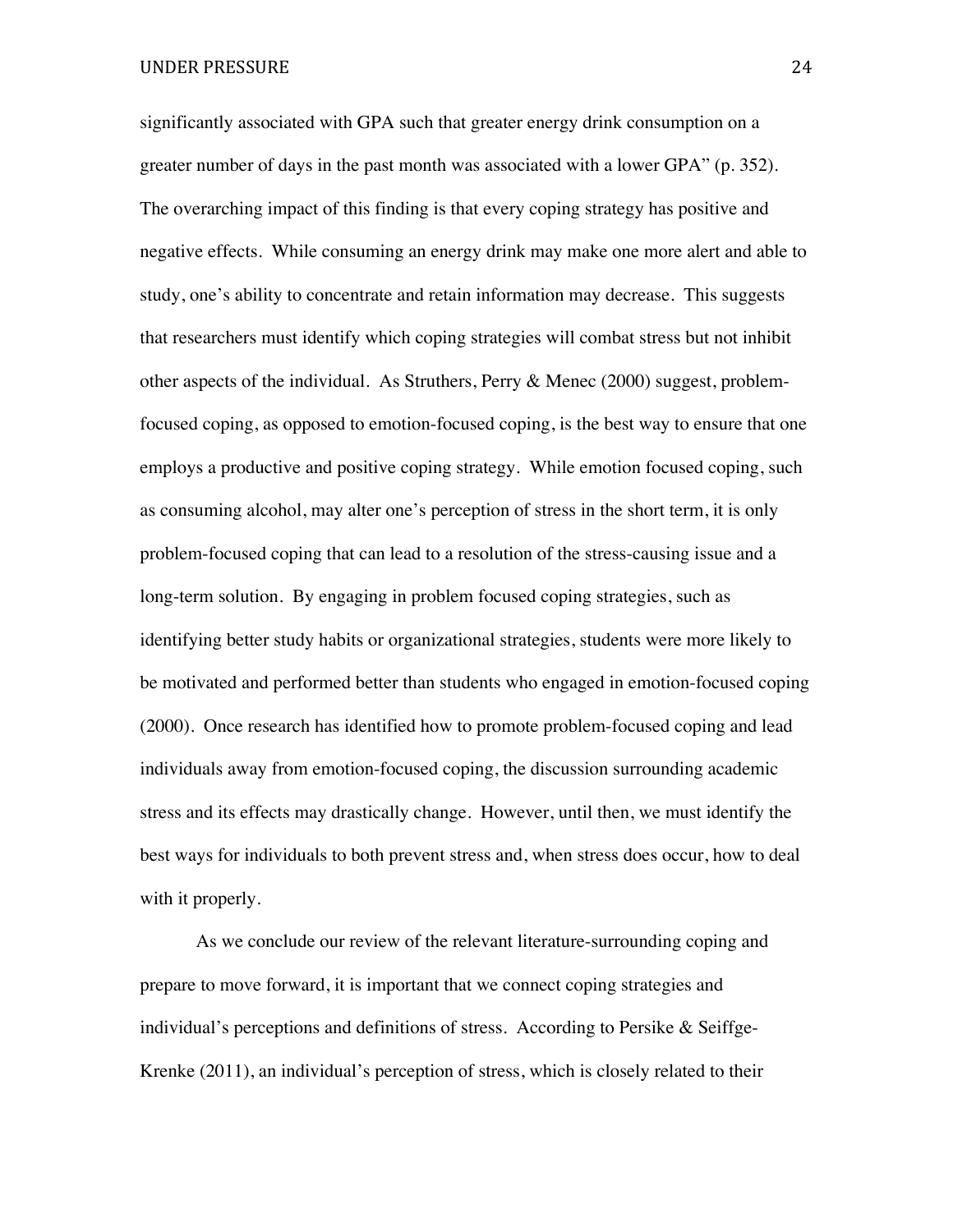choice of coping mechanism, is highly dependent on their "cultural scripts and values." For example, those who spent their adolescent years in the western regions of the world were far more likely to negotiate, seek support, and find positive emotional outlets than their eastern counterparts (2011). This inability to evaluate stress as a static and definitive entity is all the more reason why it is necessary to study how we can prevent stress and decrease the need for coping. Relating coping back to the opening section on definitions of stress, Baron ,Hardie & Roemer (2009) explain how coping mechanisms and one's definition of stress are of critical importance to the medical treatment of stress and anxiety. Baron, Hardie & Roemer's definition of stress mentioned earlier (stress as a real or interpreted threat to one's physiological or psychological integrity), coincides with how individuals choose which coping mechanism to implement in order to combat the effects of stress. Baron, Hardie & Roemer  $(2009)$  have identified the formula for stress as "a stressor (a stimulus) generates stress (a response) in the individual," which can be physical or psychological. The importance of this formula is that while the stressor may be uniform for a number of individuals, the response that each individual has to the same stressor can vary widely and it is this unknown response that leads to the choice of different coping strategies. The major takeaway from this review of coping-focused literature is that an individual's unique response to stress can lead to a wide variety of positive or negative coping strategies that the individual may choose from in order to 'resolve' the issue.

**Results of Stress.** The following section discusses what can happen when individuals either employ poor/destructive coping habits, or try to ignore the stress altogether. When an individual tries to ignore the stress and rely solely on their resilience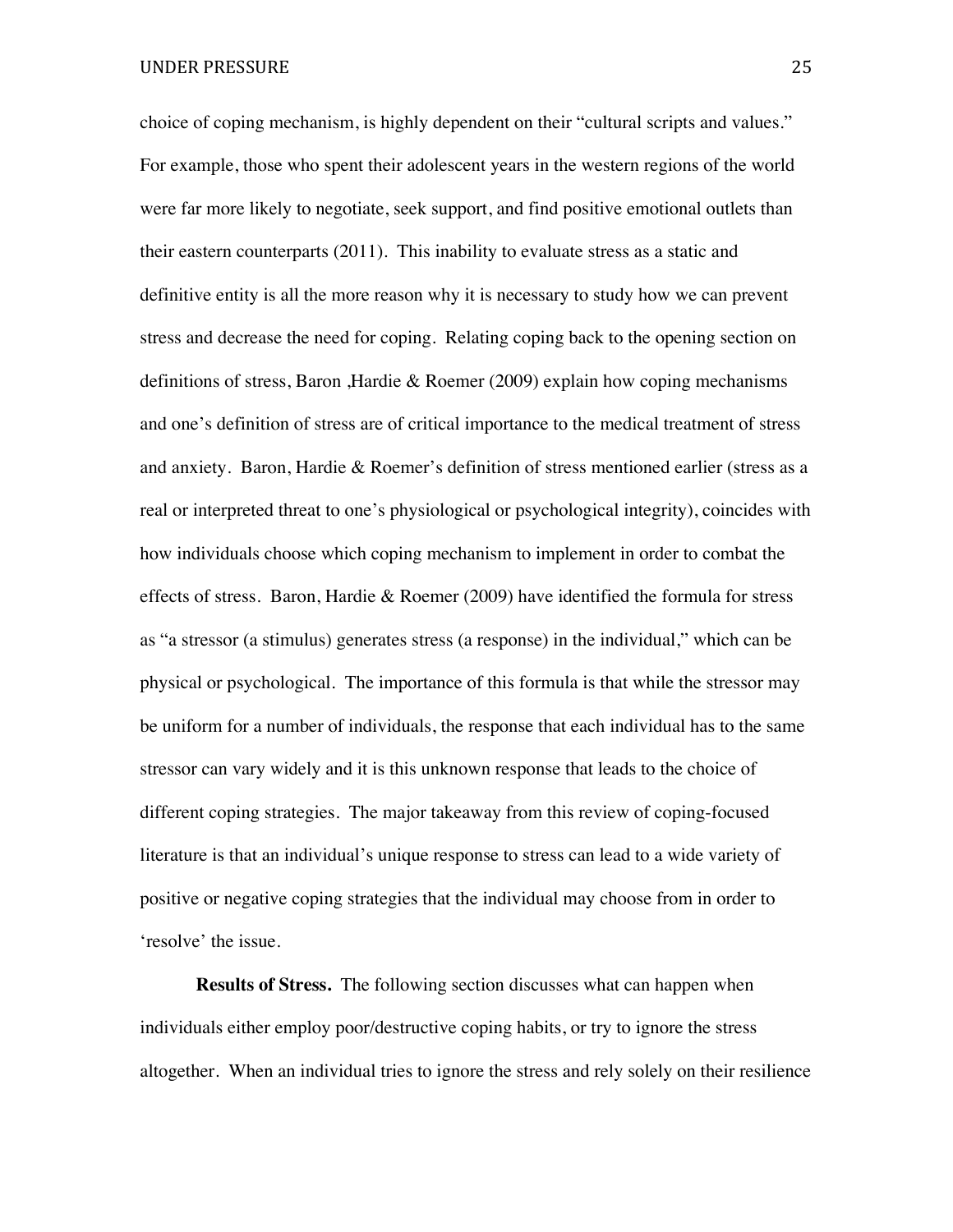#### UNDER PRESSURE 26

(repress the feelings associated with stress/refuse to acknowledge them), the resulting effects of stress can be detrimental (Gonzáles-Torres & Artuch-Garde, 2014). Resilience, or one's ability to return to or remain at one's original form, varies between individuals. The literature focused on the results of stress discusses what happens when that resilience runs out and the full effect of the stress is unleashed on the individual.

According to a study conducted by the American Psychological Association (2013), the most reported symptoms of stress (according to US teenagers) included: feeling irritable or angry, nervousness or anxiety, fatigue, inability to sleep, headaches, crying, feeling overwhelmed and finally, sadness. While the previous symptoms may be reported most frequently, it is important to mention, as we have with a number of other points throughout this work, that not every symptom is experienced in the same way by every individual. This difference in experience is largely a product of one's resilience and their ability to handle difficult situations (Gonzáles-Torres & Artuch-Garde, 2014). Once we can understand how a variety of individuals understand and experience the wide range of stress related symptoms, we can go about finding ways to prevent and treat them.

After identifying the symptoms of stress outlined above, the American Psychological Association focused on one symptom in particular, inability to sleep, and analyzed the effects that this symptom specifically, can have on an individual (APA, 2013). This study suggests that those who get fewer than eight hours of sleep per night have a significantly higher stress level than their peers (2013). The additional symptoms that they identified that correlate to a lack of sleep include losing patience, anger/aggression and again, a feeling of being overwhelmed. The results of the two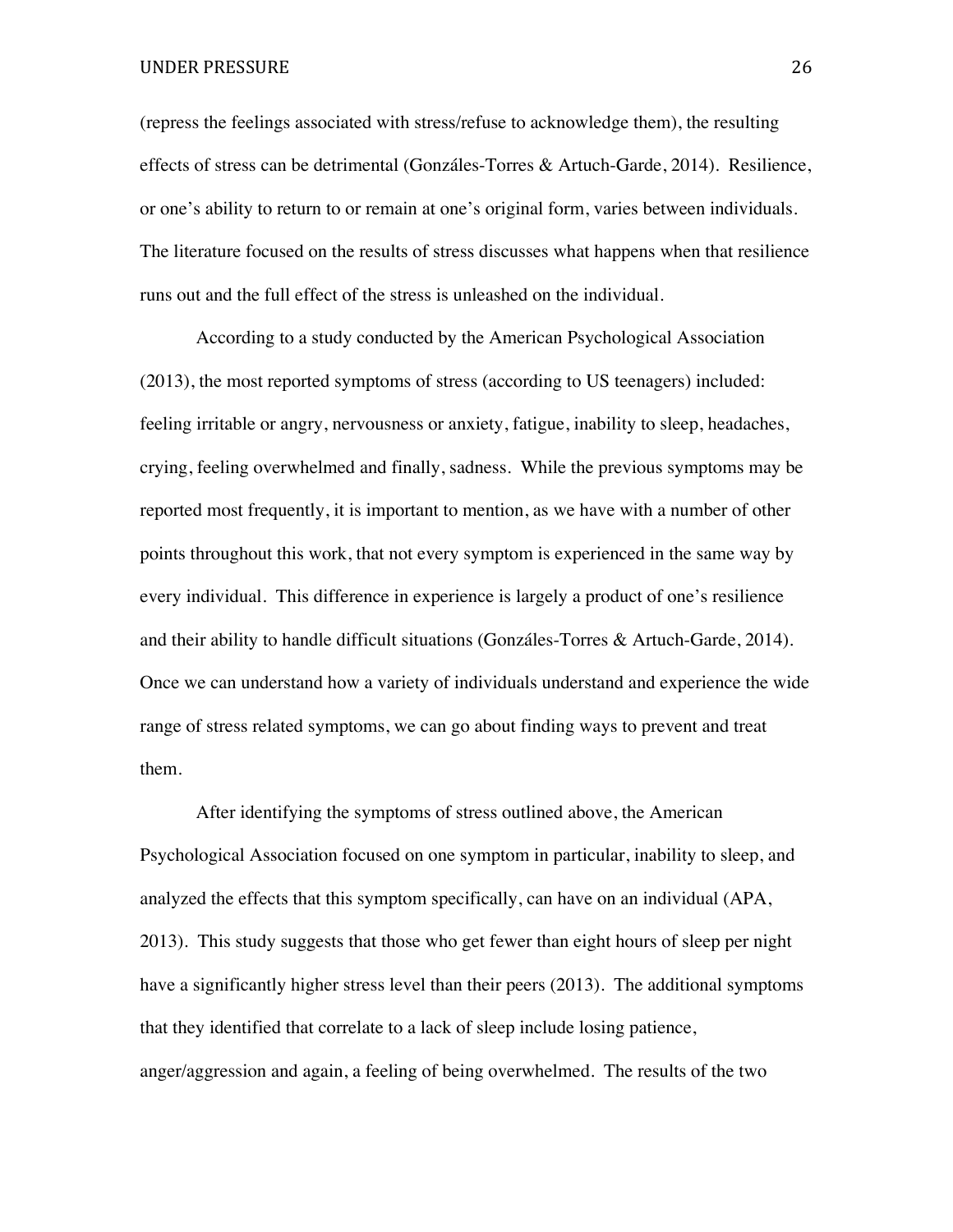previous studies combine to provide this research with an understanding of the many potentially harmful results of stress and where stress prevention research should focus its efforts.

Now that the specific results of stress have been identified, it is necessary to examine the effect that these results have on the individual. As many of the previous studies mentioned throughout this analysis have suggested, students' depression, anxiety, and stress, are all negatively related to their academic achievement (Carton & Goodboy, 2015). The damaging results of stress serve to generate a vicious cycle that can potentially derail the individual and not allow them, without significant effort, to get back on track. Students with poor psychological well-being, or students that have been the victim of a variety of the stress symptoms outlined above, are far less inclined to communicate in class. This inability to communicate or participate during class may lead to a diminished understanding of the material and an altered self-concept resulting in lower grades and more academic stress, resulting again in a lack of desire to communicate in class. In order to break this cycle, students with high levels of stress that experience an increased risk of academic difficulties, substance abuse or emotional problems, have turned to organizations and platforms like "My Student Body" in order to help deal with their situation (Chiauzzi, Brevard, Thurn, Decembrele & Lord, 2008). "My Student Body is a comprehensive, evidence-based, online prevention program that gives students the tools to choose behaviors that help them successfully navigate the social pressures of the campus environment and achieve academic success" (2008). Students, who have attempted to lower their stress levels through the use of platforms such as My Student Body, have shown positive results and the reduction of academic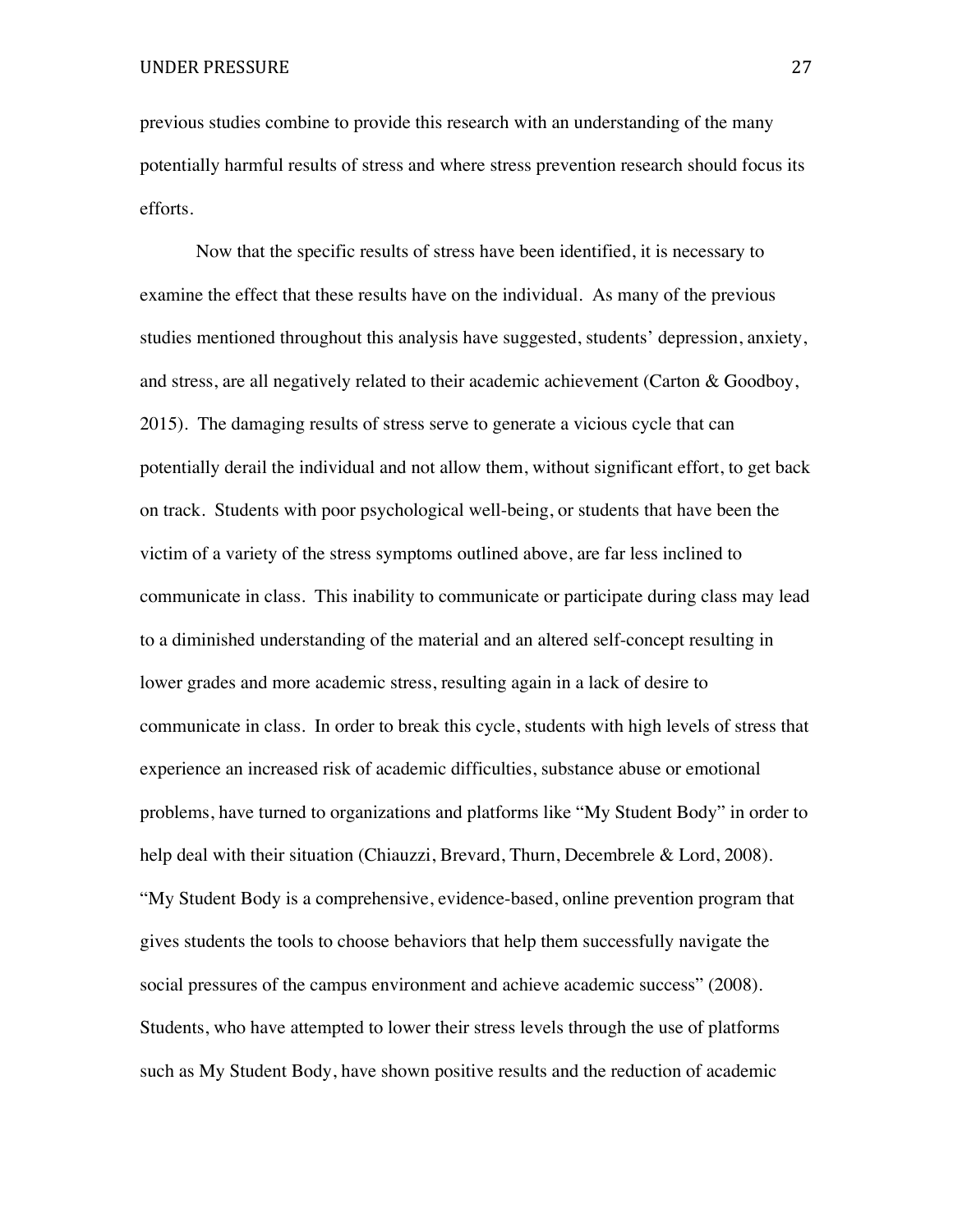stress (2008). Although any tactic that can reduce stress is welcomed and accepted, strategies such as this one once again, only deal with the symptoms of stress instead of preventing those symptoms in the first place.

Once the student leaves the classroom, the sources/results of academic stress continue to follow them everywhere they go. As Mason, Zaharakis  $\&$  Sabo (2016) suggest, in addition to academic stress, increased social stress in the context of peers is associated with substance abuse and consequently, more overall stress. The importance of this theory is to understand that academic stress is not operating in isolation. As individuals encounter a combination of academic stress and social stress, individuals experience issues like loneliness and isolation. While Mason et. al. identified peer network counseling as a mediating factor for stress, they also concluded that peer network counseling had little to no effect on those who turned to binge drinking or marijuana, two of the coping strategies that we mentioned earlier. The inability to reach those who gravitate towards negative coping strategies in order to deal with stress adds to the need to combat stress before it has the chance to adversely impact individuals.

What happens when the results of stress are allowed to linger for too long without treatment and without being resolved? Chronic stress is a major risk factor for depression and anxiety (Sadler & Bailey, 2016). According to Sadler and Bailey (2016), the risk factors that lead to chronic stress develop early in adolescence and up to half of adult disorders related to stress begin during an individual's teenage years. Although it may be difficult to understand how stress can become so intense that it leads to various disorders later in life, research has revealed that the connection lies in the theory of rumination (Vanderhasselt, Brose, Koster & De Raedt, 2016). "Rumination is a maladaptive form of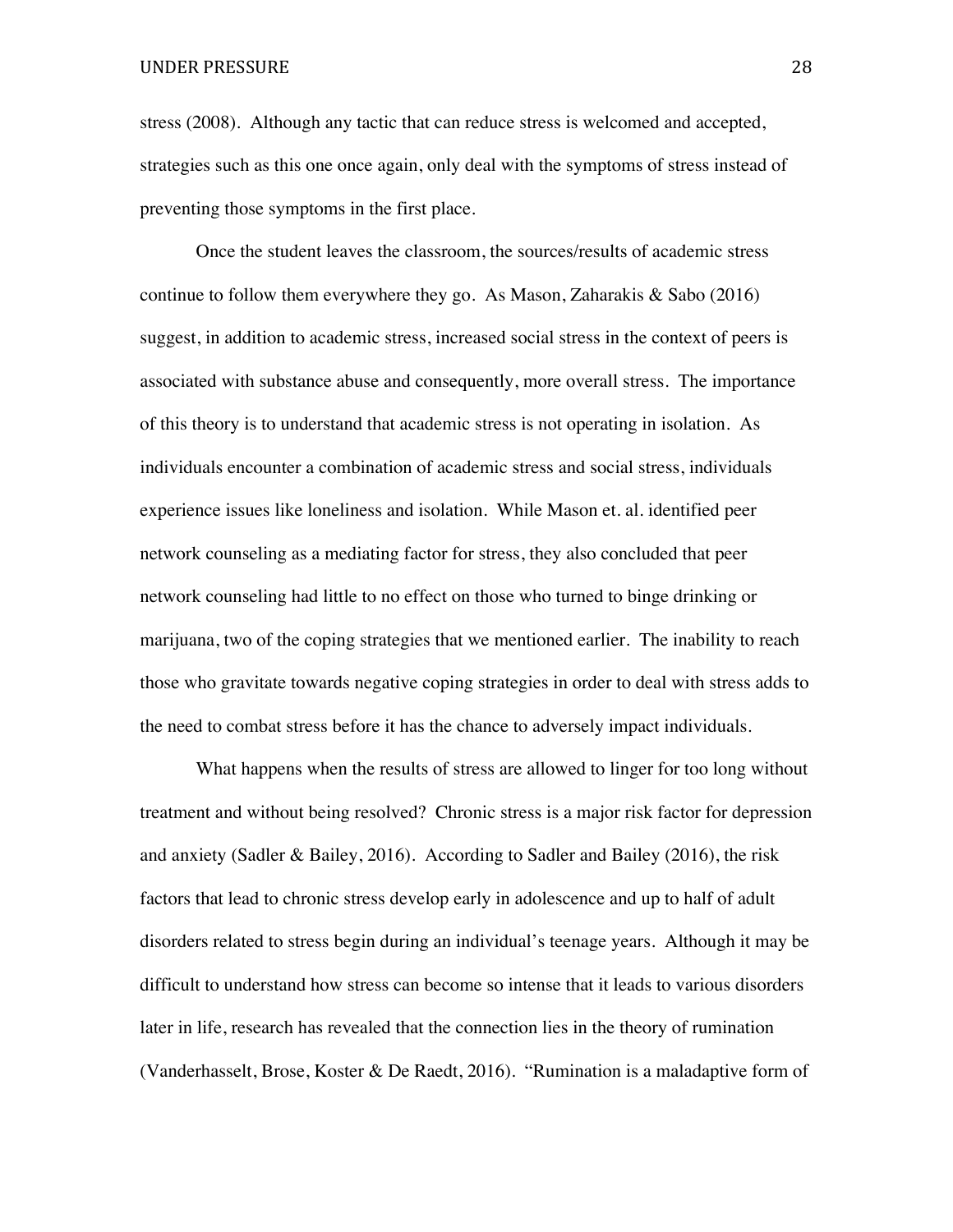emotion regulation and seems to be the cognitive mechanism linking stress to depressive symptoms" (p. 128). In other words, when an individual is under stress, they constantly think about that stress and it ultimately consumes them. Individuals have difficulty with letting go and allowing others to help them move on from the stressors that they are currently experiencing. Once again, rumination is another problematic entity that occurs after the individual is already experiencing some level of stress. In order to avoid potentially damaging rumination and future disorders, it is necessary to identify how to prevent the stressors from impacting the individuals in the first place.

**Stress Prevention.** With regards to the analysis contained in the fifth and final section, the section that will become the focus of this research, it is important to understand that only a small amount of research on the prevention of stress has been done and is thus the missing piece that will lead to the resolution/improvement of stress. There are a variety of potential solutions, but none that move past a baseline or introductory level. It is the goal of this research to further investigate what common methods of prevention are successful, while other fail and why.

While making statements that generalize or represent all college students as a monolithic group, it is important to understand that academic stress is a problem that is plaguing colleges and universities across the country (Valerio, 2016). Performing a 15,000 participant nationwide study, Valerio demonstrates that academic stress has permeated the college environment and is impacting a wide variety of college students today. This same study suggested that poor sleep is associated with lower grades, higher rates of health issues and higher rates of emotional issues. These findings suggest that one potential area to focus stress prevention could be student sleeping habits. Valerio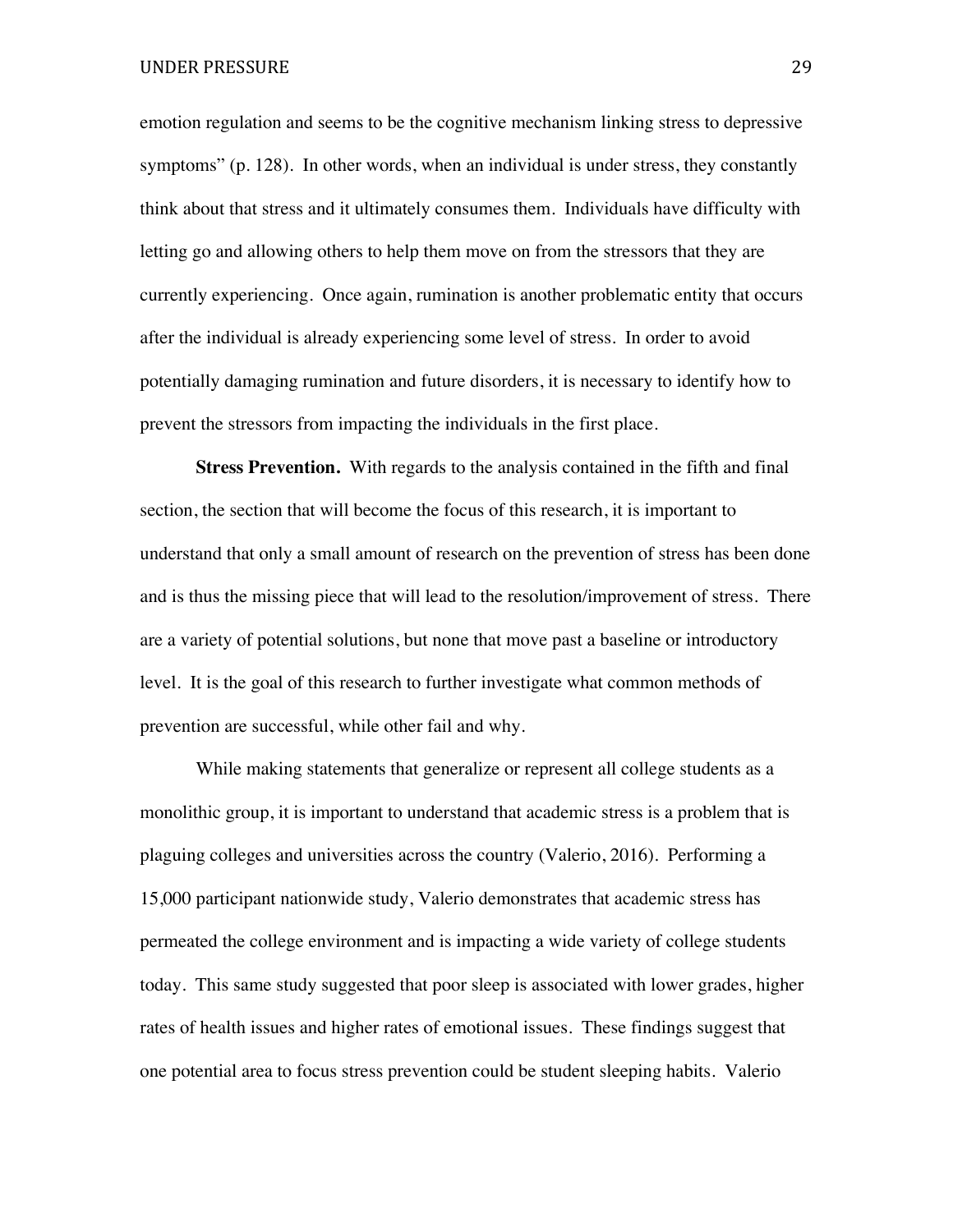(2016) suggests that if university academic stress intervention efforts focused on students sleep quality, it could potentially improve academic performance and overall long-term quality of life. However, the above study fails to account for the student perspective. While university sleep intervention efforts may help to some extent, they fail to examine underlying issues and instead simply prompt students to sleep more. Although stress is a nationwide problem, we have yet to find a nationwide answer that can help the thousands of college students that are impacted by academic stress.

While researching the relevant literature surrounding stress prevention, a large majority of available work has been done from a quantitative perspective (McKinley, 2013; Mansson, 2013; Çakir et al., 2017; Whitaker, Dearth-Wesley & Gooze, 2014; Hoorelbeke et al., 2015; Harrel, Gillespie & Neigh, 2016; Demerouti et al., 2016). The goal of many of these studies it to identify certain areas of impact that may have an effect on an individual's stress level. However, no studies were found that implement any of these suggestions in order to measure their effectiveness. For example, one study concluded that, "researchers and health practitioners should seek to isolate the types of supportive messages that will most likely elicit greater self-confidence" (McKinley, 2013). While this conclusion is helpful, the connection between greater self-confidence and decreased stress levels has been identified for decades and therefore, research should begin to determine what the best "supportive messages" are. Continuing with the idea of supportive communication, one scholar sought to identify if the source of the supportive communication had any impact on the receiver's stress levels (Mansson, 2013). Using Affection Exchange Theory, Mansson (2013) concluded that there was an association between perceived love, self-esteem and caring received from grandparents, and their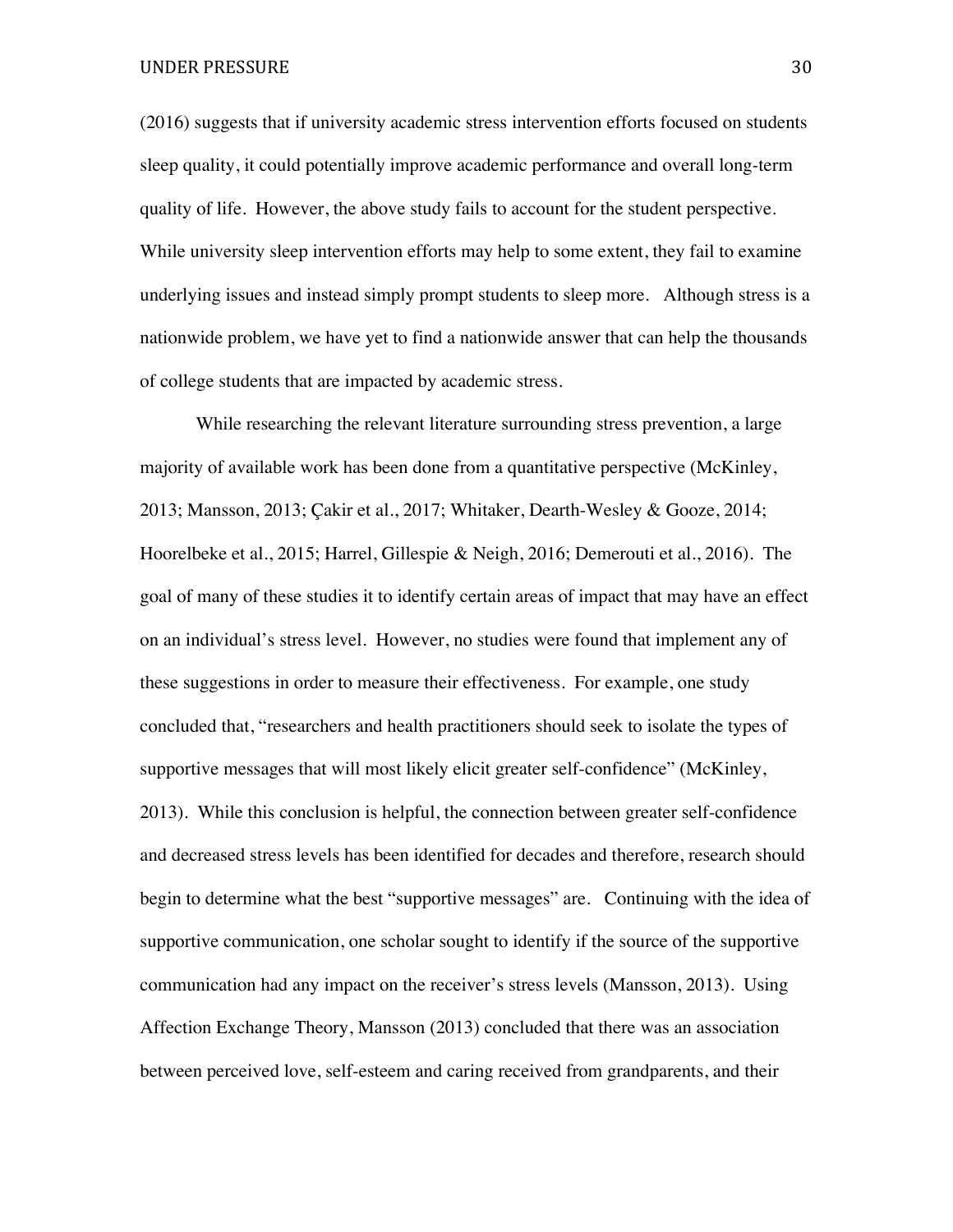grandchildren's overall stress level and mental health. This conclusion suggests that not only are supportive messages themselves important, but the individual that provides them is important as well. While Burke, Ruppel & Dinsmore (2016) already identified that supportive communication received from parents can reduce stress, Mansson (2013) stated that a lack of supportive communication from grandparents can increase overall stress levels. In other words, a student's grandparents cannot decrease (like parents can), but can increase, his or her stress level. While negative communication can increase an individual's stress level, a lack of positive communication can result in the same change.

Another common area of interest when researching stress prevention is an individual's energy level in relation to perceived stress. While it is known that varying energy levels do have an impact on stress, it has not yet been determined how the energy levels may be altered, and to what extent, in order to prevent stress (Harrell, Gillespie & Neigh, 2016). However, Harrell, Gillespie & Neigh (2016), have concluded that if an individual's stress level is induced by too much "energetic stress" for too long, it can lead to a dysfunctional stress that is crippling and hard to break away from. In an attempt to find the proper energy levels to prevent stress, Çakir et al. (2017), manipulated participants energy levels using caffeine. The study concluded that if the participant had increased caffeine levels prior to the introduction of the stressor, that the effect of said stressor was not eliminated, but dampened (2017). While this result has implications for everyday, daily stressors, researchers have also concluded that regular caffeine treatments might be a viable option for those who suffer form chronic stress or anxiety (2017). Unfortunately, there are also negative side effects to caffeine that render it an unrealistic long-term solution to the academic stress issue that this research will investigate.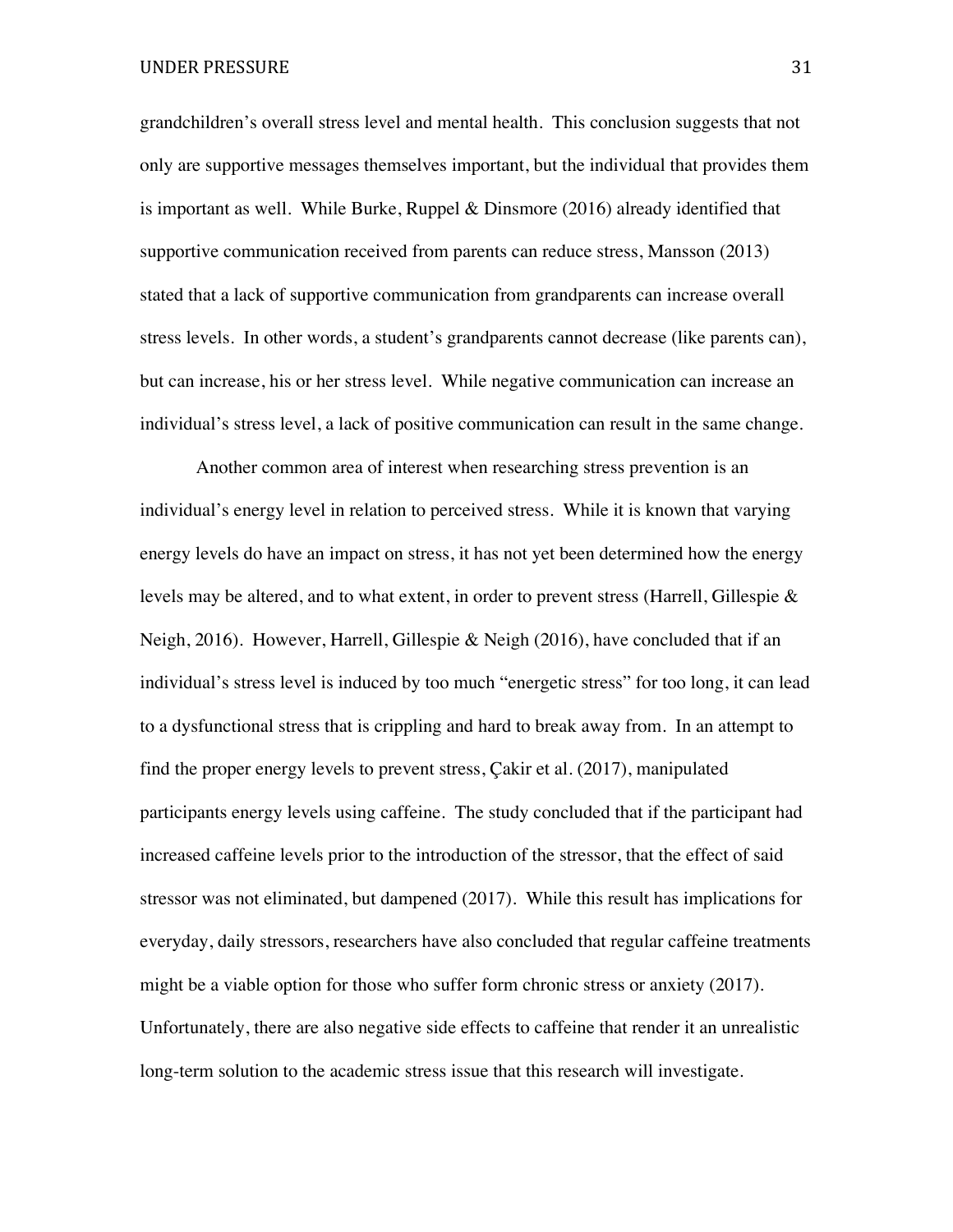In one of the few attempts to proactively prevent stress, Hoorelbeke, Koster, Vanderhasselt, Callewaert & Demeyer (2015), concluded that, Cognitive Control Training (CCT) can possibly be one way to reduce stress and avoid rumination. While CCT may reduce stress and increase resilience, this is not easy or cheap training and it is therefore difficult to implement for a large portion of college students. In a related study, Demerouti, Petrou, Sanz-Vergel & Van den Heuvel (2016) identified that self-efficacy was related to higher task performance and optimism. Self-efficacy can be influenced by a variety of the methods of positive communication that were discussed earlier making it a viable option for further study and a case for cautious optimism with regards to improving the current academic stress epidemic that plagues colleges and universities across the country.

**Conclusion.** The above review of the relevant academic literature surrounding definitions of stress, sources and perceptions of stress, coping, results of stress and stress prevention, will serve as the foundation for the following research. This review has served as a guide through the stress process from one's own perception of stress, to the physical and psychological result that may manifest in the individual as a result.

With regards to definitions of stress, researchers agree that one concrete definition is inadequate and cannot properly define stress. While it is understood that stress can be both a stimulus and a response, researchers are hesitant to define stress due to the fact that every individual may define what is 'stressful,' differently. It is known however, that one's definition of stress can greatly alter how they feel about and cope with certain situations. For the purposes of this research, it is necessary to take a look at how one's definition of stress can potentially prevent stressful events in the future.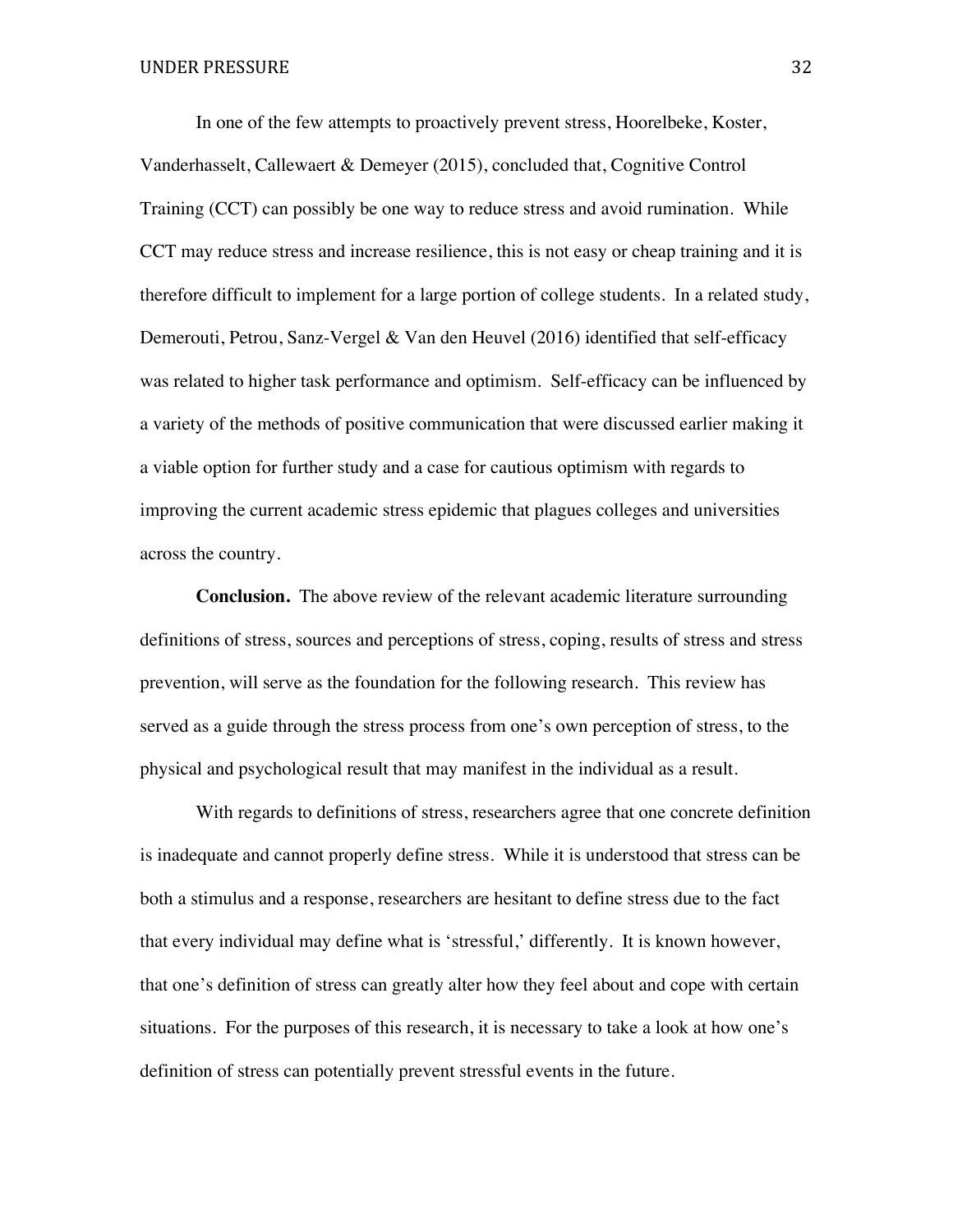Unless the stressor is physical, one's definition of stress plays a role in creating their perception of the stressful event that may or may not lead to a physical/emotional response. When conducting a study on academic stress and the college student, one of the first places to investigate is the college transition process. Although there are a variety of different ways for students to experience the transition to college, there is a fair amount of literature that suggests that it can be an incredibly stressful time. While it may be difficult to prevent the stress of moving to a new school potentially far away from one's home, we can try to prevent the added stress that comes with the college course load. An abundance of 'supportive communication' has been found to mediate some of the stress that not only first year students, but all students, experience while away at school. However, little research has been conducted to determine what qualifies as supportive communication and what simply makes the situation worse. If an individual can alter their perception of stress in order to maintain a positive outlook, the research suggests that they will remain happier and more successful than their stressed classmates.

A large majority of the literature surrounding academic stress has been focused around different coping strategies and the possible positive and negative side effects that may come as a result. The sheer structure of how stress research is done is one concern of this research. Due to the fact that most of the research is focused on coping, a practice that can only occur once the individual is stressed, little to no research is being done to prevent or combat stress before it can impact the individual. As this research hopes to prove, by preparing correctly, college students specifically, can prevent a large amount of unnecessary stress from impacting their everyday lives. While it is unrealistic to think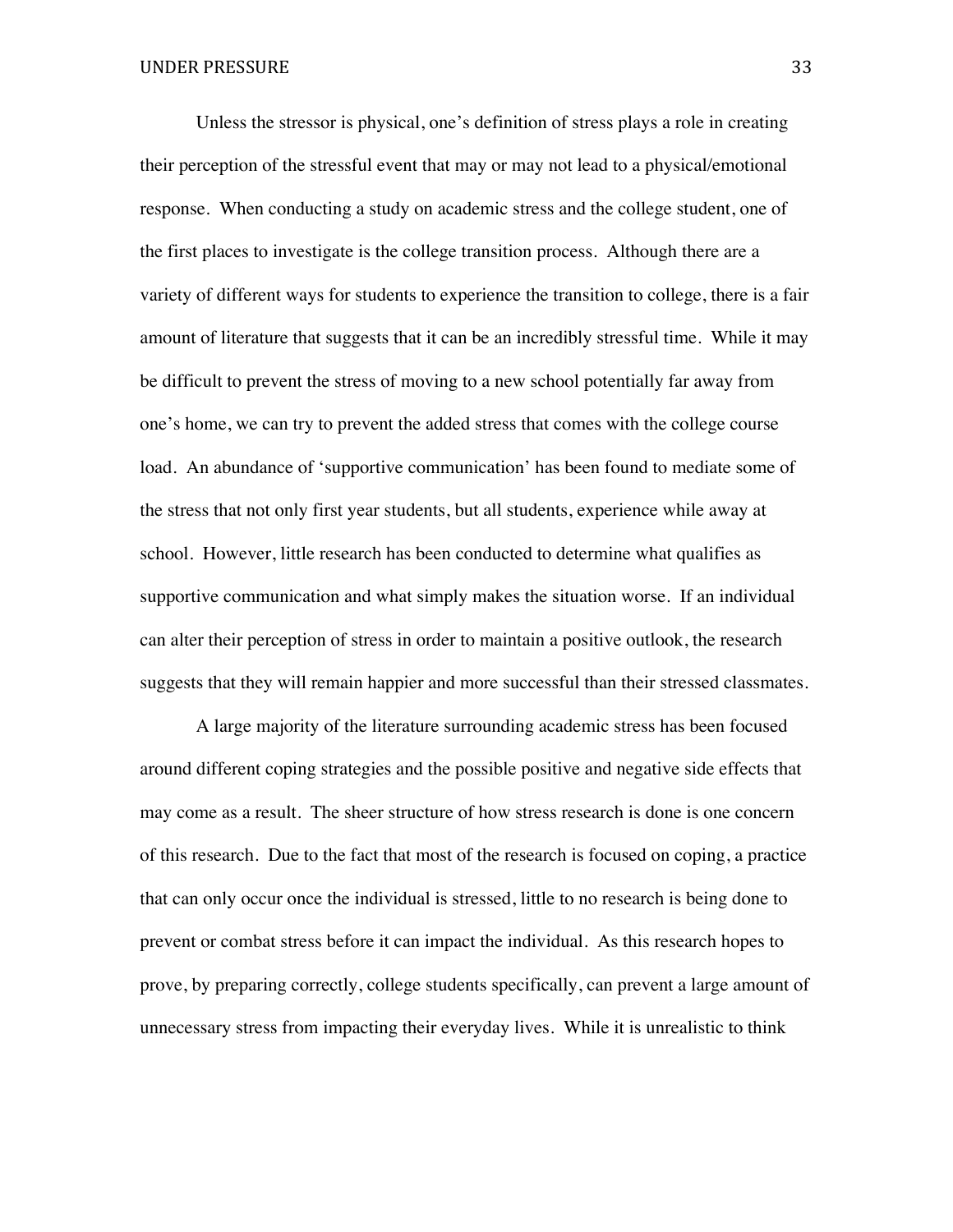that stress can be completely eliminated, there are superfluous stressors in our everyday lives that can hinder and possibly derail our success.

The results of stress can vary widely from person to person but typically revolve around anxiety, feeling overwhelmed, and various forms of anger. These symptoms are unique to every individual and manifest as a result of a stressor that was unable to be resolved through the initial coping process. While there are obvious negative results of stress, like a weakened immune system and frequent sickness, the symptoms that are not as noticeable, such as anxiety, can be just as harmful. The only way to ensure that student's individual stress levels do not reach this dangerous point is if research can identify the best ways to prevent, not cope with, the most destructive forms of stress. The fifth and final category, stress prevention, serves to introduce the main focus of this research. While a small amount of research has been done on the topic, it is severely disproportionate with regards to the severity of the academic stress epidemic plaguing college students today.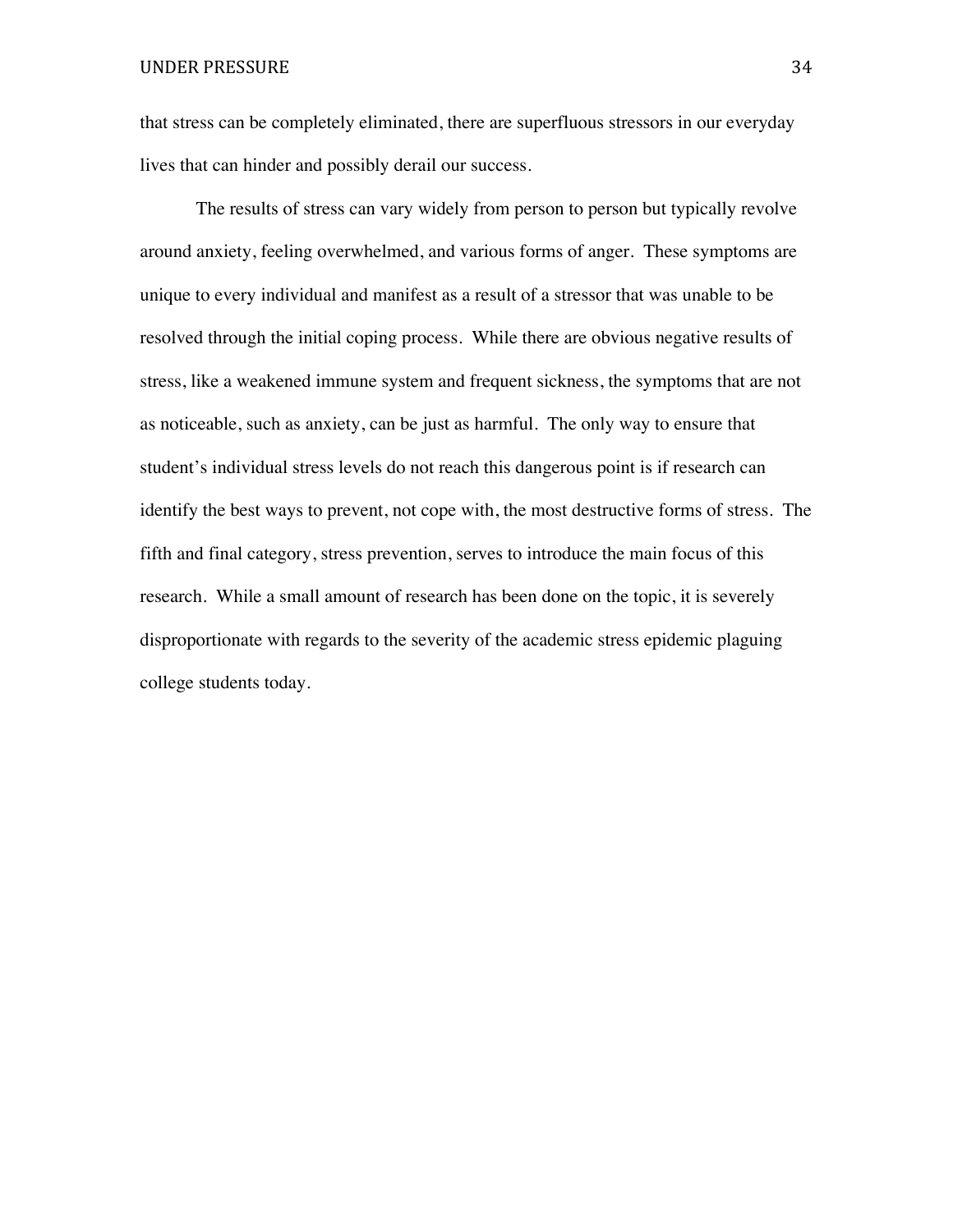# **Chapter 3: Description of Theory**

#### **Integrative Theory of Communication and Cross Cultural Adaptation**

Y.Y. Kim's (2001) Integrative Theory of Communication and Cross Cultural Adaptation (ITCCA) can be defined as follows; "the dynamic process by which individuals, upon relocating to new, unfamiliar, or changed cultural environments, establish and maintain relatively stable, reciprocal, and functional relationships with those environments" (Pitts, 2009, p. 451). Kim's theory has been previously used in relevant literature in order to understand how "sojourners meet the demands of an unfamiliar culture, and strange people, tasks, and situations" (p. 451). Within the context of Pitts (2009), Kim's theory was used as a framework to understand how undergraduates transition to a new environment when studying abroad. For the purposes of this research, while there may be the added element of a new language, the transition to studying abroad and entering one's undergraduate career at an unfamiliar university is incredibly similar. When undergraduates study abroad, they must adjust to a new culture, new personalities, a new academic system with different expectations, and more generally, a new way of life. In a similar manner, when a student chooses to attend a university, he or she will also have to deal with similar challenges. For example, some of these challenges may include the transition involved with attending a private/religious college after attending a public high school, adjusting to a rigorous curriculum after progressing through high school 'easily' and possibly interacting with a completely different demographic (e.g. if you came from a largely homogenous region, a different socioeconomic class, etc.).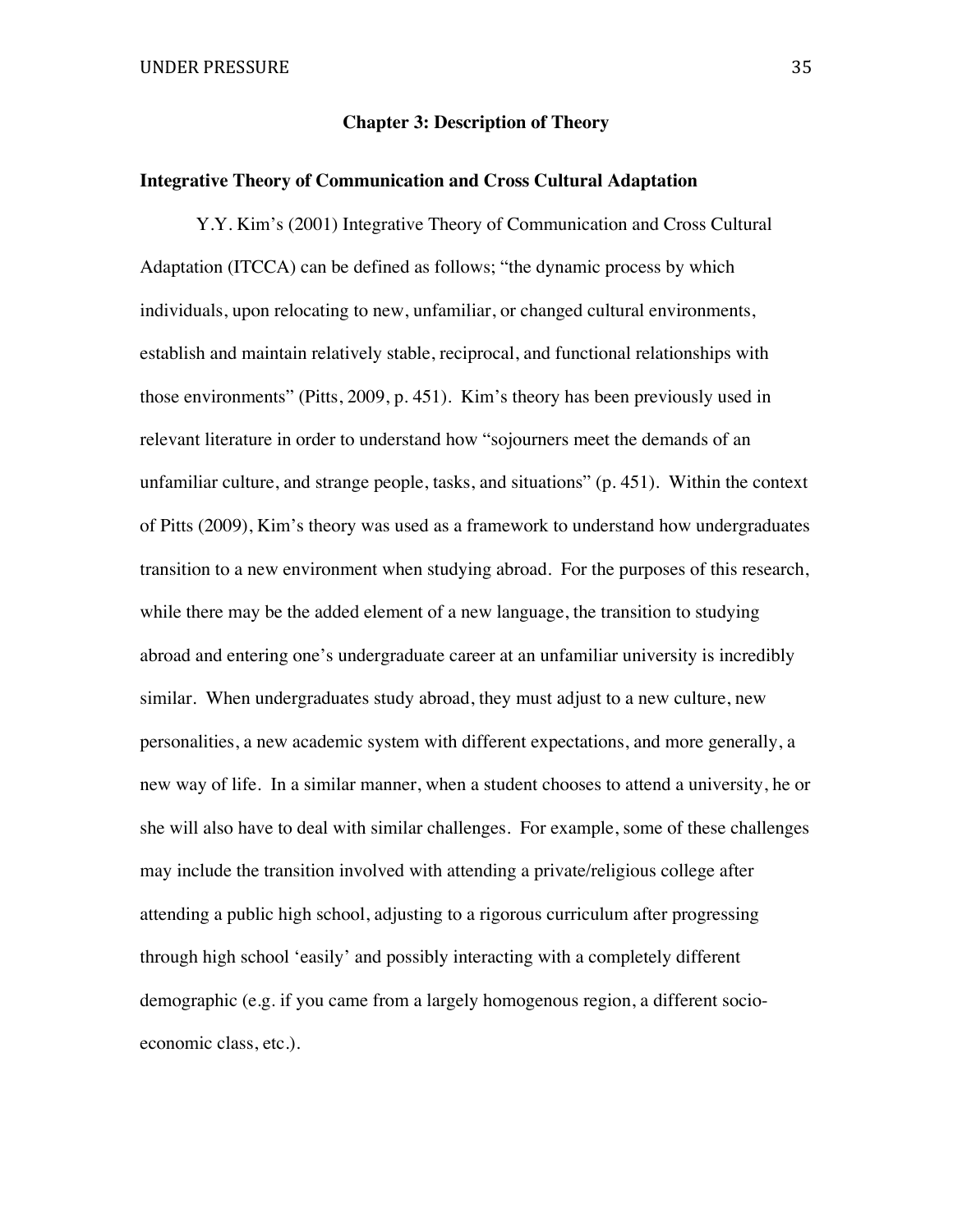Kim's ITCCA can be described and modeled as a spiral (Pitts, 2009). The spiral begins as the individual is exposed to the new culture and continues to rise and "tighten" as the individual continues to grow and adjust to their new surroundings. The logic behind using a spiral as the framework for this theory is rooted in the idea of individuals experiencing what Pitts (2009) calls "draw back" and "leap forward." An individual may feel as though they are becoming cultural adept and comfortable in their surroundings but once an instance occurs where an individual experiences some type of stress/incongruence within that culture, they will "withdraw" and experience "draw back" (2009). When individuals withdraw, they slide back down the spiral. It is not until they can once again feel comfortable in that culture that they experience the "leap forward" which results in a tightening of the spiral. As individuals continue to experience draw backs and leaps forward, they begin to experience a "calming effect" (2009).

At the core of this theory is the notion of achieving an environmentalindividual 'fit.' This is made possible through engaging in intercultural encounters, withdrawing to regroup in the face of an adjustment stressor, developing a more cultural perspective and/or interactional style, and then trying again, each time achieving a closer fit (p. 451).

**Stages of the ITCCA.** Kim divides the ITCCA into three different intercultural transformation stages that occur during the adaptation process, all three of which blend together at times and serve to help the individual become increasingly comfortable within their new environment. The first stage can be described as follows; "first, the sojourner achieves a level of functional fitness in which [they] are able to interact competently in the host society" (Pitts, 2009, 451). With respect to this research, this stage would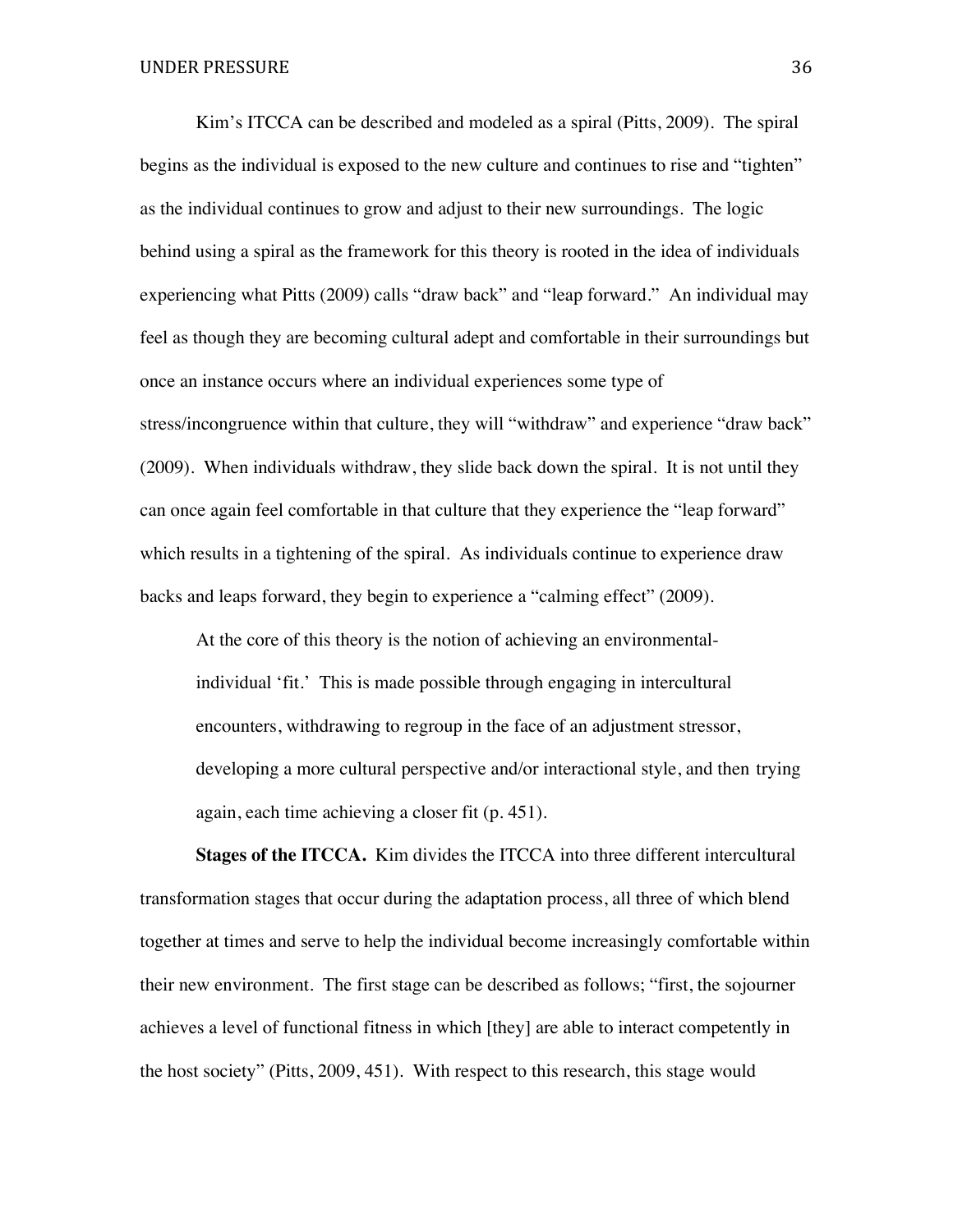involve learning any unique language involved in navigating the university, typical activities/traditions that students engage in and the overall culture that students will be exposed to as a result of attending a particular university. Universities can aid students during this stage by holding informational presentations during summer orientation or by requiring first-year students to take an introductory course, in one form or another, that introduces them to both college life and more specifically, college life in the context of their particular university and major/interests.

The second stage of the ITCCA, as described by Pitts (2009), can be described as follows; "second, the sojourner becomes psychologically healthy and no longer experiences emotional, mental, and/or physical trauma associated with transitional stress" (p. 451). This stage is of critical importance because before undergraduates can begin to cope with the demands of their academic stress, they must first come to terms with their new environment. Ross, Neibling & Heckert (1999), identified that the transition to college for first-year undergraduates generates an immense amount of stress. The quicker/easier that individuals can progress from the second to the third stage will aid in their overall development as college students.

The third and final step in the ITCCA involves, "the sojourner [experiencing] a gradual development toward an intercultural identity, or intercultural personhood" (Pitts, 2009, p. 451). This process involves the individual coming to terms with and combining a number of their previous experiences (e.g. high school/home-life experiences) and deciding how to situate them within the framework of their new environment. For example, many individuals that played sports competitively in high school no longer compete at the college level; how does this impact their identity and outlook on school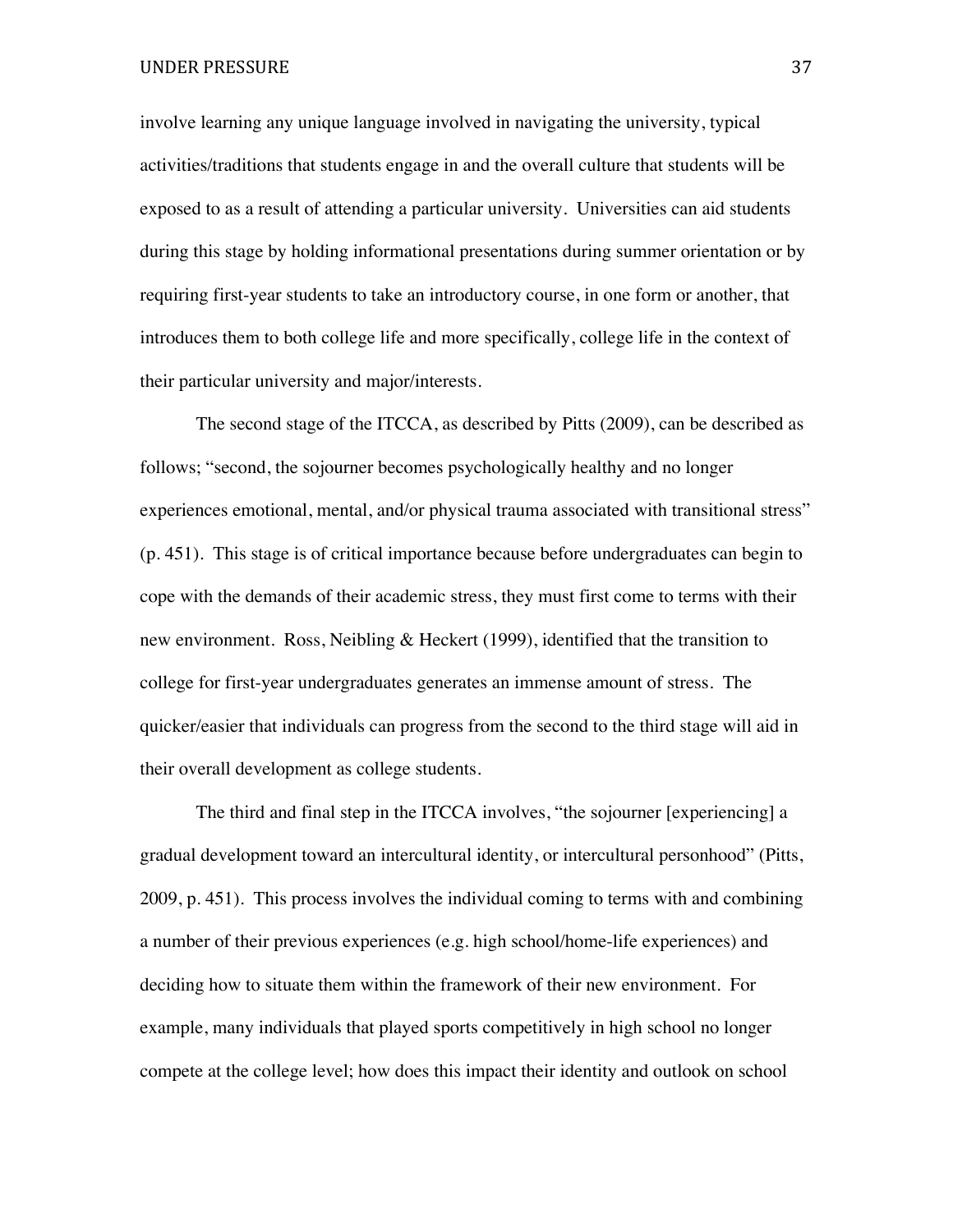and life in general? Overall, the three stages of the ITCCA outline the process that undergraduates must go through when making the difficult transition to college.

**Expectations.** Pitts (2009) suggests that within Kim's ITCCA, the expectations of the 'sojourner' (undergraduate student) play a pivotal role in how the subsequent stress will be handled. "In general, sojourners with positive expectations and previous experience abroad have greater adjustment ease, higher satisfaction, and less stress than those without" (p. 451). While the aforementioned statement concerned Kim's ITCCA with respect to undergraduates preparing to study abroad, it can also serve as a framework to study the general transition to college. If the previous statement holds true, then incoming undergraduates with positive expectations (e.g. 'I will be able to handle the increased workload') and previous experience, both dealing with stress and a prior knowledge of what college is actually like, should as a result, have 'greater adjustment ease, higher satisfaction, and less stress than those without.' However, the opposite is also true. When individuals enter a situation with certain expectations and the reality is drastically different or even the opposite, it can result in an "orienting response" from the individual (Pitts, 2009). This orienting response is inherently based in communication and it allows the individual to correct their false assumptions and hopefully move forward in the development process (stages of the ITCCA).

**Discussion.** Adapting to a new and unfamiliar culture, then, is more than survival. It is a life-changing journey. It is a process of 'becoming' – personal reinvention, transformation, growth, reaching out beyond the boundaries of our own existence. The process does not require that we abandon our former personalities and the cultures into which we were born (Kim, 2001).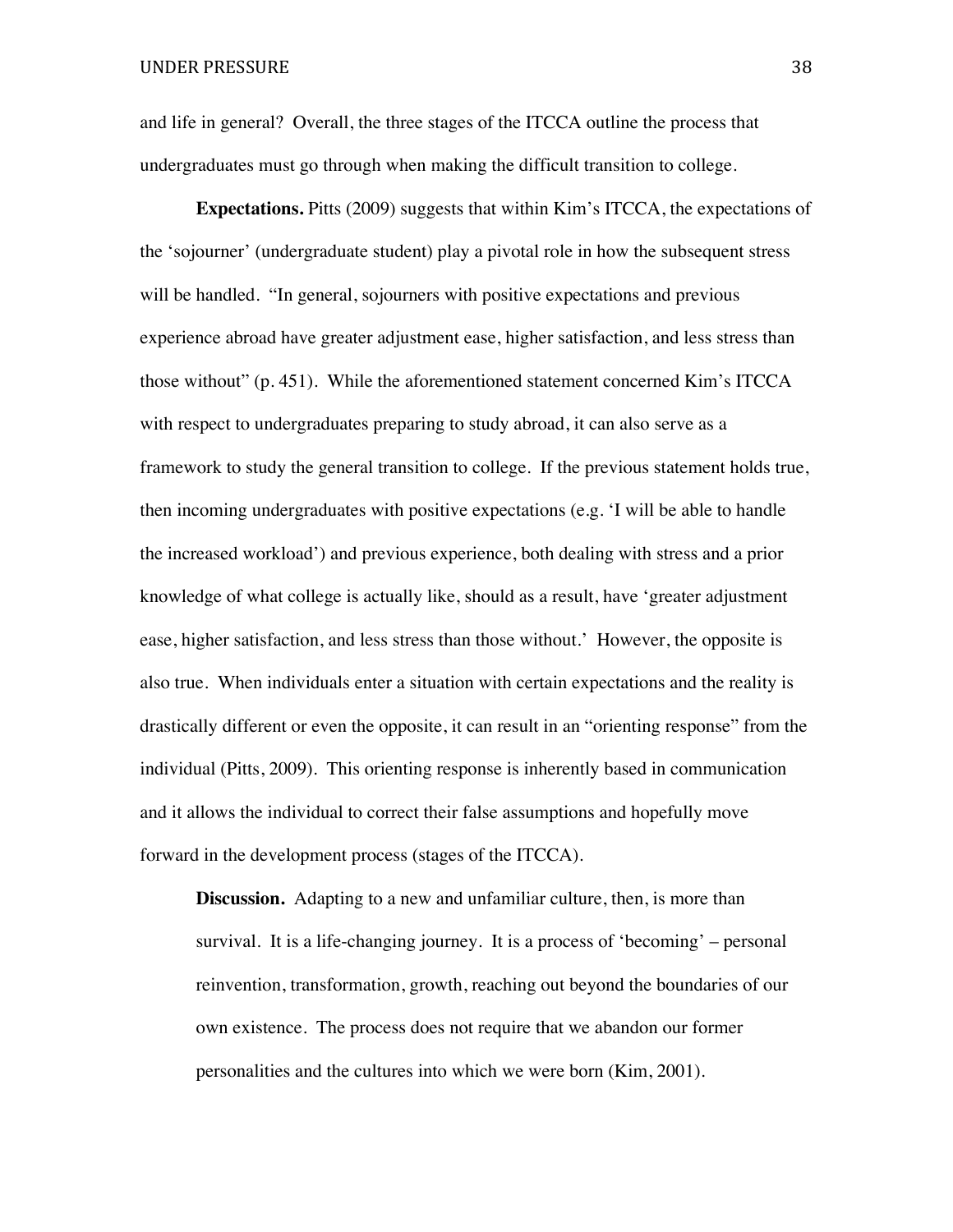Fundamentally, Kim's description of the ITCCA considers that the transition to a new place (in this case attending college) is incredibly difficult and can result in an uncomfortable amount of stress. At its core, the ITCCA is concerned with and articulates, "how re-settlers change from being cultural outsiders to increasingly active and effective cultural insiders" (p. 10). Lastly, Kim (2001) raises the following questions during the discussion of his ITCCA, "Why are certain individuals more successful than others in moving along the adaptive trajectory? What internal and external factors help explain their success or lack thereof?" (p. 10). These questions are answered with the results of this research.

## **Mere Exposure Hypothesis**

In simple terms, the mere exposure hypothesis suggests, "mere repeated exposure of the individual to a stimulus object enhances [his or her] attitude toward it" (Zajonc, 1968, p. 1). A popular theory in fields such as advertising, the mere exposure hypothesis can also be applied to real-life situations. For example, the more an individual is exposed to a situation, the more comfortable they will be in dealing with it. Zajonc (1968) originally theorized the mere exposure hypothesis through experimentation involving the connotation of words and the frequency with which participants were exposed to those words. This theory is critical for the hypothesis that the earlier students are exposed to various teachings regarding academic stress and productive coping, the more favorable they will view that material and the more likely they will be to implement it in their daily lives as undergraduates. If an individual is exposed to some of this professional stressprevention advice early on in high school, throughout high school, and then once they enter college, the mere exposure hypothesis suggests that they will be able to incorporate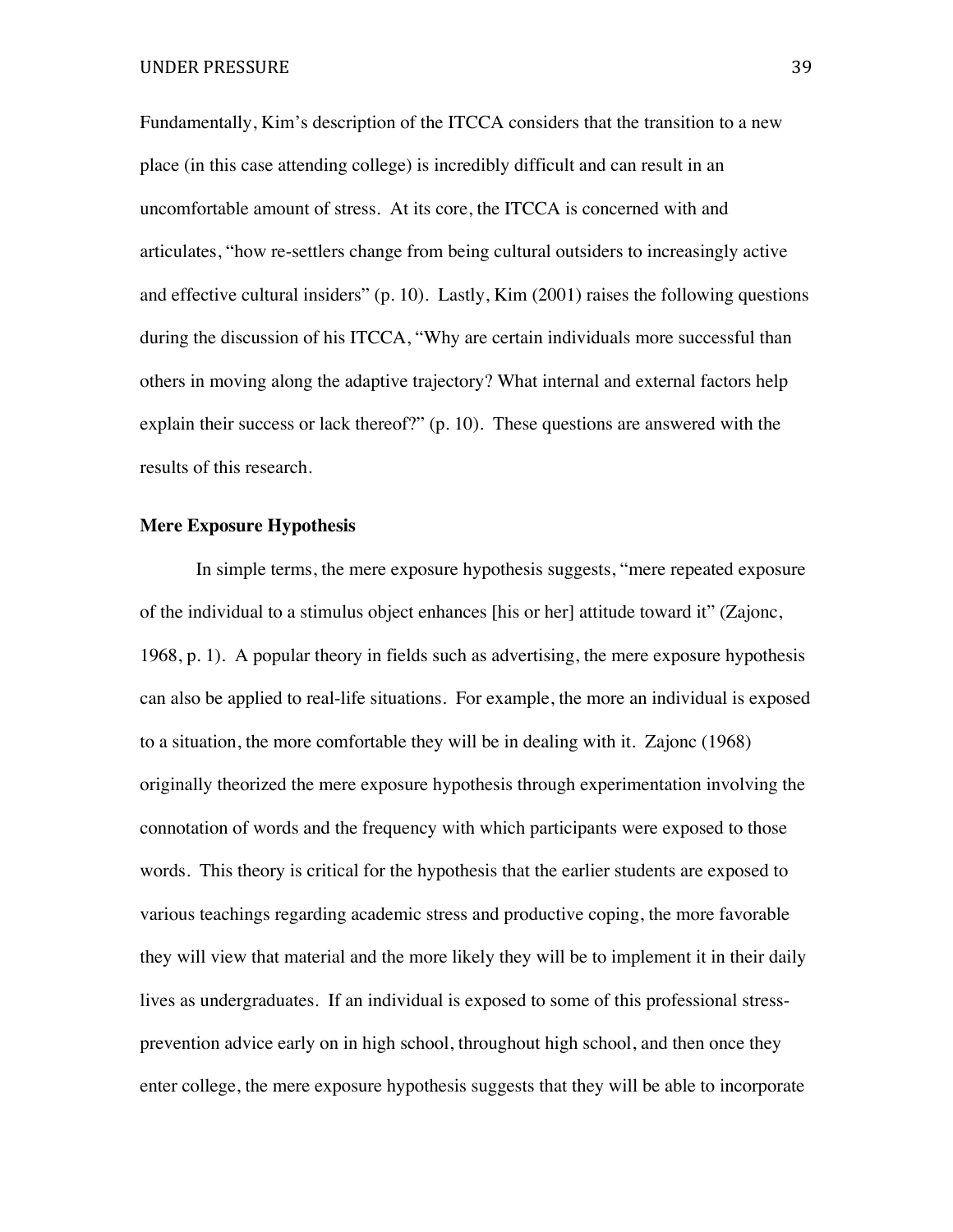these strategies (because their attitudes towards them will be favorable) easier than their undergraduate classmates who have not received this training.

The mere exposure hypothesis also comes into play as undergraduates evaluate themselves against their classmates. As will be discussed later, evaluations of their peers oftentimes drastically influenced participant's own actions. Therefore, if an undergraduate is consistently exposed to the certain behaviors of other undergraduates (e.g. not talking about stress with friends or other classmates but instead 'dealing' with it themselves), they are more likely to align their actions with the prevailing 'norm.' The mere exposure hypothesis suggests that this repeated exposure would result in an attitude change that results in the negative behavior being viewed favorably (Zajonc, 1968). The expression of this 'favorable view' is the adoption of certain behaviors/attitudes that individuals view as favored by their peers and others associated with their institution.

#### **Theory of Selective Exposure**

The theory of selective exposure refers to the tendency of individuals to actively seek out information that supports their current attitude/belief and relieves/protects them from experiencing cognitive dissonance (Sears & Freedman, 1967). Also frequently referred to as confirmation bias, the theory of selective exposure has the potential to be very harmful with regard to academic stress in a competitive undergraduate environment. For example, this research determined that talking about stress is generally an incredibly effective coping strategy. If an individual disagrees with this sentiment, he or she is inclined to seek out information that supports this belief thus perpetuating their preference for not sharing/not asking for help. This individual may point to their friend or roommate and explain how this friend never mentions school, never seems stressed,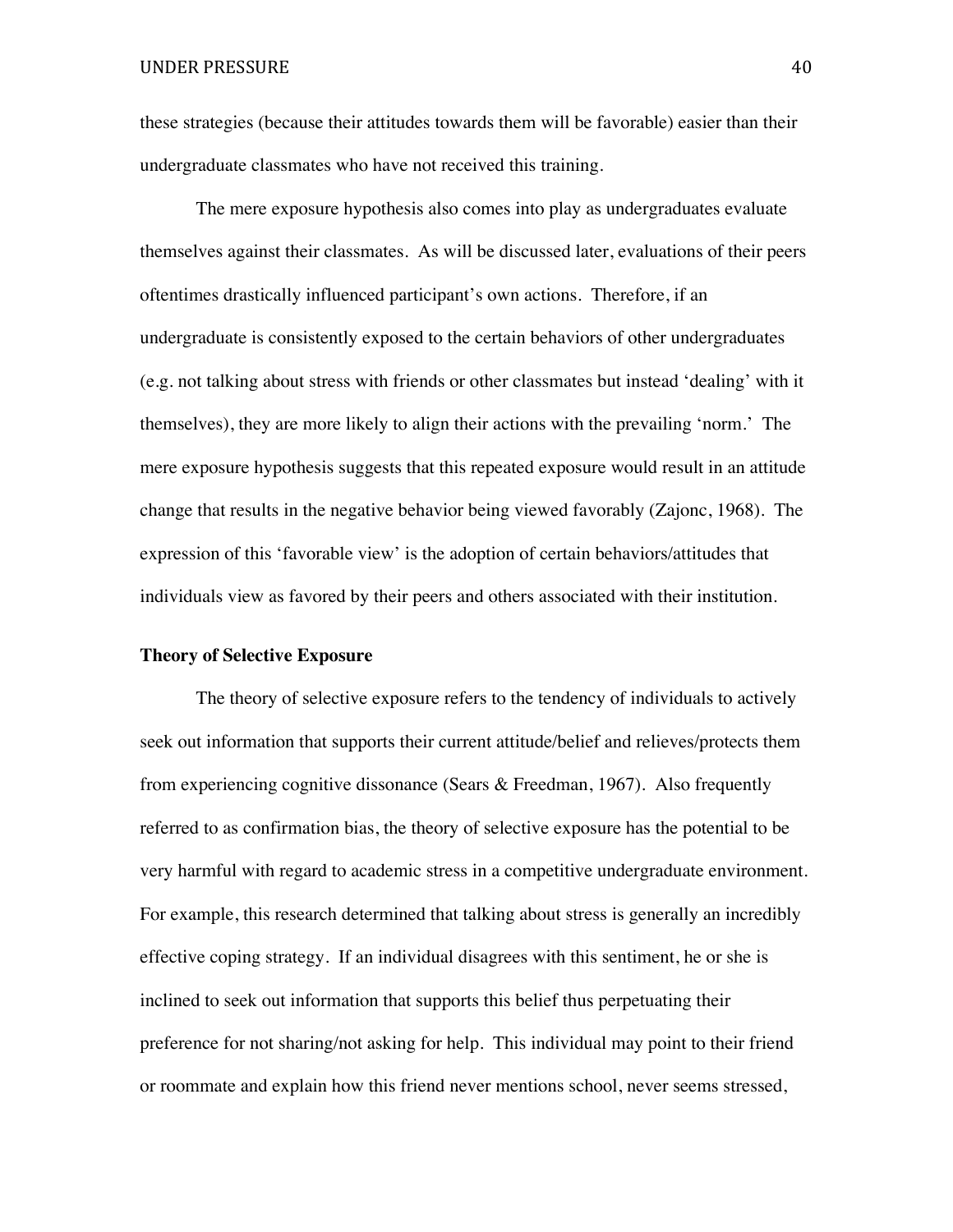and certainly never talks about their stress openly yet still succeeds in the classroom. The individual will justify their behavior by stating that it aligns with their roommate's behavior. However, and this is the concern of the theory of selective exposure, the same individual may neglect to recognize their neighbor who frequently voices their problems and asks for other's opinions and is also successful in the classroom. Acknowledging that there is more than one way to deal with stress (one healthier than the other) would effectively nullify the argument that 'everyone deals with stress on his or her own.' Therefore, it is important to point out the various ways through which individuals deal with stress and why some may be more effective than others.

Put simply, selective exposure can be defined as, "any systematic bias in audience composition" (Sears & Freedman, 1967, p. 195). By not allowing oneself to be exposed to varying opinions (e.g. limiting the audience by only listening to likeminded individuals) potential for growth is limited. This is especially poignant for first-year students. Participant interviews have suggested that many college students are arriving at colleges and universities severely unprepared to handle that academic and social stress associated with college. If they are unwilling to learn/adapt to the new environment, their transition is likely to be incredibly difficult and their chance for success is likely greatly decreased.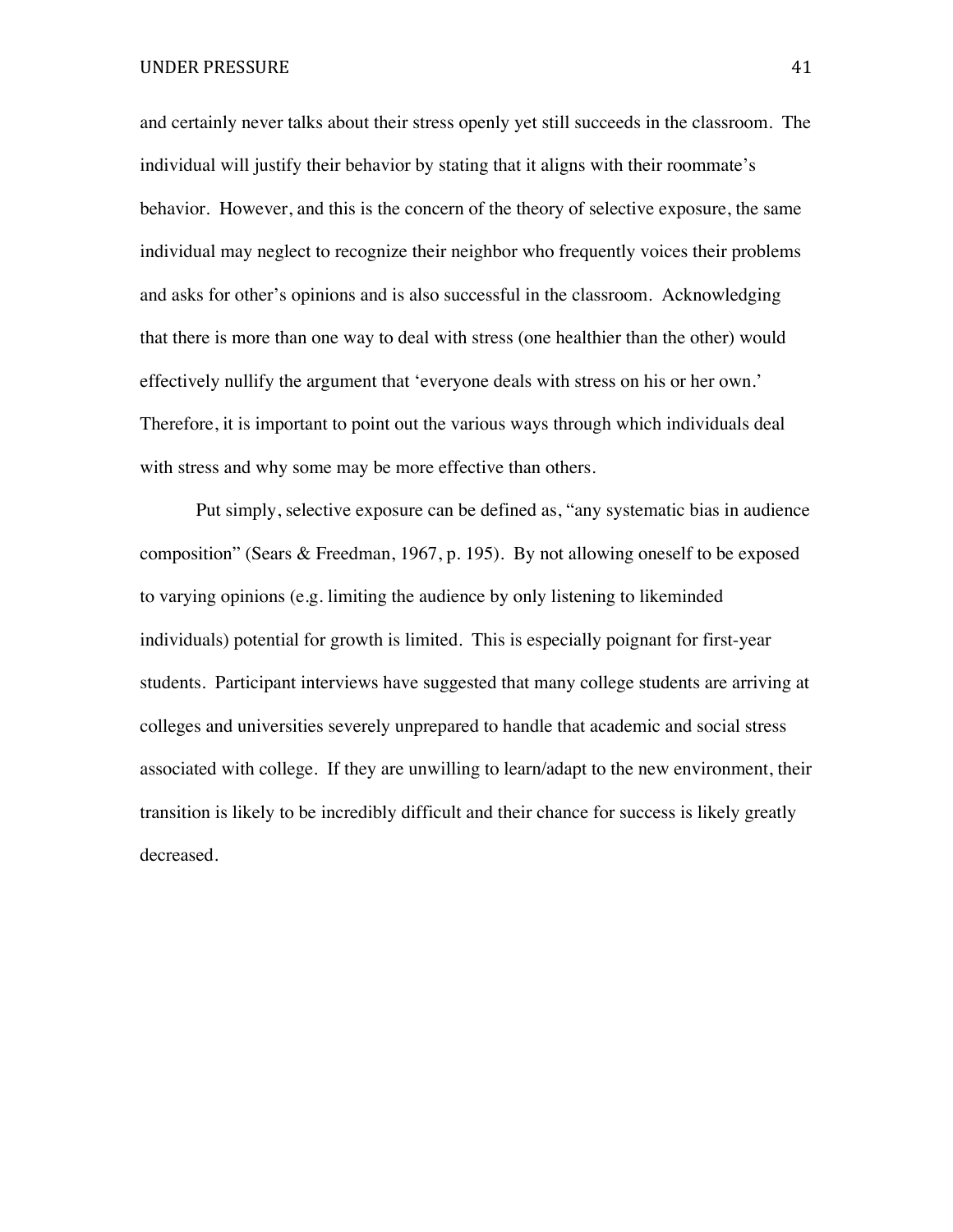## **Chapter 4: Method**

# **Participants**

After the study was submitted, reviewed and approved by IRB, I began the process of identifying and gathering participants.<sup>1</sup> All participants were upperclassmen at a large, private institution. The decision to interview only upperclassmen (juniors and seniors) was made under the assumption that they have already experienced many of the frequent stressors, a number of times, that first and second year college students traditionally encounter. Participants were gathered using snowball and convenience sampling. A small group of individuals, known by the researcher, were identified at the beginning of the candidate selection process. Individual interviews were then conducted with the informed consent of each individual. Before each interview, interviewees were given an informed consent document that outlined all of the benefits and risks associated with participation in this study. Additionally, participants were assigned a pseudonym and that pseudonym was used during the preparation of the interview write up. Participants were then asked to provide the names of one or two individuals that they felt might be interested in participating in the same interview. Those individuals were then contacted via email and if still interested, a short interview was scheduled.

Studies that have conducted research on academic stress tend to have anywhere between 100 and 250 participants (Ross, Neibling & Heckert, 1999 – 100 students, Misra, McKean, West & Russo,  $2000 - 249$  students, Struthers, Perry & Menec,  $2000 -$ 203 students). For the scope and purpose of this small-scale qualitative research project, it was determined that 16 participants provided a sufficient number of individuals in order to identify, through a qualitative analysis, a number of common trends associated

 

<sup>1</sup> IRB Protocol Number: 18.049.01

<sup>&</sup>lt;sup>2</sup> Interview Guide attached in Appendix A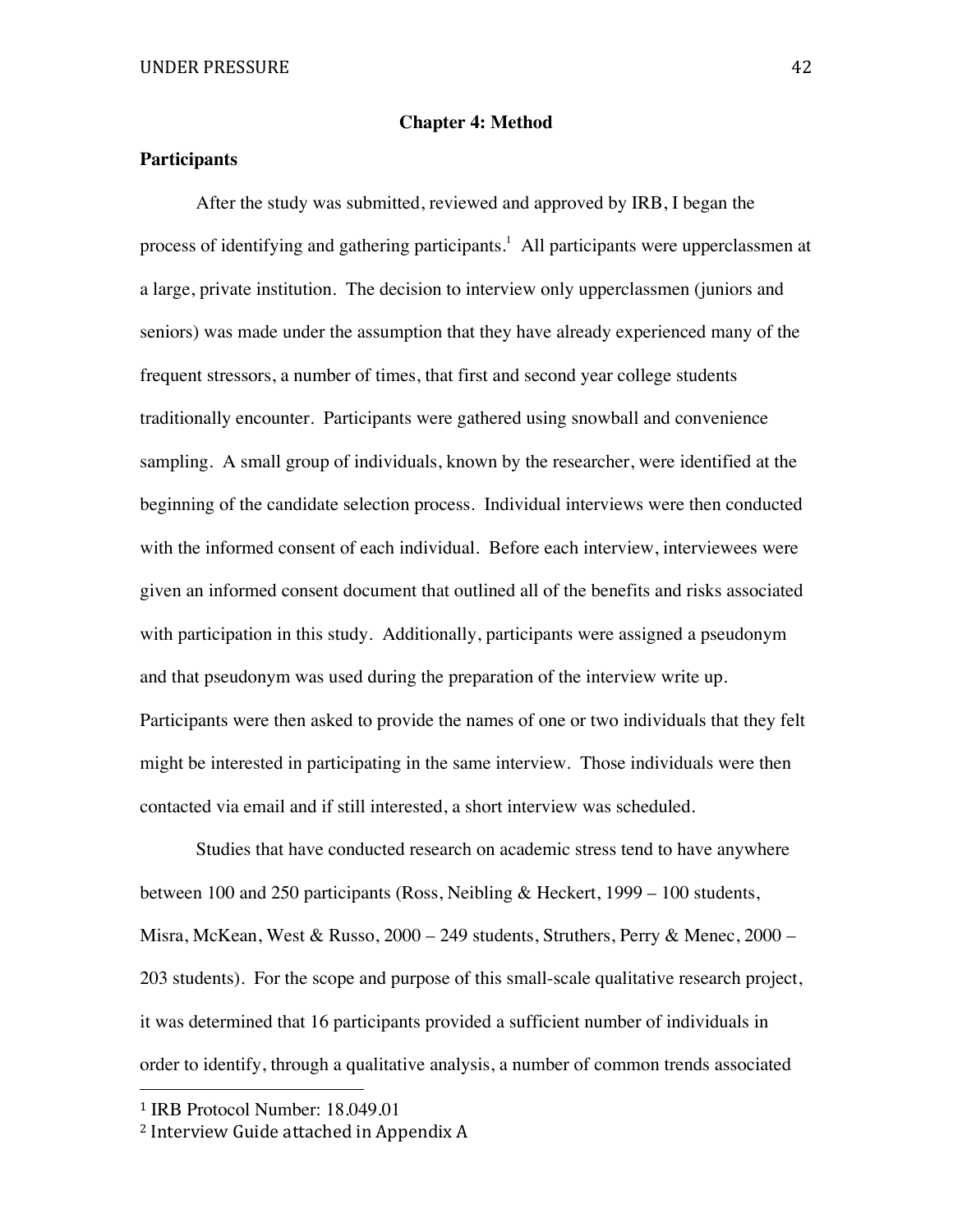with academic stress and undergraduate students. While 16 participants is not a large enough sample size to draw generalized conclusions that will apply to all incoming freshman, this research can help identify common trends that universities can use to develop programs to better help their students.

## **Data Collection**

All participant interviews were conducted in person and notes were taken during each interview. Interviews generally lasted anywhere between 25 and 30 minutes and were conducted in a relaxed an informal manner. This was done purposely in order to allow the participants to feel relaxed and comfortable enough to share their thoughts and experiences regarding academic stress. According to Easwaramoorthy & Zarinpoush (2006), "interviews are an appropriate method when there is a need to collect in-depth information on people's opinions, thoughts, experiences, and feelings" (p. 1). Due to the fact that this research is focused on the opinions, thoughts and feelings of undergraduates with regard to academic stress, it was determined that in-person interviews were the best method for data collection. The interviews were conducted in a semi-structured way. A semi-structured interview involves the researcher using a predetermined set of questions and allows the respondent to answer in their own words (as opposed to a structured interview where the respondent chooses from a number of possible answers) (Easwaramoorthy & Zarinpoush, 2006). By using a predetermined set of questions, this can ensure that the researcher collects the same information from all participants and that no major points of emphasis are missed.

Interview questions were designed to understand how academic stress has impacted each individual; this includes experiences that are shared among the various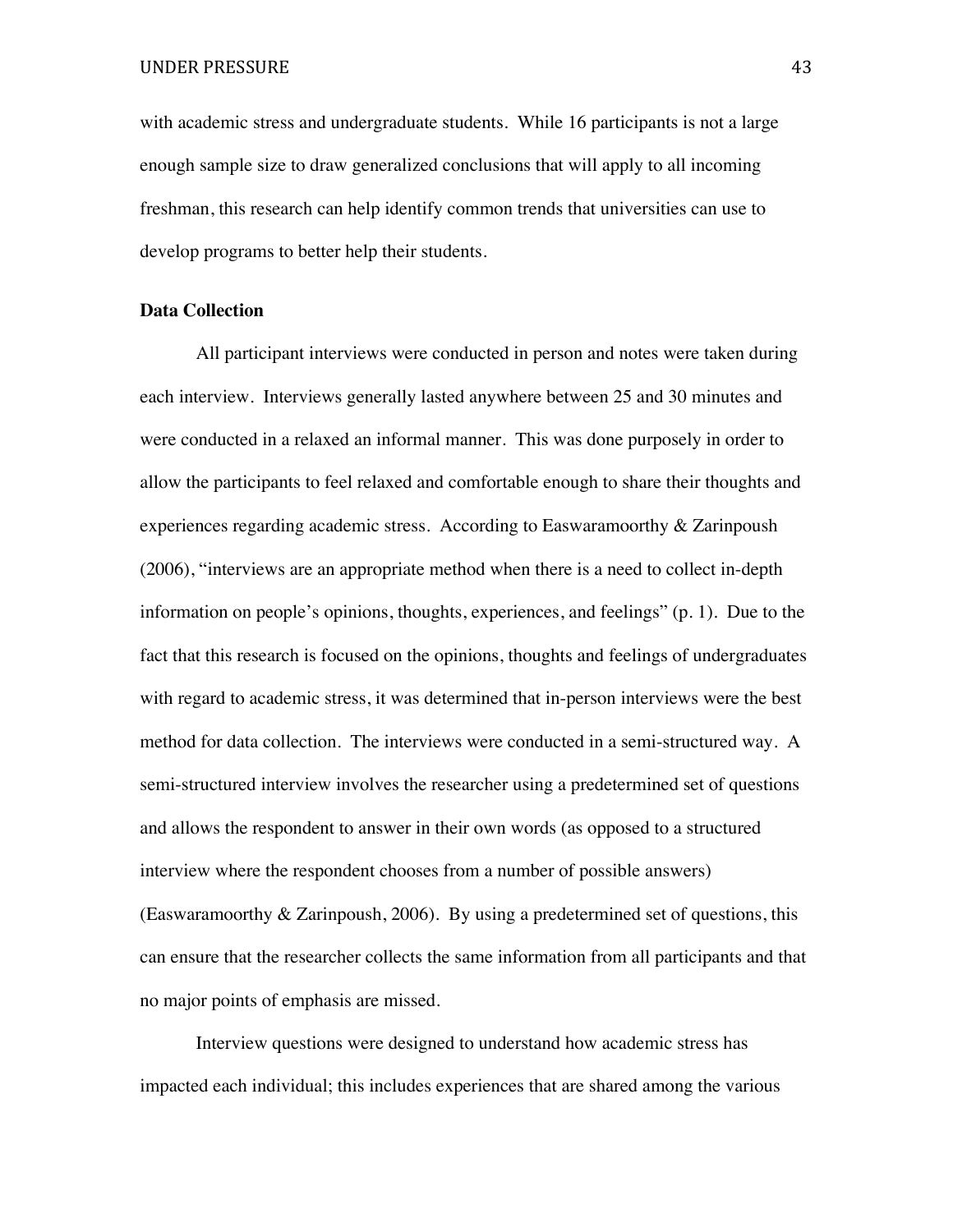interviewees and specific instances unique to certain individuals.<sup>2</sup> Throughout the interview, a number of follow-up questions were asked based on participant responses. However, the set of questions that each participant was asked to respond to included the following; in your own words please define stress. What organizational strategies do you use to combat stress and how, if at all, have they worked? Before you entered college, what did you know about academic stress and how to cope with it? What are some strategies that you may implement in advance to avoid stress/stressful situations? What do you believe causes you stress in certain academic situations (i.e. deadlines, quantity of work, weighted relevance to grade)? Compared to your peers, how do you feel that you deal with academic stress? If you were under a considerable amount of stress right now, to what or whom would you turn to for comfort, help, or guidance?

The aforementioned questions served to get individual participants to reflect on some of the particularly stressful experiences that they have encountered in college. A number of these participants expanded their answer far beyond the parameters of the initial question and provided valuable data that was used in the following analysis. Follow-up questions based on these guiding questions allowed the participants to further elaborate on some of their more thought provoking points. Participants were also instructed that they could refuse to not answer any question and terminate the interview at any moment.

## **Data Analysis**

Basit (2003) states that coding is used during analysis in order to organize and make sense of textual data. The data collected during the interview was compiled and

 

<sup>&</sup>lt;sup>2</sup> Interview Guide attached in Appendix A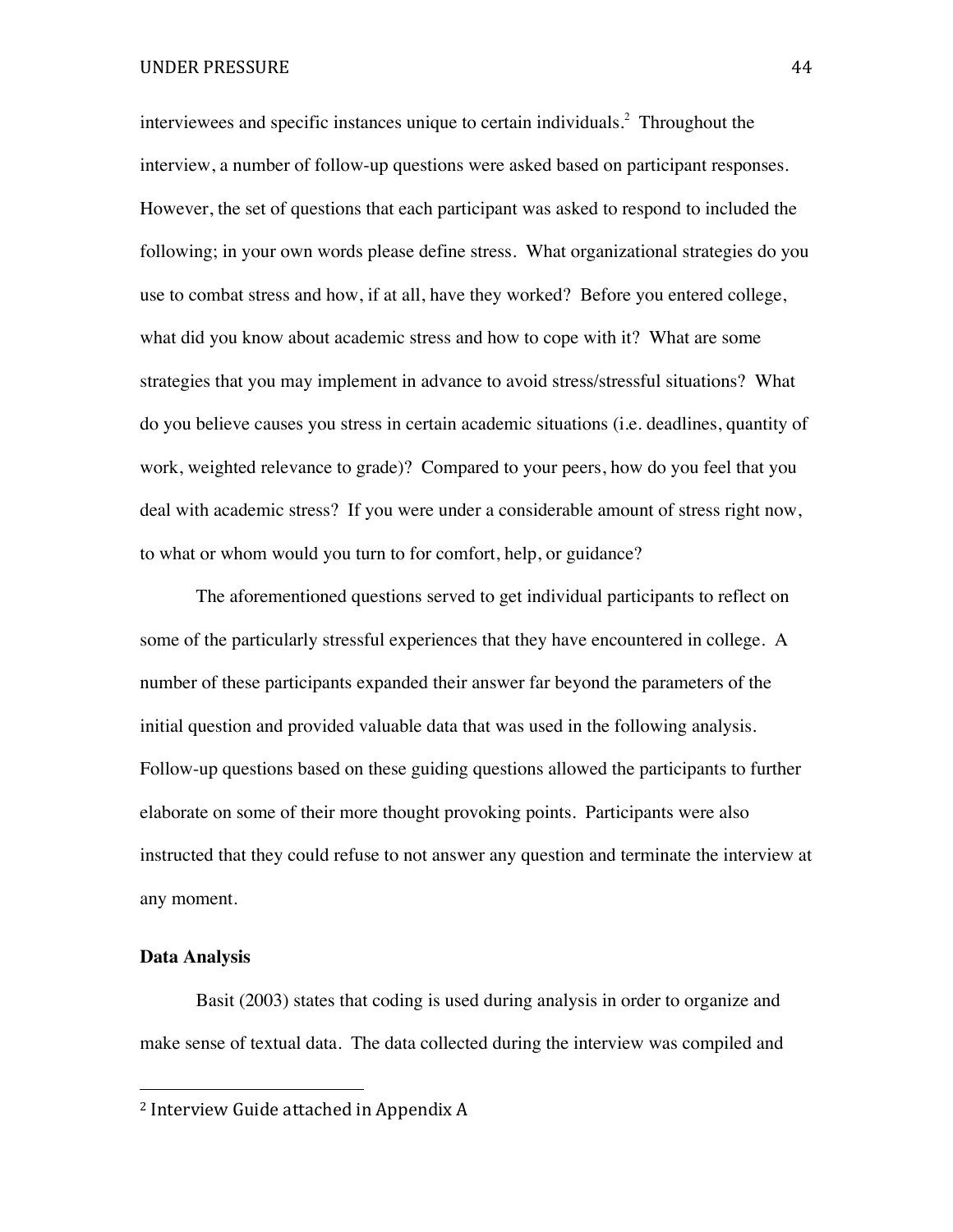coded in order to identify significant trends. There were 54 pages of interview notes taken and subsequently coded in order to, "determine the categories, relationships and assumptions that inform the respondents' view of the world in general, and of topic in particular" (p. 143). Coding was the chosen method of data analysis because it allows for a standardized and methodical way to comb through a large amount of data. Primary codes (the highest level) were identified and named based on a "pool of concepts that researchers already have from their disciplinary [reading], or borrowed from the technical literature, or are the words and phrases used by the informants themselves" (p. 144). Once the primary/first level codes have been identified, it is then possible to develop secondary codes in order to further improve the analysis.

The primary codes that were identified are as follows; definitions of stress, reactions to stress, timing, organizational strategies, support group and peer opinions. One of the original research questions for this study was 'how does a college student's definition of stress impact their conception of their academic stress?' First, and with regard to definitions of stress, there were a wide variety of responses and participants defined stress in a number of different ways and with varying levels of detail. Second, when asked to imagine if they were in a particularly stressful situation in that moment, participant's immediate responses were quite telling. From going to the gym to calling a friend, the avenue through which participants chose to handle stressful situations oftentimes predetermined the outcome. Third, the primary code 'timing' refers to participant's first interactions with any stress-related training. Whether their parents discussed it during middle school or they learned it in a high school seminar; participants reported a dramatic range when explaining how they learned to cope with stressful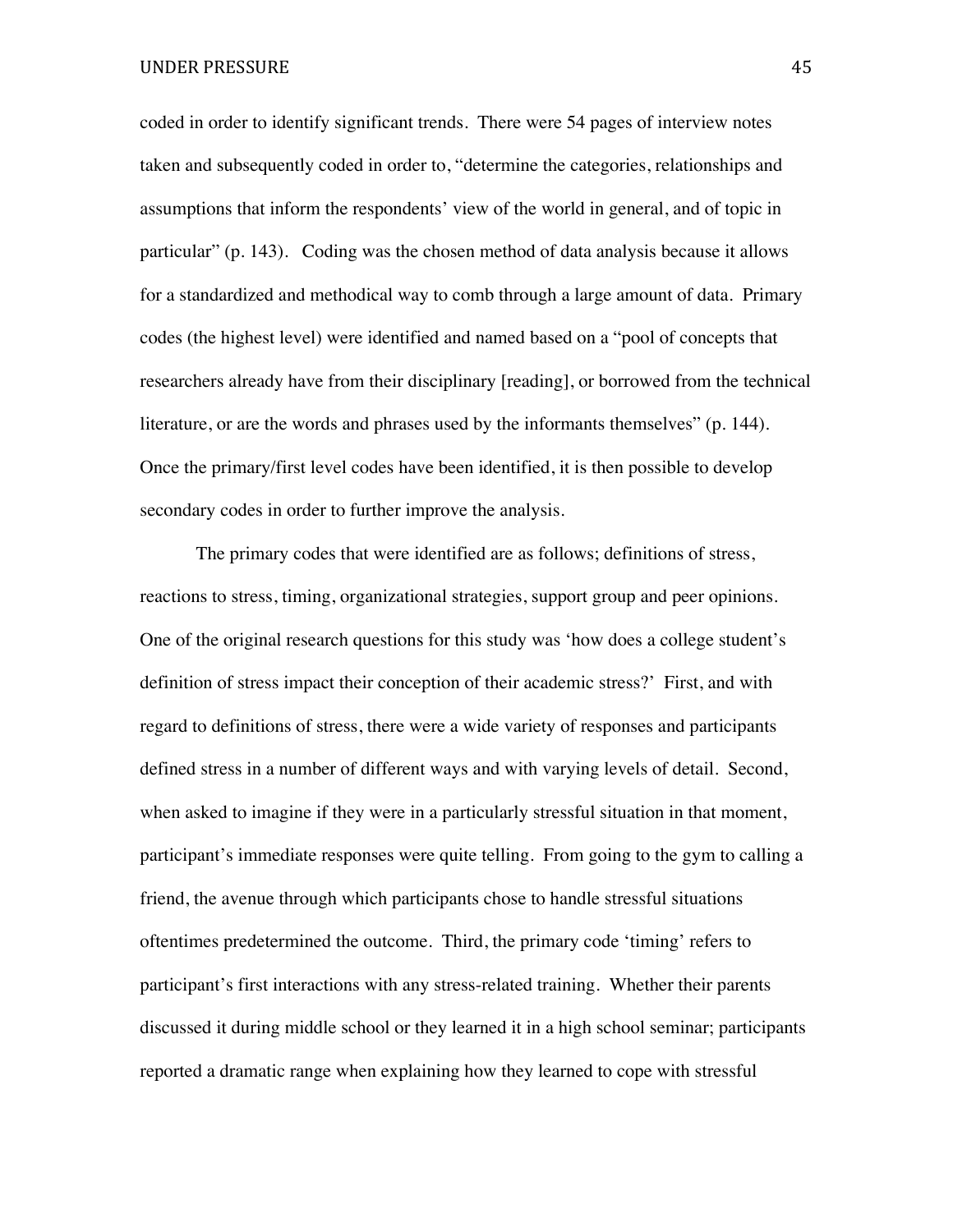situations. Fourth, many participants reported that they engage in certain routines (e.g. updating a daily planner) that increase their awareness of potentially stressful academic situations in order to avoid becoming overwhelmed in the future. Fifth, participants reported a number of different methods through which they received support when dealing with a stressful situation. While some participants explained that their support group is comprised of both family and close friends, others were quick to explain that they are their own support group; some participants cited their desire to 'figure it out on their own' as their reasoning for not reaching out. Finally, through participant interviews, it became clear that peer opinions can dramatically influence an individual's perception of both their own academic stress and their opinion of academic stress in general. Overall, the six aforementioned codes will serve as the framework through which participant interview data will be explained and interpreted.

It is important to note that once the primary codes were identified, they were not analyzed in isolation from the other codes or removed from the context in which the data was obtained. "Codes are links between locations in the data and sets of concepts or ideas, and they are in that sense heuristic devices, which enable the researcher to go beyond the data" (p. 144). The process of coding itself did not provide a sufficient level of analysis. Once identified, the codes were further researched and analyzed in order to draw significant conclusions. In addition to the six primary codes, six secondary codes were also identified. Within the 'definitions of stress' category, participants tended to generate two general types of definitions of stress, stress as a state of being and stress as a result of quantity. A second set of secondary codes was identified within the 'organizational strategies' category and further stratified the category into both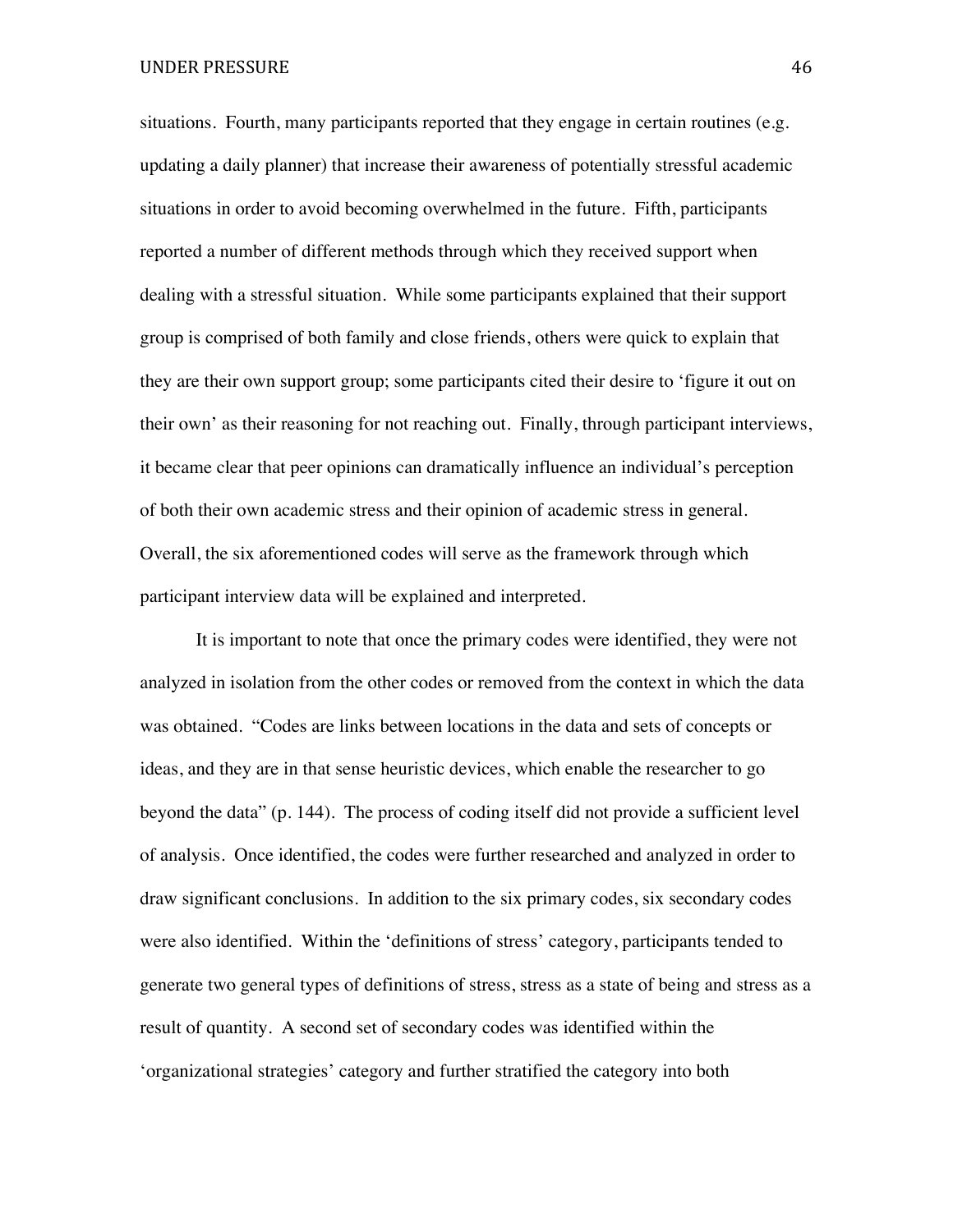technological (e.g. Google Calendar) and physical (e.g. to-do lists on index cards) strategies. Lastly, within the category of support group, participants tended to explain either human or non-human forms of support (e.g. support through exercise vs. support through a friend). Overall, while codes operate at a macro/general level, it is important to explain the many intricacies and caveats to them as well.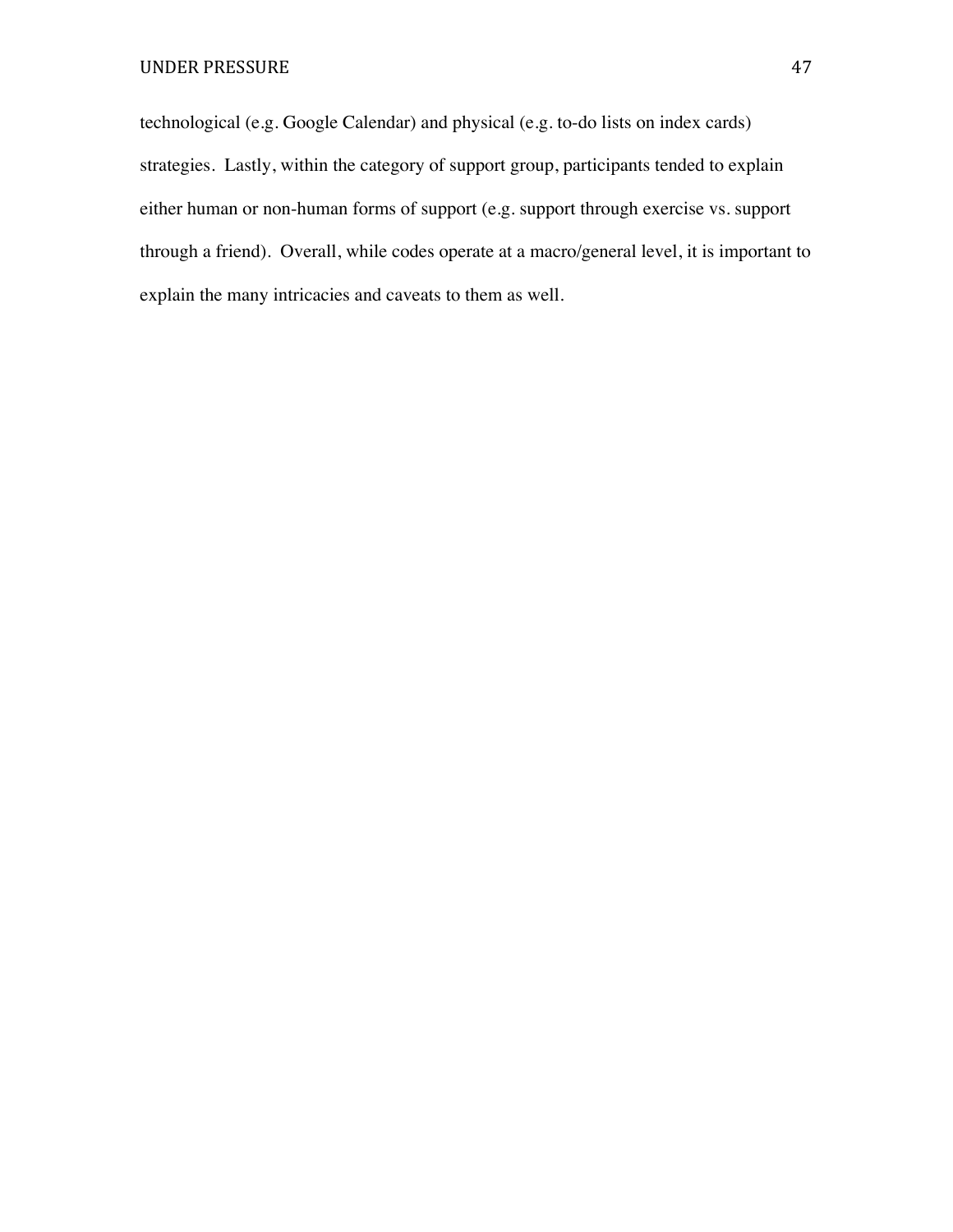#### **Chapter 5: Analysis**

Participants were asked to share how they would place themselves on a nonquantitative spectrum from little to no stress on one end and incredibly high amounts of stress on the other. The goal of this question was not to gather and interpret an objectively rated understanding of their stress but instead, how students identified. Of the 16 participants, 12 reported that they would fall on the 'more stressed' side and four reported that they would fall on the 'less stressed side.' When answering this question, one participant, James, went through the following thought process aloud;

There's really two pieces to this. There are people that hide their stress really well but are really stressed and then there are people that just show all of their stress. I hide my stress but I know that internally I have a ton of stress. I just don't know how much stress other people have but I have to be on the higher end.

In other words, the general consensus of the group was that, generally speaking, they felt more stressed than what they considered normal. Importantly, this meant that "more stressed" is the norm.

Through the process of coding participant responses to questions regarding this "norm of stress," the following codes were persistent and intense: "definitions of stress," "reactions to stress," "timing," "organizational strategies," "support groups" and "peer opinions." When looking at these codes systematically, they appeared to demonstrate the following pattern: An individual's personal definition of stress, whether it is a definition based on a state of being or as a result of quantity, influences their reaction to a stressor. Individual's that reacted by reaching out to other individuals (e.g. family, friends, etc.)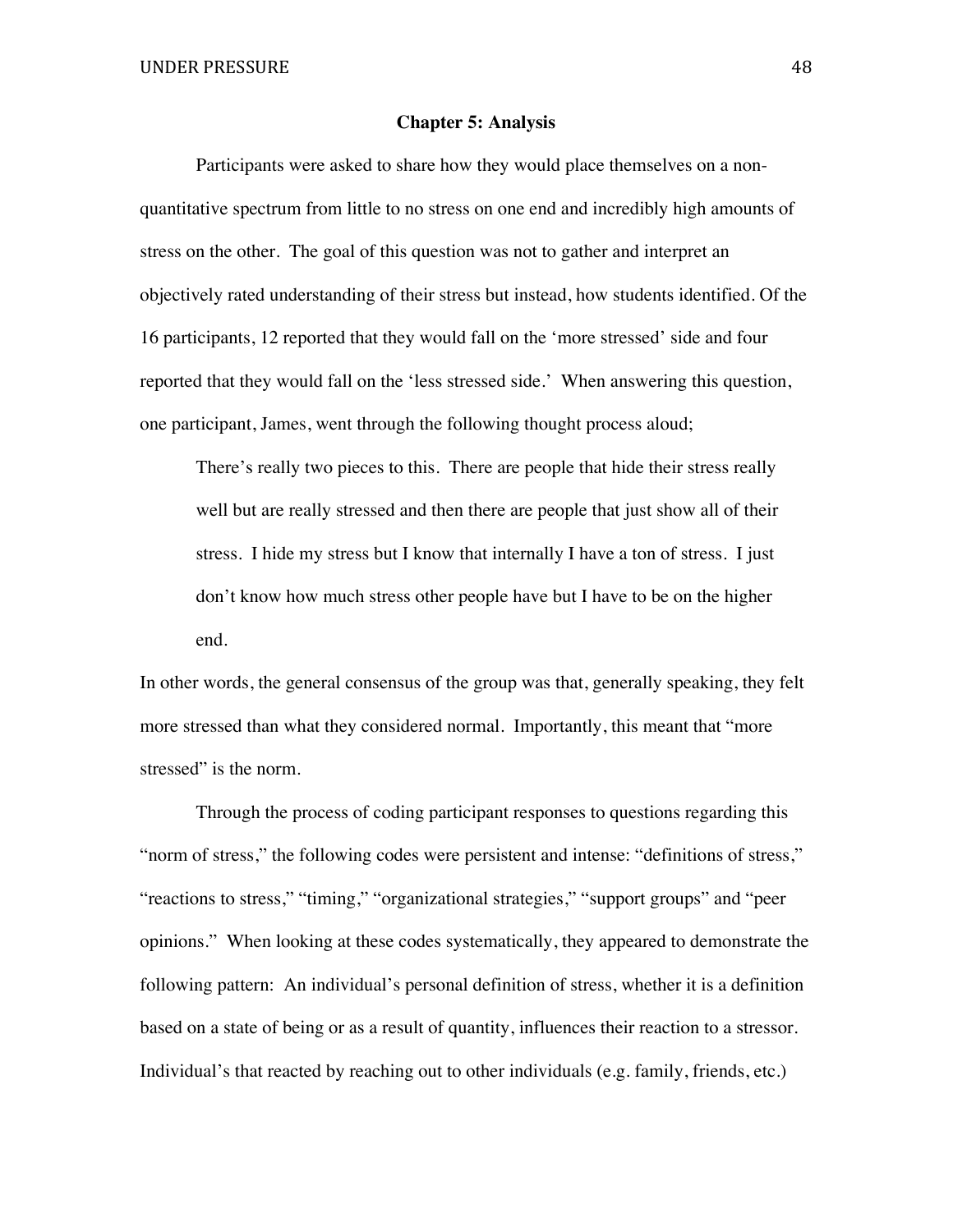tended to 'deal with the stress' better than those who opted for non-human (e.g. exercising) methods of coping.

The context and time period during which these individuals learned these coping mechanisms also played an important role. Every one of the 9 individuals that mentioned reaching out to another individual as their first response when under a considerable amount of stress had received some type of training with regards to academic stress before they entered college (e.g. high school counselors, parents who were teachers, siblings that had gradated college, college preparation classes/assemblies in high school). During their time 'preparing' for college, many participants picked up a number of organizational strategies that they were able to practice with and implement before they entered college so that upon arrival, they had already become used to their own personalized organizational strategies (e.g. updating a daily planner after every class). The participants that claimed to deal with stress particularly well maintained a number of common characteristics, they frequently reached out to other individuals for support, they received some type of advice on how to handle stress, they had developed organizational strategies that work for them, and they have developed a core 'support group' that they felt they could rely on. This support group is not solely there to 'vent' to, they are also there to take the mind off of things (e.g. "I won't say to my friends 'I'm stressed,' but I will say lets go to the Plex and play basketball, I don't feel like doing work" (Amanda). In this particular case, the support group serves solely as a distraction as the individual has not suggested that their desire to play basketball is a result of stress. This support group is of critical importance because not only do their actions impact the individual's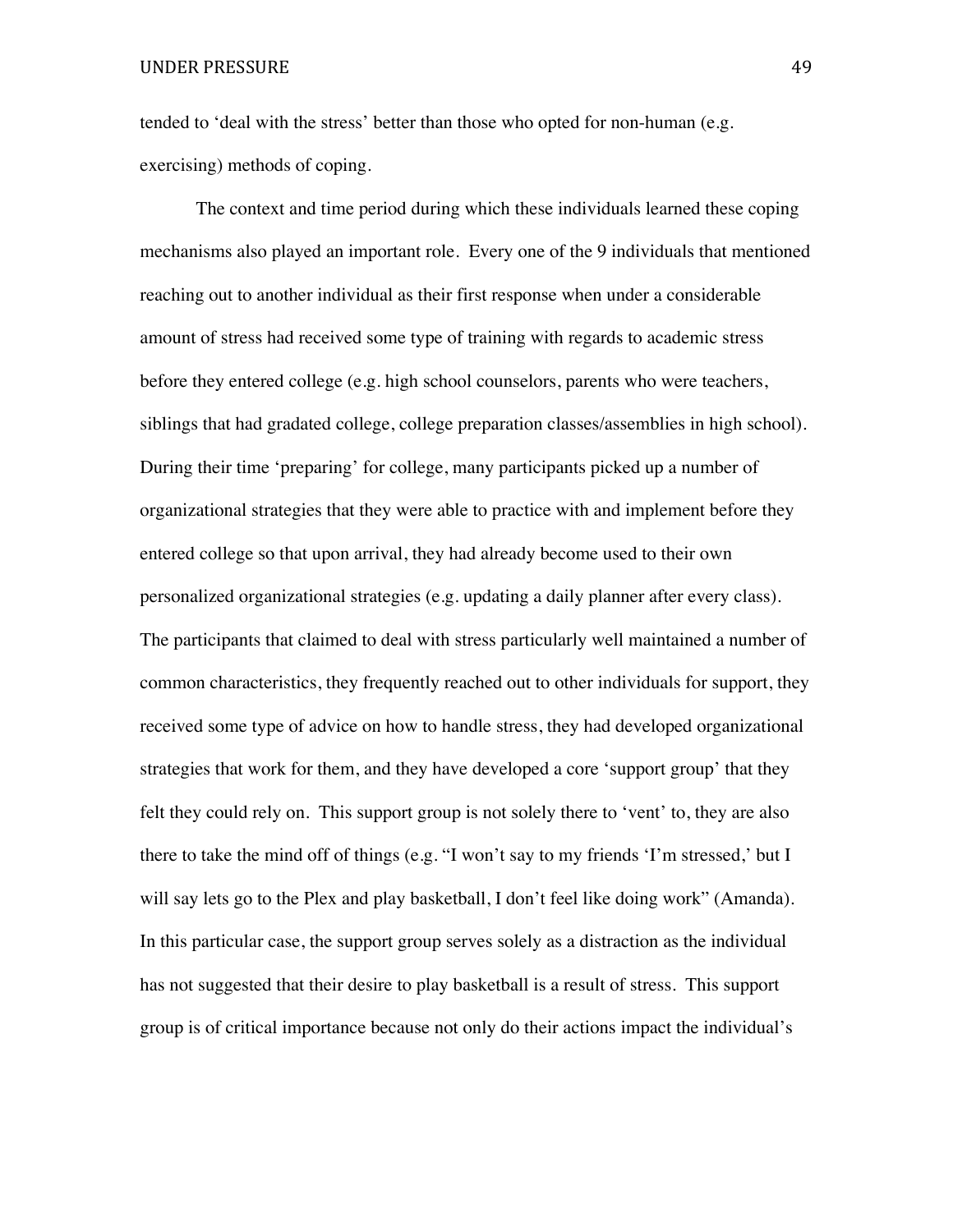attitude/mood, their opinions, regarding academic stress specifically, also dramatically impact the individual's own perception of stress.

Overall, according to the interviews conducted for the purposes of this research, participant reflections suggested that having training and advice about stress early on was incredibly important. Additionally, it was clear that talking regularly about their issues and concerns in order to effectively lower their stress level once they get to college was useful. By exposing students, whether this be in middle school or high school, to critical skills like keeping a planner or learning how to open up and share how you are feeling, students can tweak and alter these strategies to fit their personalities/work style and will have them (hopefully) fully developed by the time they reach college.

I had to start keeping a planner in high school. I always had so much going on at once that I just couldn't keep everything straight. I was thankful I got that suggestion then, by the time I got here [to her university], I already had this like system developed (Olivia).

The following sections will break down the six elements mentioned above that impact student stress levels and their place in the rationale for educating individuals early on in their academic career in order to help them succeed further down the road.

## **Definitions of Stress**

Charlton (1992) believes that stress can be defined as a stimulus, a response, or some combination of the two. However, with regards to academic stress specifically, participants tended to define stress in terms of either a state of being or as a result of quantity. As a state of being, the general definition was some formulation/variation of the following, "it's when you overly worry or are anxious about outcomes that you either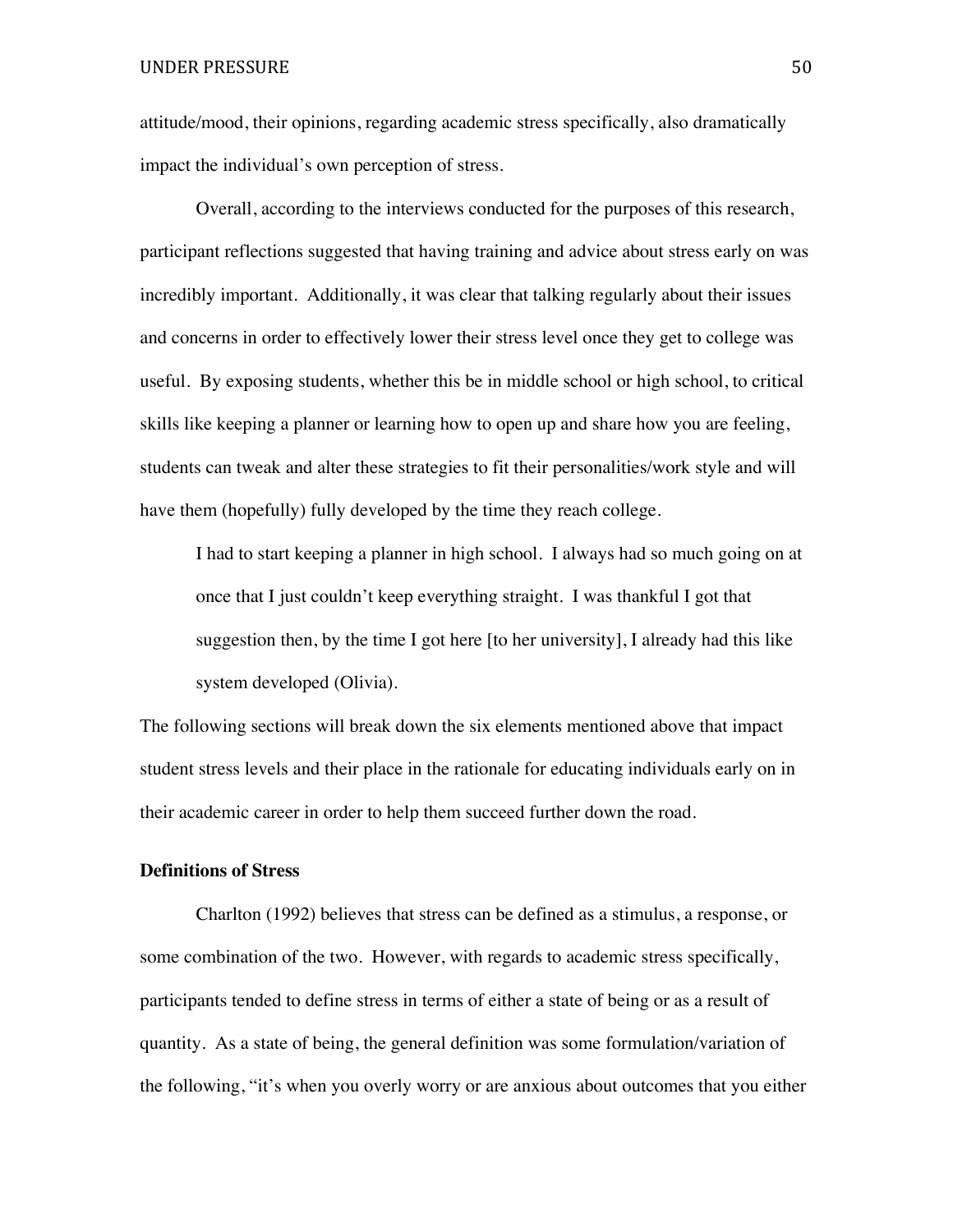can or can't control,"(David) "it's just when you have a lot on your plate but what it really comes down to is not being able to do things up to your standards without inhibiting your performance on other things,"(Amanda) "I think it's when you're really anxious and you have a lot of negative anticipation brought on by something that needs to get done or something that's just affecting you and you feel under-qualified and underprepared,"(Adam) and lastly some individuals also explained the experience of academic stress in the following way, "there is very much a feeling of permanence but it's a temporary state of being and just I don't know, like we all know what academic stress is but I can't give you like, here's what it is for sure" (Claire). The 'feeling of permanence' is concerning as it suggests that certain individuals may be living in a constant state of stress and anxiety; a state that no individual should have to experience. A number of participants struggled to eloquently describe what academic stress 'really is' so many resorted to defining stress as a result of a frequent stressor, the sheer quantity of work.

When participants chose to define stress as a result of quantity, the definitions were along the lines of the following; "being overwhelmed with a number of tasks or with a specific task that is very in depth or when you're worried about a lot of things all at once" (Noah), "academic stress is a personal thing that you feel when you have a lot of pressures coming at you" (Sarah), and finally, "stress is a mental response to being overwhelmed with the amount of workload whether it be academic, social or other" (Elizabeth). Whether participants chose to define stress as a state of being or as a result of quantity, one constant was the use of the word "thing." Transcripts of participant interviews revealed a number of 'ummms' before participants were able to provide their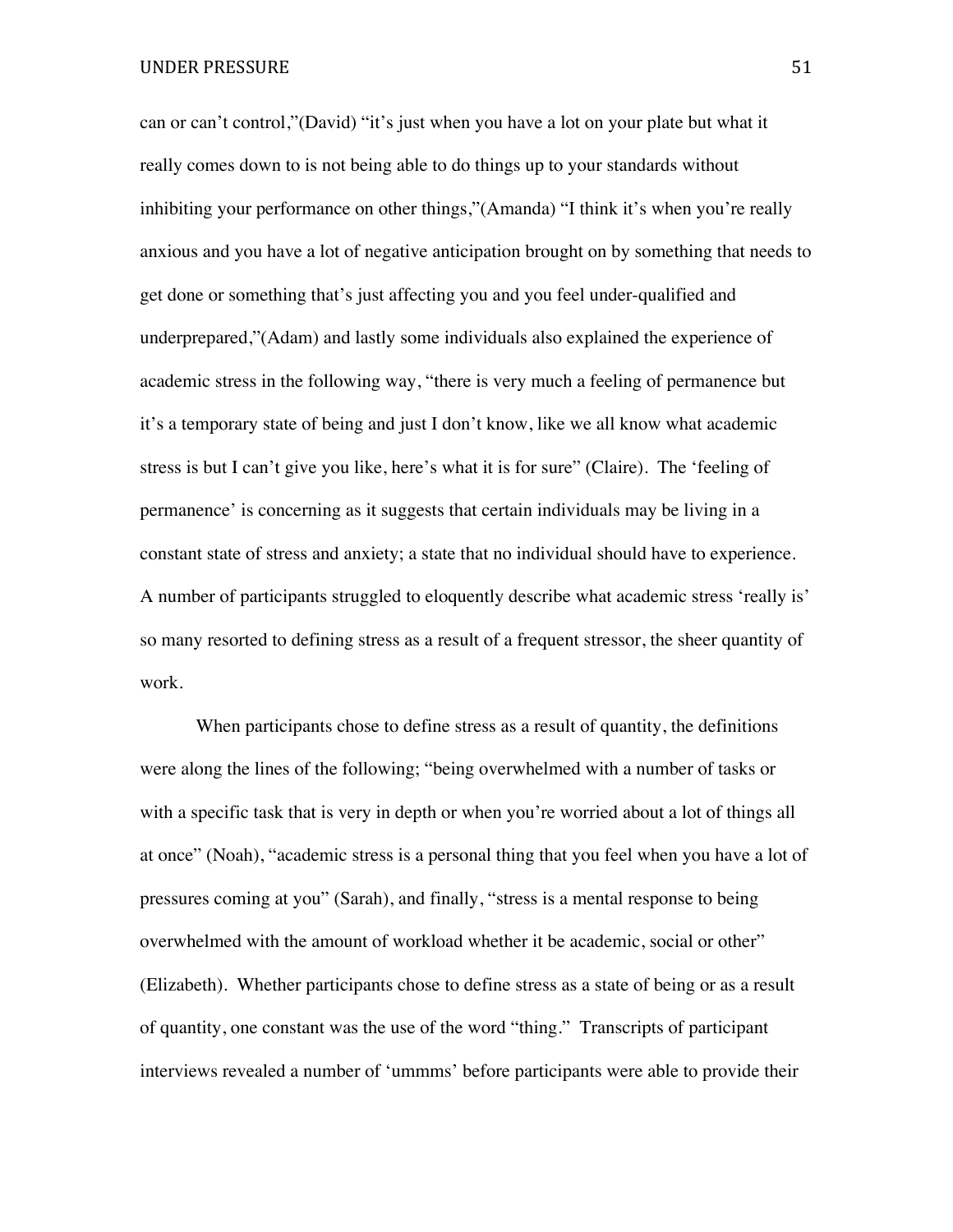definitions of stress. One participant (Amanda) said the following after approximately a twenty-five second pause after the question "In your own words, please define stress" was asked, "um…give me a minute here I want to try to be eloquent about this." The combination of the repeated use of the word "thing" and extended periods of hesitation, suggest that participants had a significantly difficult time articulating their thoughts on the matter. If participants do not understand academic stress enough to quickly and easily provide a short definition of it, how can they understand it well enough to combat its effects? This finding coincides with the conclusion of the first stage of Kim's ITCCA and the beginning of the second stage. The participants that were able to view stress as a result of quantity have exited the first stage and are beginning to grapple with the challenges associate with the second stage. By defining stress as a result of quantity, they have been able to achieve the level of 'functional fitness' required for stage one but may have not yet reached the 'top of the spiral' or found exactly where they fit in within their new environment. "At the beginning I felt overwhelmed and that I was never going to finish it. I felt almost hopeless but I knew how to deal with it. I needed to find a way to slow down, plan and then figure out how I can act" (Noah). In this instance, although Noah can still slip into a state where he may feel overwhelmed, he now maintains a framework for how to begin to alleviate that stress. For those that defined stress as a semi-permanent state of being, it is likely that they have not yet achieved that level of functional fitness that Kim requires to progress from stage one into stage two (e.g. they have not found an effective way to manage stress).

By conceptualizing stress as a state of being, it effectively makes it far more difficult to mange stress and thus more difficult to progress to the next stage of the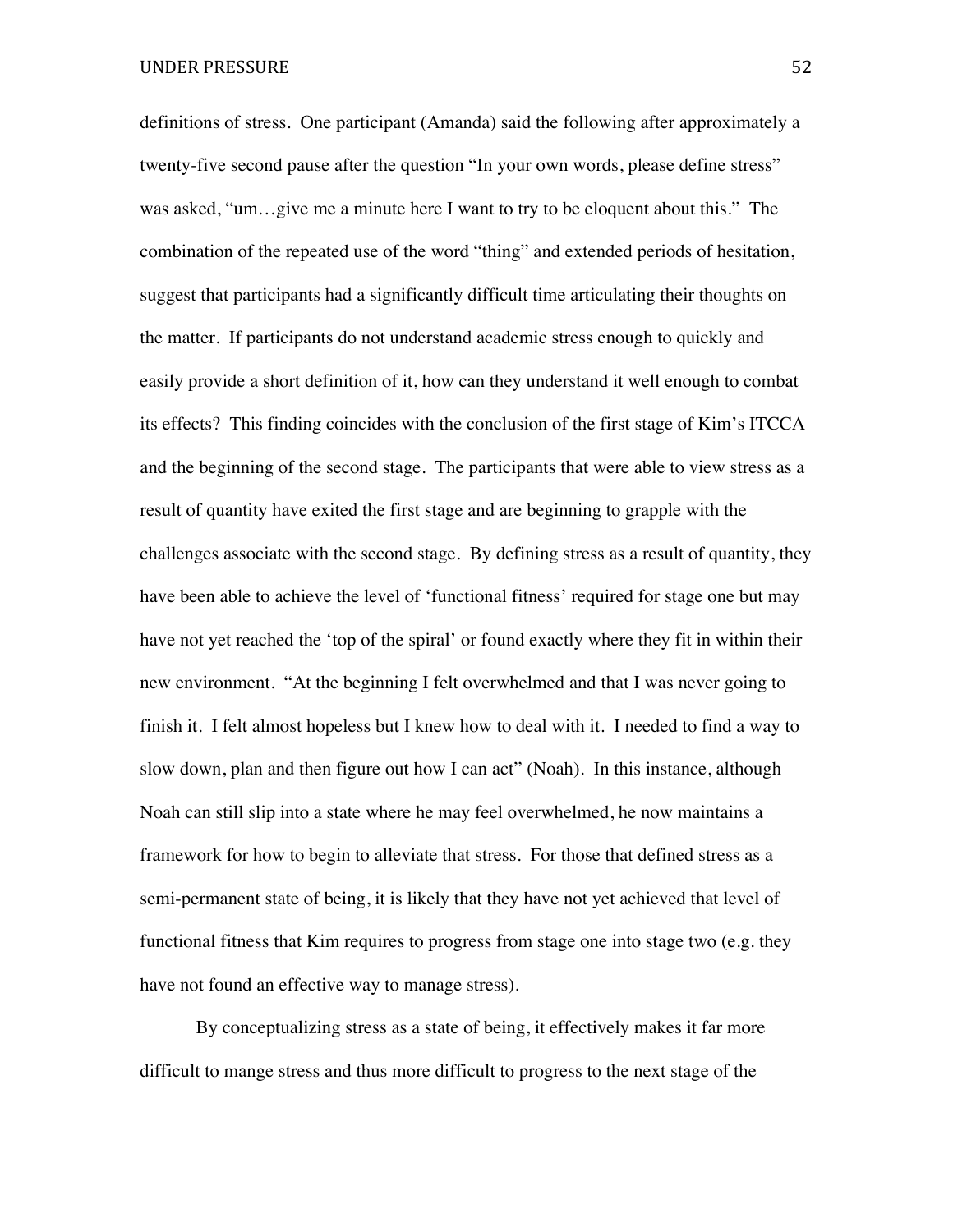#### UNDER PRESSURE 53

ITCCA. When defined as a result of quantity, the individual knows exactly what they need to do in order to alleviate their stress; however, this does not mean that it is easy. For example, they may have three exams and a presentation next week. Therefore, once those assignments are completed, all of their related stress will be gone. In the meantime, in order to quell some of the stress associated with those exams, the individual knows that they should study and prepare as thoroughly as they possibly can.

In order to stay on top of things and save myself the stress later, about a week before a week where I know I have things piled on top of each other…I'll block some time out to get some studying done so I feel like I at least got started and aren't just wasting time (Jacob).

Conversely, as a state of being, there is no clear place to start. The solution for resolving a chronic sense of stress is far less straightforward and may result in dangerous levels of stress. Unlike the individual that knows their stress will fade after the exam, as a state of being stress continues to loom over the individual.

I think of stress as when you are I guess worried about things that are going to happen in the future and those things happening in the future cause you to feel uncomfortable about those outcomes of the events and you feel you have to be doing something about it right now (James).

The above definition is concerning because the "doing something about it right now" referred to studying for an upcoming exam. Undergraduates in today's academic environment now equate their performance on a single exam with "things that are going to happen in the future." Due to the belief that everything that one does during their undergraduate career will have lasting effects on one's future success creates the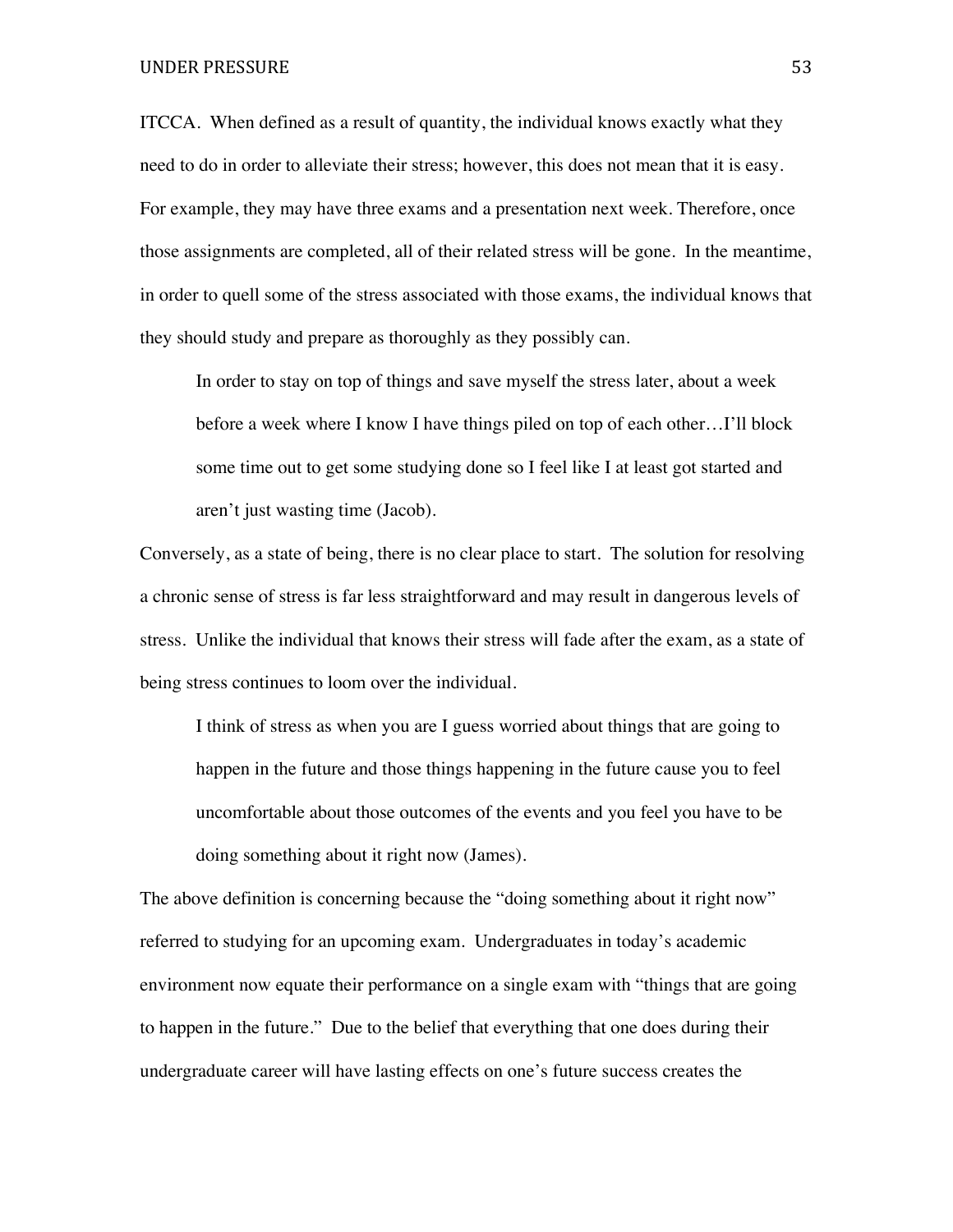dangerous 'stress as a state of being' phenomenon observed in a number of undergraduate participants. "I definitely didn't know how differently the exams were weighted [in college] as opposed to high school. Like a B- on an exam in high school didn't mean much but in college that can really kill you" (Adam). While a B- may impact a GPA, undergraduates, including Adam, need to understand that in the grand scheme of things a B- may not have the dramatic life-altering effects that many seem to believe that it does.

By educating individuals on the actual physical and mental consequences of stress, whether they undergo that training in middle school, high school or college (to be discussed further in the timing section), it is possible to alter the impact that stress can have on those individuals. In her Ted Talk titled "How to make stress your friend" Kelly McGonigal (2013) explains, "When you change your mind about stress, you can change your body's response to stress." By reframing your stress response as an extra energy source that can be harnessed in order to be more productive/accomplish more, individuals can significantly reduce their 'stress' levels (McGonigal, 2013). The importance of an individual's definition/perception of stress cannot be overstated. If individuals can effectively understand and rationalize their stress and use it in a positive manner, they can lower their stress levels and be more productive. The 'positive use' of stress does not mean that individuals have to define stress as 'extra motivation to do work,' but it does mean that individuals cannot view stress as paralyzing. One participant, while describing their experience of beginning to write a 10 page paper eight hours before it was due, said the following, "I was scrambling, I knew it wasn't good and I was really concerned that I wouldn't get it done so once I was there I was feeling adrenaline but not in a good way. I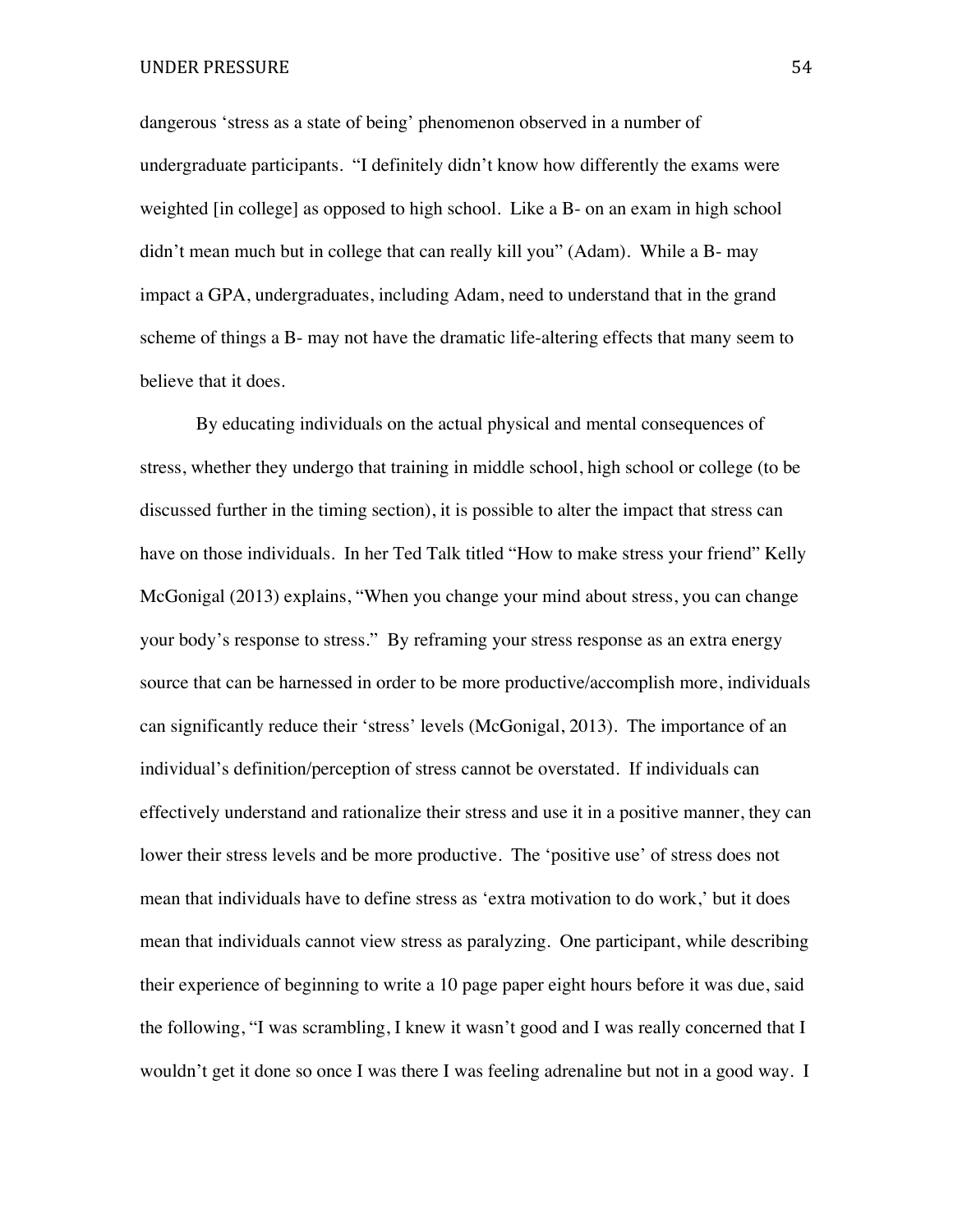was just paralyzed by fear and I couldn't write at all" (Claire). This particular participant went on to explain that she hoped that she could develop the ability to channel that adrenaline into a creative and well thought out paper. Kelly McGonigal would suggest that this is a very realistic and attainable goal. If this participant were able to develop the refined ability to re-frame her stress response as a motivator, she may have completed a quality paper with time to spare instead of submitting a sub-par paper five minutes before the deadline.

## **Reactions to Stress**

Short of scheduling the interview immediately before a participant's exam, it was difficult to know what a participant's stress level would be at the time of the conversation. However, suggesting that an upcoming exam elicits the same amount of academic stress in everyone would be unfair (this became apparent during interviews as well). Therefore, in order to account for different definitions of stress and different stress thresholds among participants, the question was phrased in the following way; If you were under a considerable amount of stress right now, to what or whom would you turn to for comfort, help or guidance? By allowing participants to personally decide what "a considerable amount of stress" was, it was much easier to compare participants as opposed to if they were asked to, 'consider how you would feel if you had two exams tomorrow that you had yet to study for?' For some, maybe for an individual that does not place as much emphasis on grades, this may not be a high stress situation, while for others, this may be a real-life nightmare. By allowing participants to generate a hypothetical, high-stress scenario on the spot, the question generated genuine reactions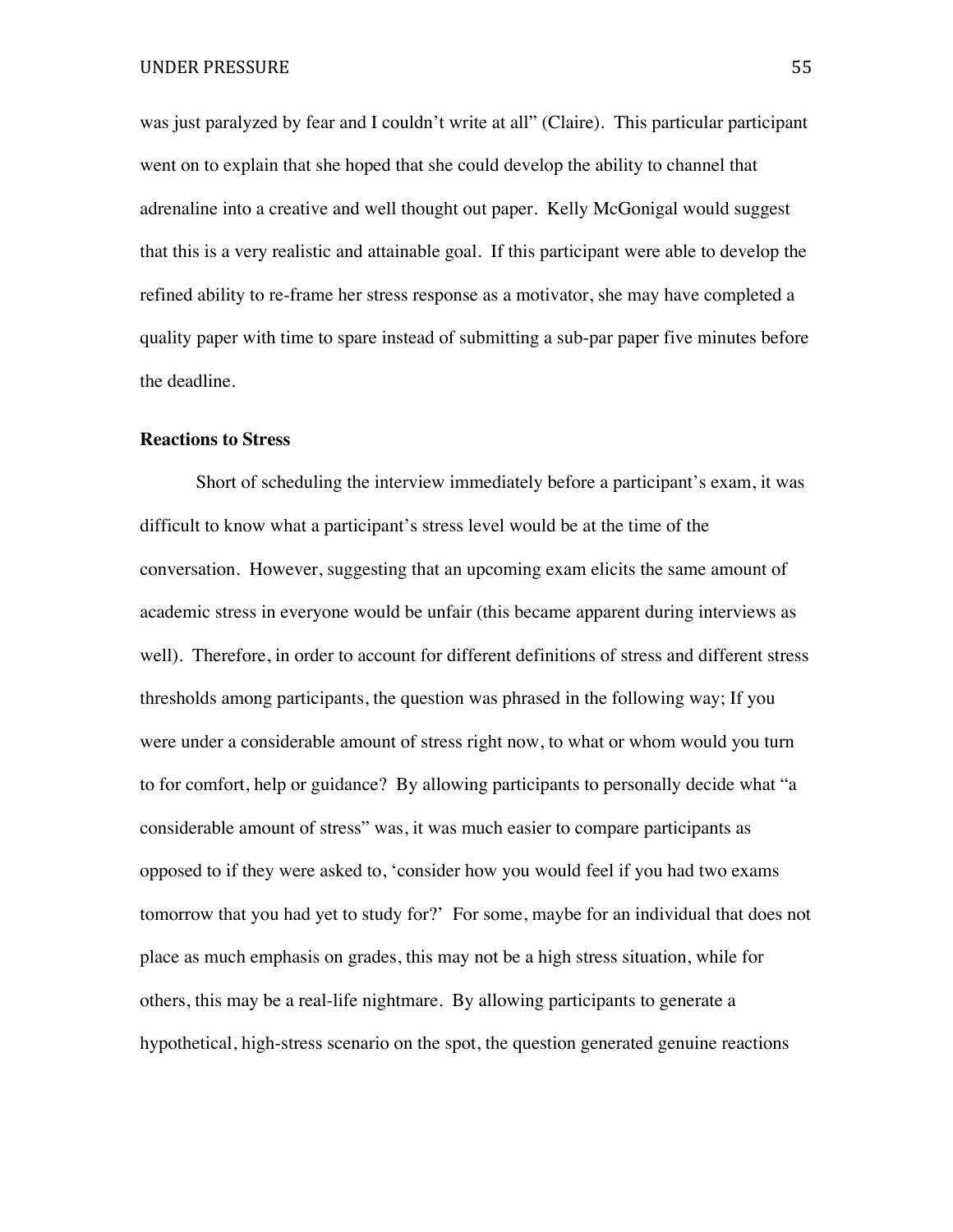(participants had little time to think) and provided insight into how different individuals combat stress.

First responses to participants own high stress situations varied greatly. Generally, most responses can be grouped into two directly opposed categories, human and non-human outreach. For example, when asked the above question, the first group usually responded very quickly with a name, "I would definitely call my mom, she knows that I put a ton of pressure on myself and she just knows that to say" (Grace). These individuals mentioned parents, friends, old professors, and many also added qualifiers to their answer. For example, one participant chose to answer by explaining that her choice of who to call would vary depending on the source of the stress,

I would probably turn to those who know that area of my life best, like if I was stressed about family I would probably turn to my closest friends back home because they know what's going on and there's less to explain, they know my family. But with academic stuff, I go to my roommates; they are in the same boat they get it and most of the time they help a lot. I turn to those who know the most about the situation and the ones who are the most honest and won't sugarcoat it (Anna).

When participants chose to name specific individuals that they would reach out to in a particularly stressful event, they oftentimes stressed the incredibly close relationship that they had with the individual. They did not say 'I guess I would talk to my friends,' they instead said,

I would immediately call my sister [name removed], she only just graduated last year and she helped me a lot to prepare for what college life was like and she's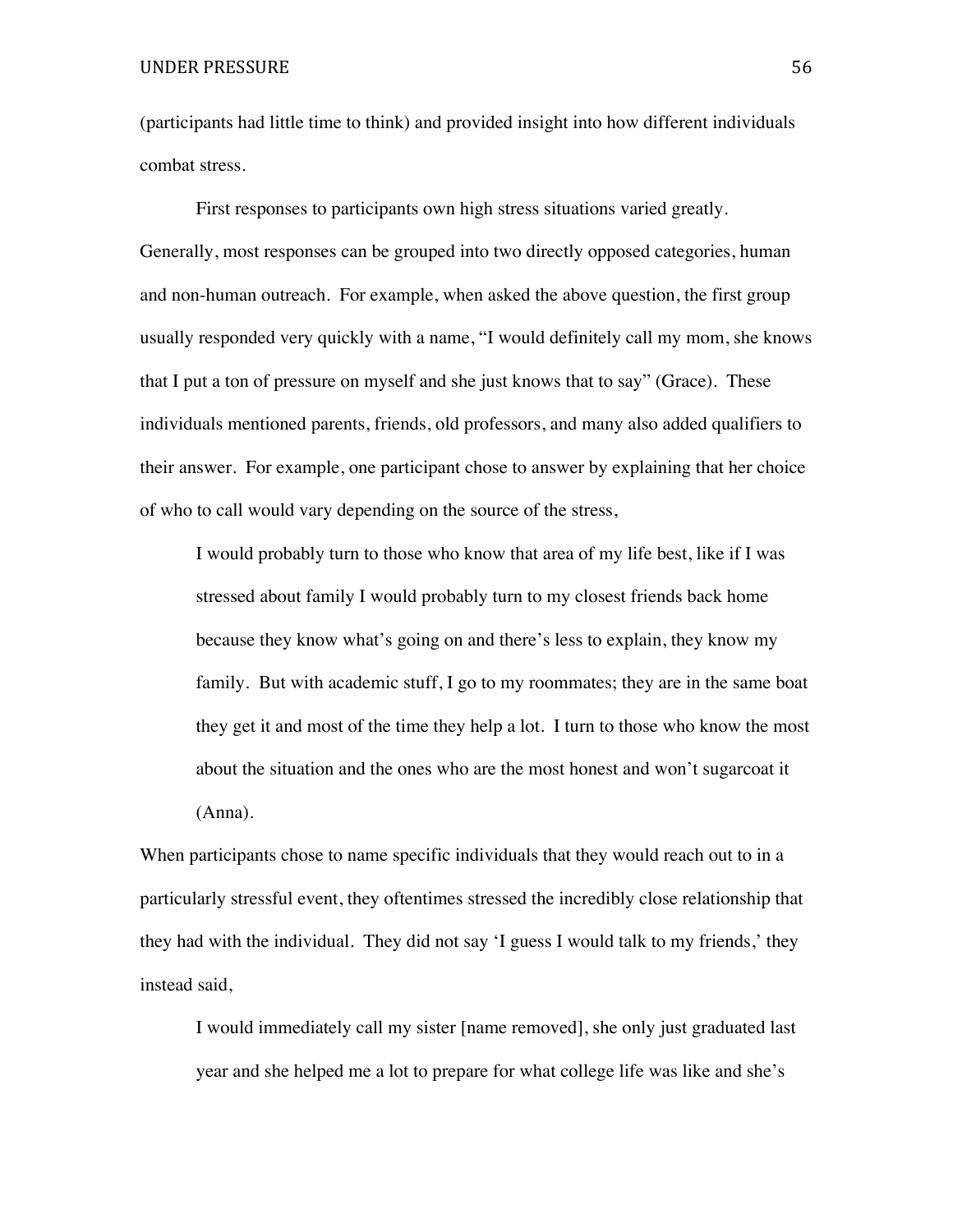really been great when I just need someone to turn to. In a weird way going away to college has really brought us closer together (Elizabeth).

Answers to this hypothetical situation stressed the importance of maintaining strong relationships with individuals that you can reliably lean on for support. However, simply because reaching out to another human was not the first response of some participants, this does not mean that they do not have strong support groups as well. Although many of the participants that reported first responses that were 'non-human' also mentioned reaching out for human support eventually, their first/immediate reactions were as follows.

Many of the participants that reported non-human methods of initially dealing with high-stress situations mentioned, in one form or another, exercise. Answers included running, lifting weights, going for a walk, playing basketball (both with friends and alone) and riding a bike (two participants also answered with "take a nap" which some may consider just as helpful as exercise). The large amount of answers regarding exercise may be a result of the culture of the university at which this research project was conducted. This particular university has an incredibly active culture and also holds personal appearance/image in very high regard. As a result of that culture, students often exercise regularly and they may believe that exercising when they feel stressed is a perfect way to both alleviate some of that stress and comply with the cultural norms of their environment. This behavior coincides with the theory of selective exposure/confirmation bias. At this particular institution, the prevailing norm is that you should try to not let others know that you are stressed. "I try to vent to friends as little as possible. I just don't want to bother them and they may just like start to think differently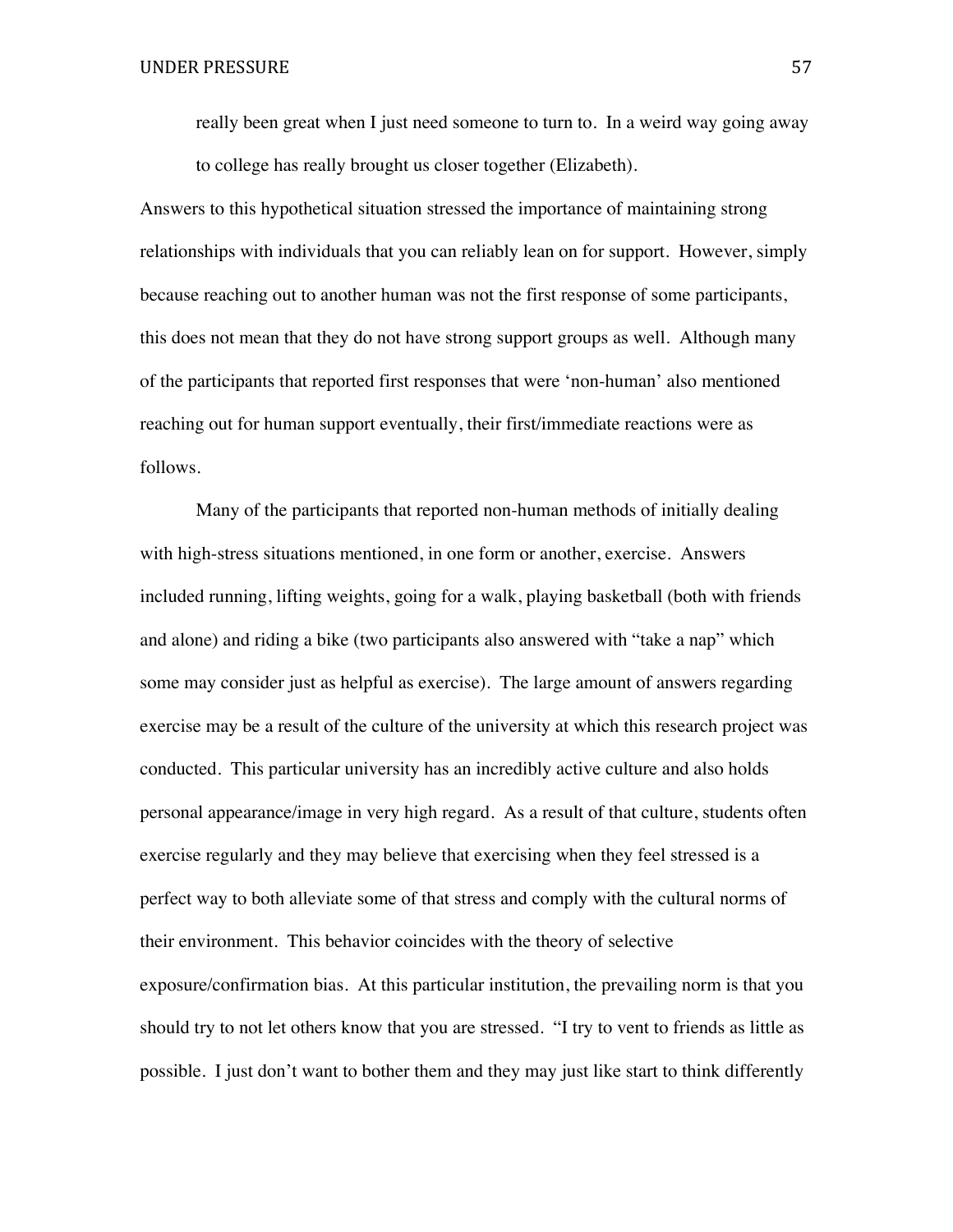of me" (Riley). Therefore, instead of venting to roommates or sulking in one's room (or even picking up the phone and calling for help, someone might hear them), many students will turn to exercise, an act that is respected on this particular campus where physical appearance is incredibly important. If an undergraduate sees his or her fellow classmates going to the gym when they are stressed instead of coping in other ways, in accordance with the theory of selective exposure, they will engage in similar behavior. However, what these individuals may fail to realize is that the first group, the group that initially opted for human-involved coping strategies, deals with their stress in a different way; a way that may also benefit them as well if they were to try it. This is not to suggest that students who resorted to exercise never reach out for help, but interviews revealed that generally, participants who were comfortable reaching out for human support initially, reported lower levels of stress. If undergraduates continue to fall prey to the temptations that selective exposure creates (e.g. creating a false belief that everyone is stress free), it is highly likely that many unproductive coping mechanisms will remain in play. Many of the students that mentioned exercise as a preferred coping mechanism also mentioned that they use music as a tool to calm or focus their energy (some participants mentioned music first).

When participants mentioned music as a method of stress relief, they often provided a specific genre or artist that they listen to. One participant went as far as to say,

I listen to a ton of music and this is really weird but when I was learning how to code, which was super stressful, it was right when "4 Your Eyez Only" by J. Cole had just come out and I listened to it on repeat. So now whenever I'm stressed, I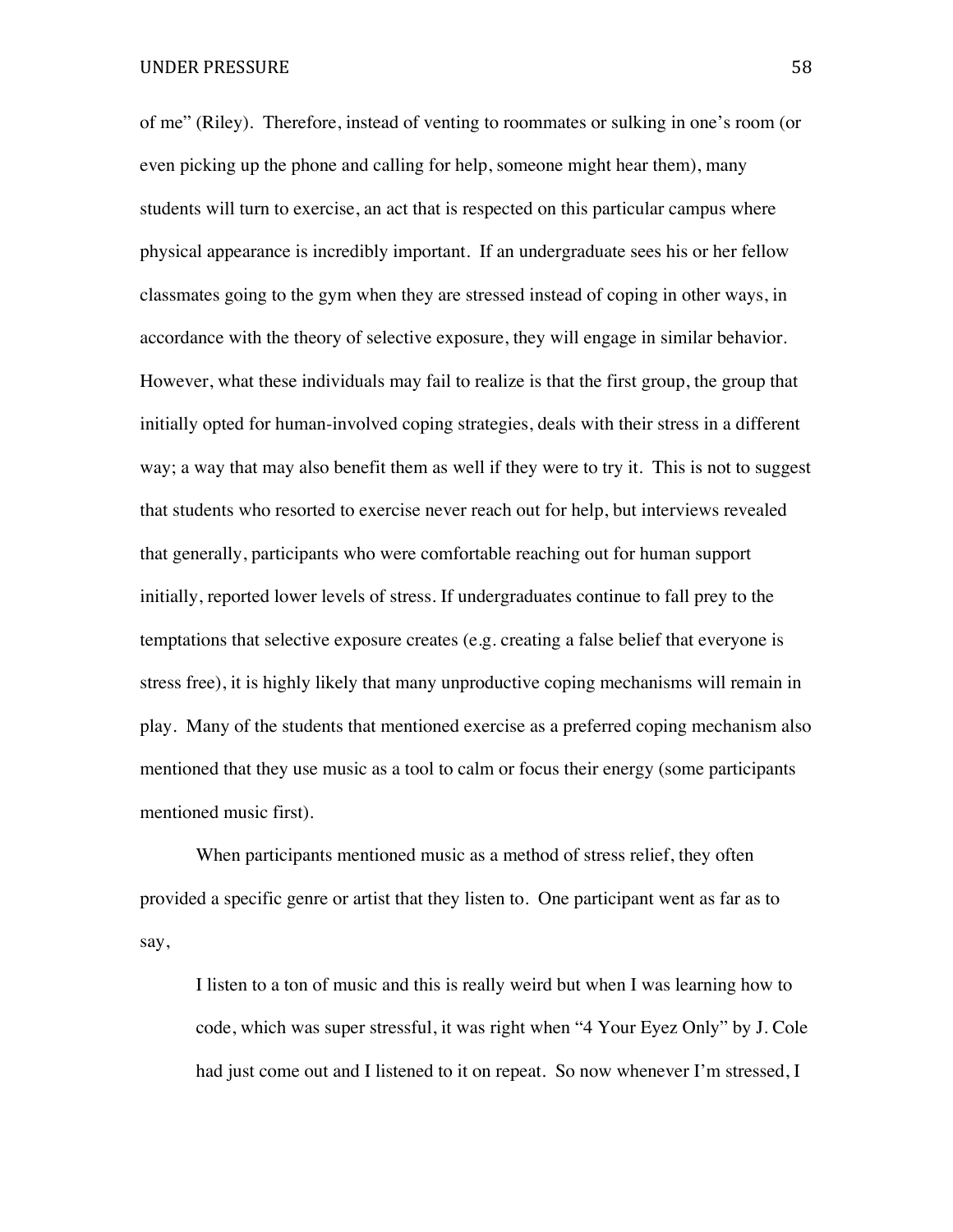listen to it on repeat until I can calm down a little and kind of figure out what my next move is (Jacob).

While the above quote represents a particularly specific taste in music, many other participants left it at genres such as R&B, 'tropical house,' pop and one participant, Sophia, stated that they, "have a weird obsession with listening to movie and video game soundtracks" (Additional research conducted after the interview can confirm that Spotify has a massive number of movie/video game soundtracks available). Overall, even though the participants mentioned above chose to seek non-human methods to combat their stress, many of them subsequently mentioned an individual or two later in the conversation that they would reach out to if the situation were to progress. Essentially, the results from the original question solidified the idea that individuals do not use coping mechanisms in isolation. Just because certain individuals may appreciate 'alone time' before they deal with the issue causing their stress, this does not mean that they never reach out for help. However, as a number of the subsequent sections will discuss, it is important for an individual's overall academic stress level that they have certain individuals or a group of individuals that they can turn to for comfort or support.

# **Timing**

Timing refers to the period in a student's life during which they were first exposed to the discussion of stress and the potentially devastating effects that it can have on the individual both mentally and physically. In short, this section will rely heavily on the work of Zajonc (1968) and the mere exposure hypothesis. By exposing students to the effects of stress, the potential dangers of stress, and ways to alleviate/cope with that stress as early as possible, the mere exposure hypothesis suggests that they will view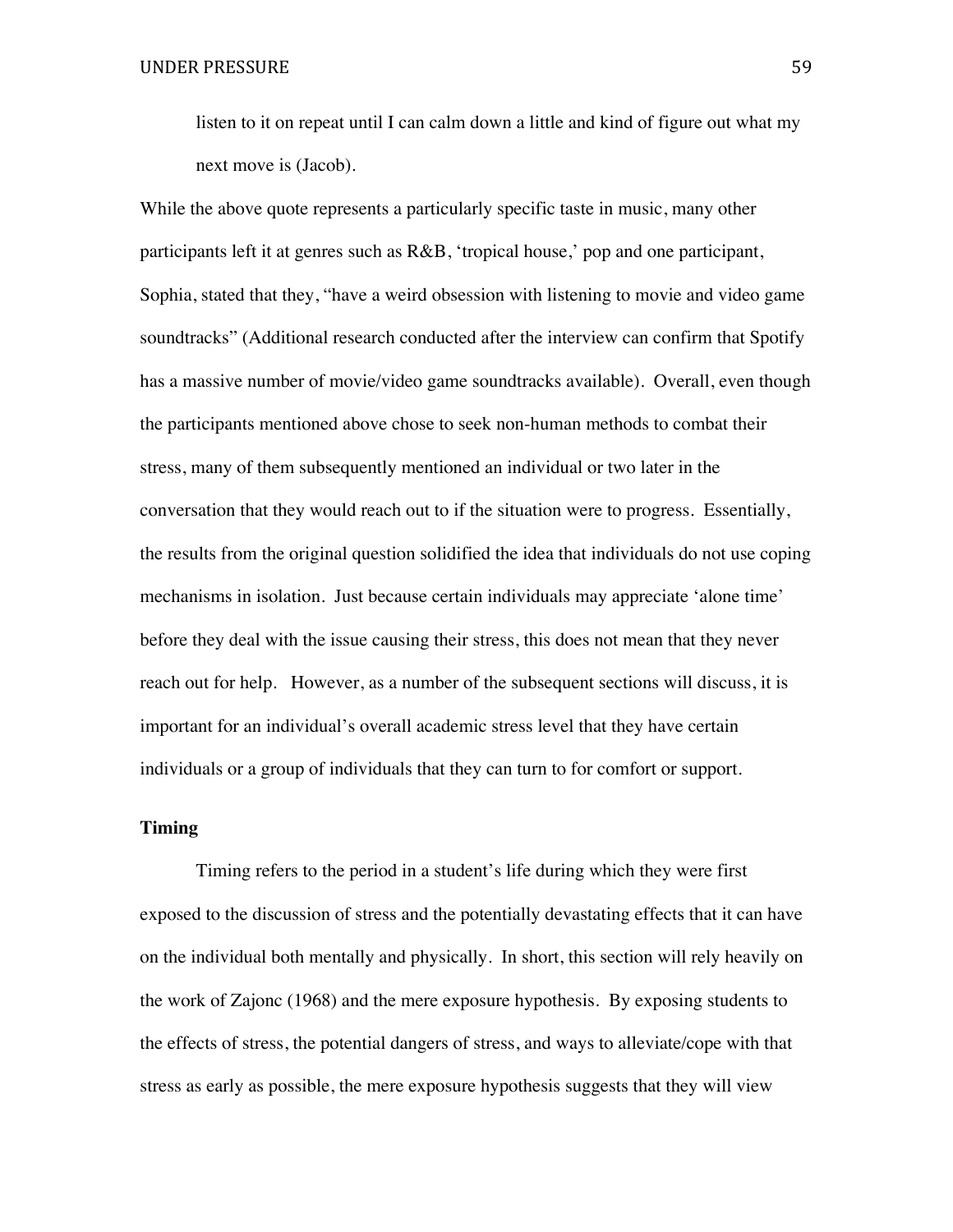UNDER PRESSURE 60

these precautions and positive coping strategies 'favorably.' In this case, viewing these strategies favorably means that once they get to college, they will implement them in their everyday life regardless of if they fit into the culturally accepted way of life at the individual's undergraduate institution. However, if this training is not provided, whether it be at the middle school level, high school level, in an introductory college course, or in a discussion with someone who attended college, the individual is far more likely to cope/deal with stress however they interpret other people dealing with it (selective exposure) once they arrive at college; this phenomenon was identified through participant interviews. This finding should make sense when once again, considering Kim's ITCCA. In order to attempt to move through the stages and achieve a level of cultural assimilation, without a strong foundation backing certain beliefs and behaviors, the individual will easily adopt whatever the culturally prominent beliefs are within society in order to expedite the assimilation process.

Participants were asked the following question in order to gauge their experience with the educational side of academic stress; before you entered college, what did you know about stress, dealing with stress, and ways to cope with stress? Out of the 16 participant interviews conducted, 13 of them mentioned that they had some idea of what college life would be like. However, of those 13 participants, only four of them mentioned that they received this information in a formal manner. One participant (Elizabeth) explained that her high school opted for a "college prep type class" as opposed to the traditional homeroom. During this time, people could voice any concerns they had either about the application process or what college life in general would be like. While a number of participants mentioned that they had a college counselor only three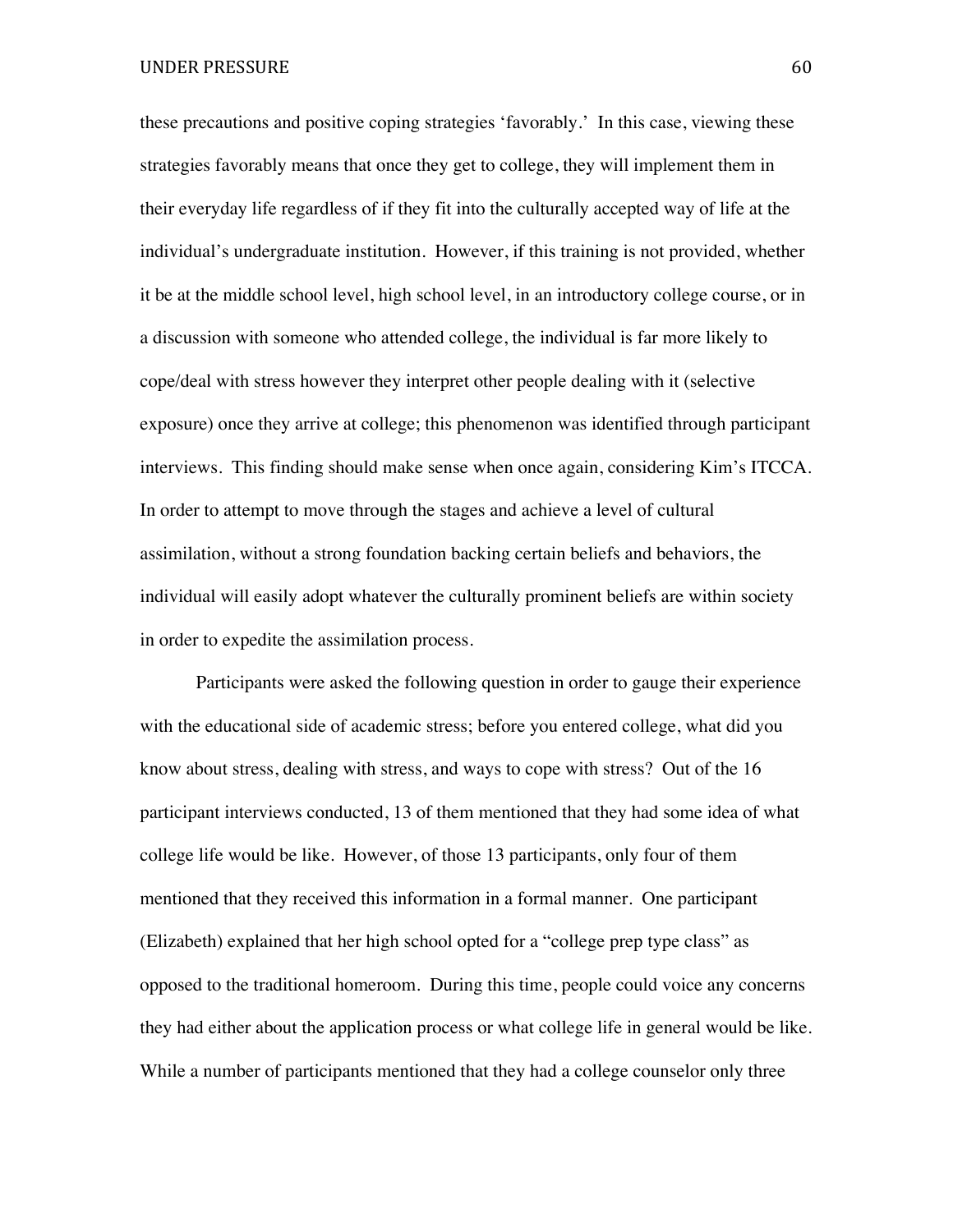stated that this individual provided them with any significant knowledge that would prove to be helpful when they got into college. One participant, Jacob, said that,

We just had these informal meetings, not always on a productive subject but we just developed a really good relationship and it got to the point where I felt I could ask her anything, so I did. I was really concerned about how students balanced going out and drinking and then getting their work done.

The other two students also mentioned counselors that were incredibly open, honest and inviting. "Because my high school was tough to get into, they expected us to be able to do the school part, counselors in my high school were there to help us with the nonschool stuff associated with college" (James). While the previous statement is valid, a superior level of intellect can alleviate some of the academic stress associated with college, it is naïve to separate the two (academic stress/general stress) into completely different realms. If a student cannot deal with the non-academic stressors of college, it is not unreasonable to assume that eventually that stress will find a way to manifest itself academically as well.

I didn't have a ton of academic stress in high school, it was mostly just about choosing a college but in high school the work was a lot more mundane…but I knew in college it would be a lot more stressful you always see college kids in the library and there's just a lot more to deal with in college (Adam).

The second half of that statement, "there's just a lot more to deal with in college," signifies that the boundaries between academic stress and general stress are blurred once one gets to college. Previously (unless they attended a boarding school), one would deal with the academic stress of high school and then go home and be able to escape it, to a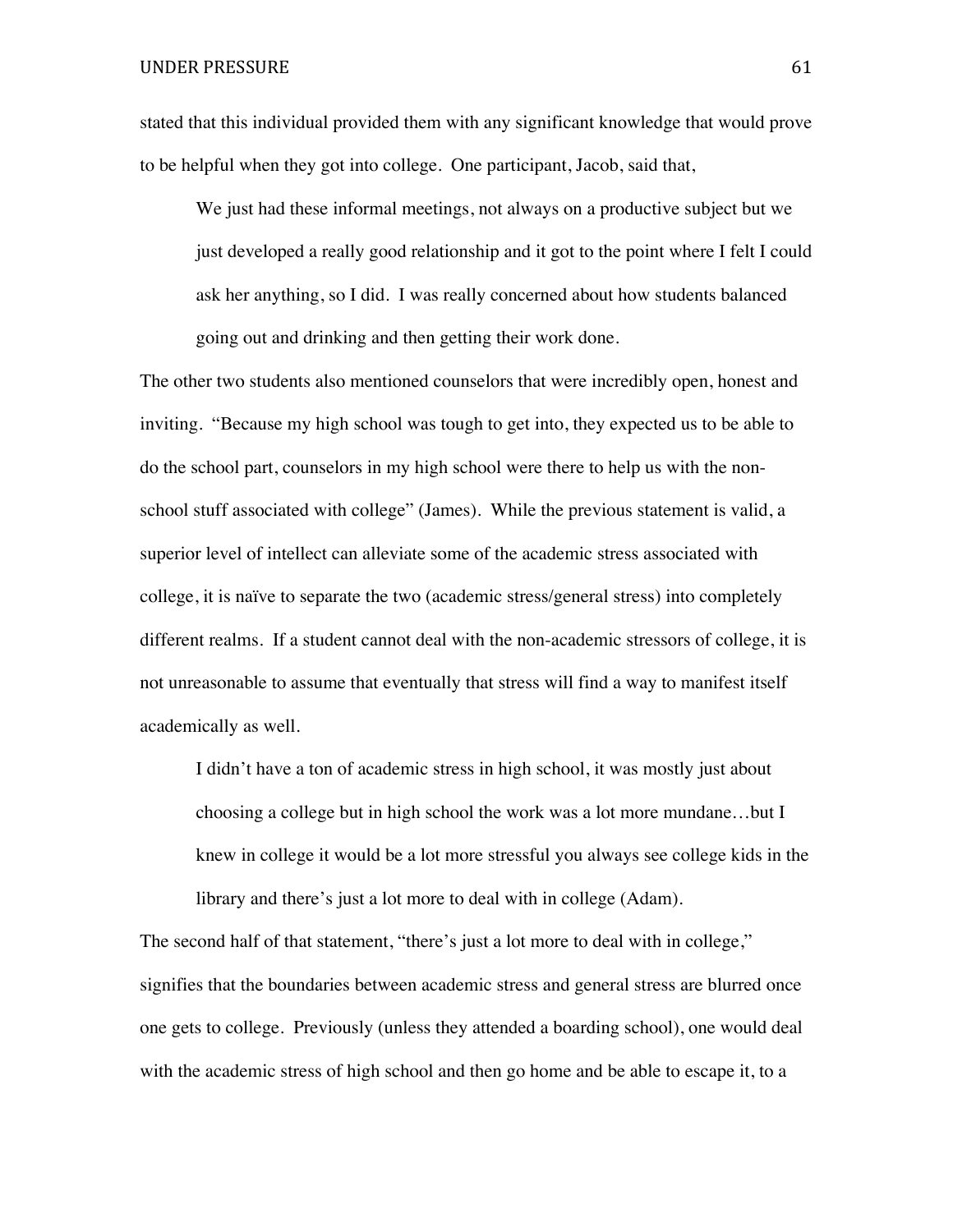certain extent, while then assuming the non-academic stress that was associated with their home life. In college, there is not as much room to 'escape.' If you fail an exam or do poorly on a paper, you do not escape back to your house, you walk a couple of yards from the academic building back to your dorm. Separating the sources of stress becomes exponentially harder once one enters college only further emphasizing the need for effective training on the matter.

13 of the 16 participants that reported that they had some idea of what the stressors of college would look like; only four of those were a result of a semiformal/formal training process/presentation. The other 9 respondents reported that they received this information from an individual that had previous experience with college life. The most frequent responses included informal conversations with high school teachers, parents that attended college, and siblings that were either in college at the time or had already graduated. "I talked to my brother a lot, he transferred colleges so he dealt with a ton of stress. He didn't really like to talk about all of it but I felt pretty comfortable asking him about what things were like [at college]" (Jacob). After analyzing some of these informal discussions, it became apparent that a greater emphasis was placed on the good as opposed to the bad. The same participant quoted above, Jacob, went on to say that, "he was always going out at school so he never really seemed to have that much of a problem with academic stress." This is a common misconception that can clearly occur during these informal conversations as well as once an individual arrives at college. Simply because someone 'goes out' a lot, this does not mean that they are not dealing with a significant amount of stress at the same time (e.g. it may be a destructive coping mechanism). Due to selective attention and the fact that it is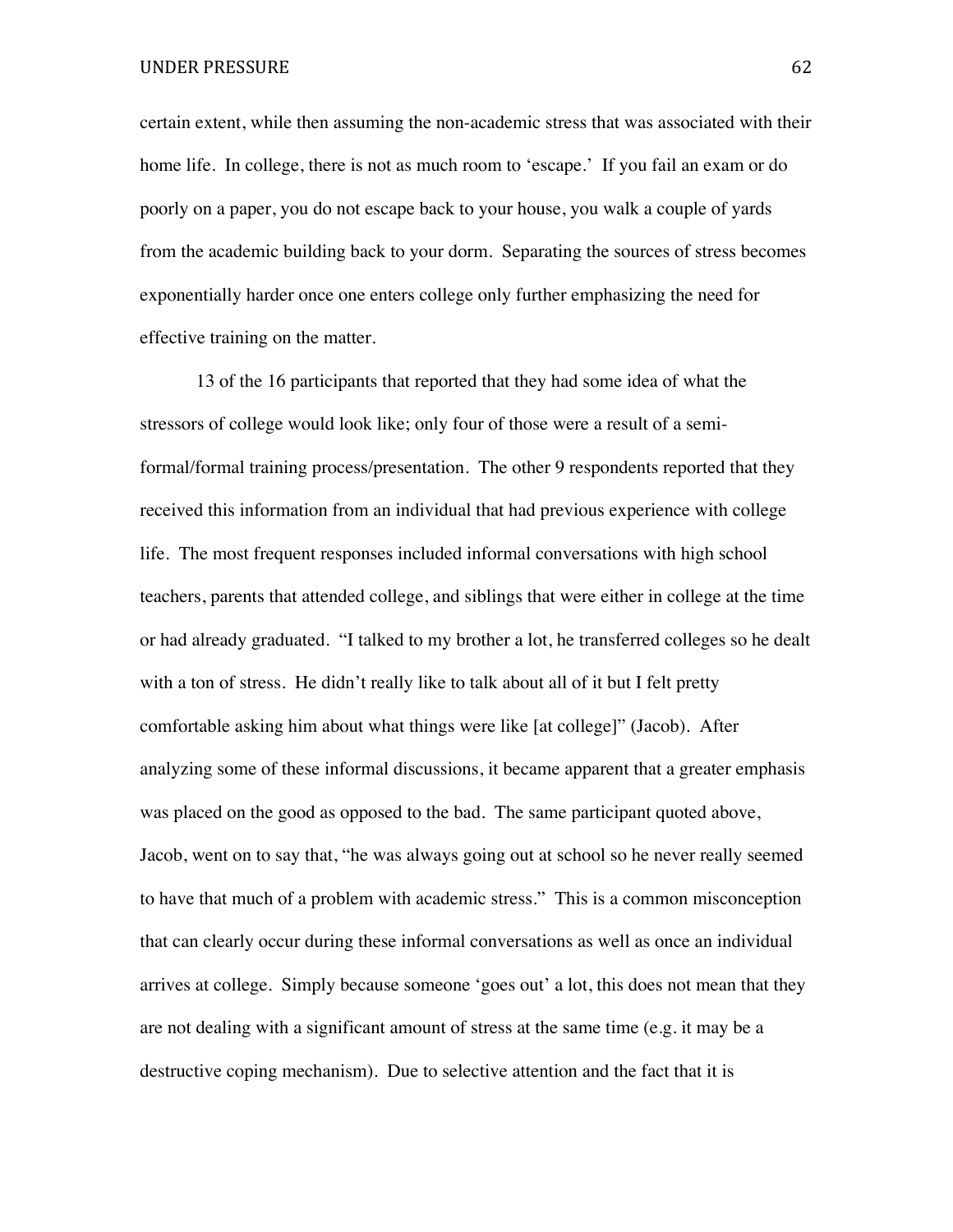impossible to know how others are feeling at all times, individuals can develop false beliefs about the mental state of their peers. In these informal conversations, it seems as though there is a tendency to glorify college while not really explaining some of the more sobering details of what life is actually like. For example, if your younger sister is excited about leaving for college and you, a recent graduate of the same school, had a miserable college experience, you are not going to say, 'don't go, that school is miserable, the people cause drama, the grading structure is incredibly difficult and oh, by the way, you will have to study for like three exams a week,' rather, your goodbye sentiment will probably be one formulation of the following, 'hey, good luck, I'm sure you'll do great and have a great time there, it's the best four years of your life!' After playing out the above scenario in your head, the advantages of formal training on the academic and social stressors of college become incredibly clear. By providing realistic and honest examples of what students can expect to encounter once they arrive as firstyear undergraduates, they can hopefully find productive ways to manage these situations; this may include the implementation of various organizational strategies (e.g. using a planner) or finding those few key individuals that they can rely on for support. Increasing the exposure and formality of these conversations can also allow students to benefit from the additional practice time before they get to college (mere exposure hypothesis). If they learn about the various strategies that they can employ in order to help them combat stress in college, they can tweak and perfect them throughout high school in order to have them (hopefully) perfected by the time they enter college. The benefit of the mere exposure hypothesis is also relevant as students enter college, due to their repeated exposure to the various techniques, they will be more likely to continue to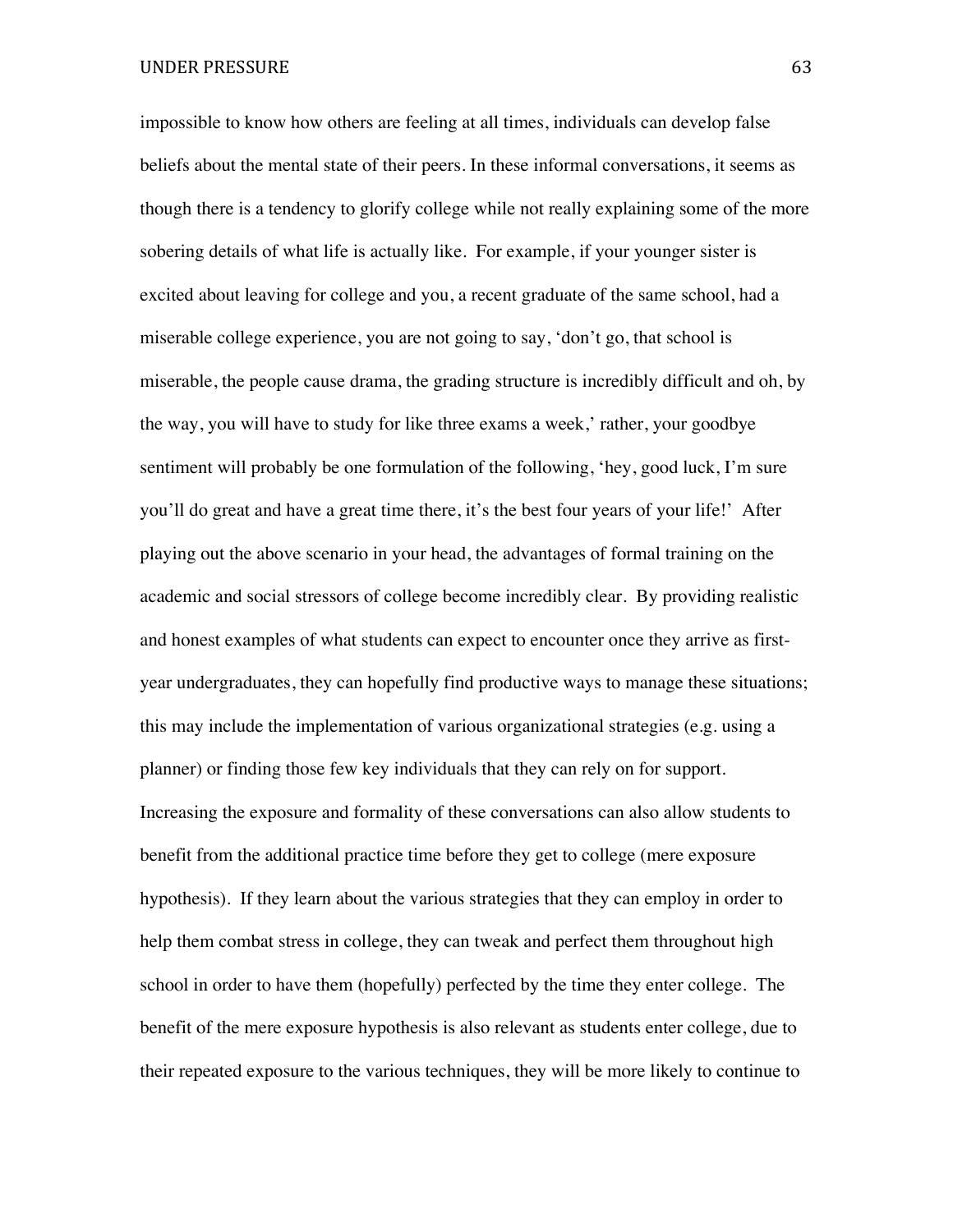UNDER PRESSURE 64

use them as opposed to falling prey to doing whatever everyone else is doing. Overall, according to participant interviews and generally speaking, the earlier and more formally that an individual is exposed to the various stressors associated with college, the more likely they are to manage them effectively as undergraduates.

## **Organizational Strategies**

The implementation of organizational strategies as a way to combat stress works hand in hand with defining stress as a result of quantity; the definition that allows individuals to alleviate their stress far easier than if they were to view their stress as a state of being. The individuals that defined stress as a result of quantity oftentimes had a number of different organizational strategies that they used, whether on a daily or weekly basis, in order to stay organized with the hopes of limiting the amount of academic stress that they encountered.

One of the most common strategies that current undergraduates use to combat stress is some type of daily planner. Participants reported using a number of different types of both electronic planners (e.g. Google Calendar/ iPhone reminders) and traditional, tangible daily agendas. One participant, Jack, went as far as to say that,

As soon as I learn about an assignment, whether it's by looking at the syllabus randomly or if a professor says something in class, the first thing I do is write the due date on the day in my agenda. The last thing I want to do is have something sneak up on me when I had no idea it was even due, that causes me so much stress.

In addition to the daily planner/agenda, participants oftentimes reported that they had some type of other additional or supplemental organizational strategy. Some participants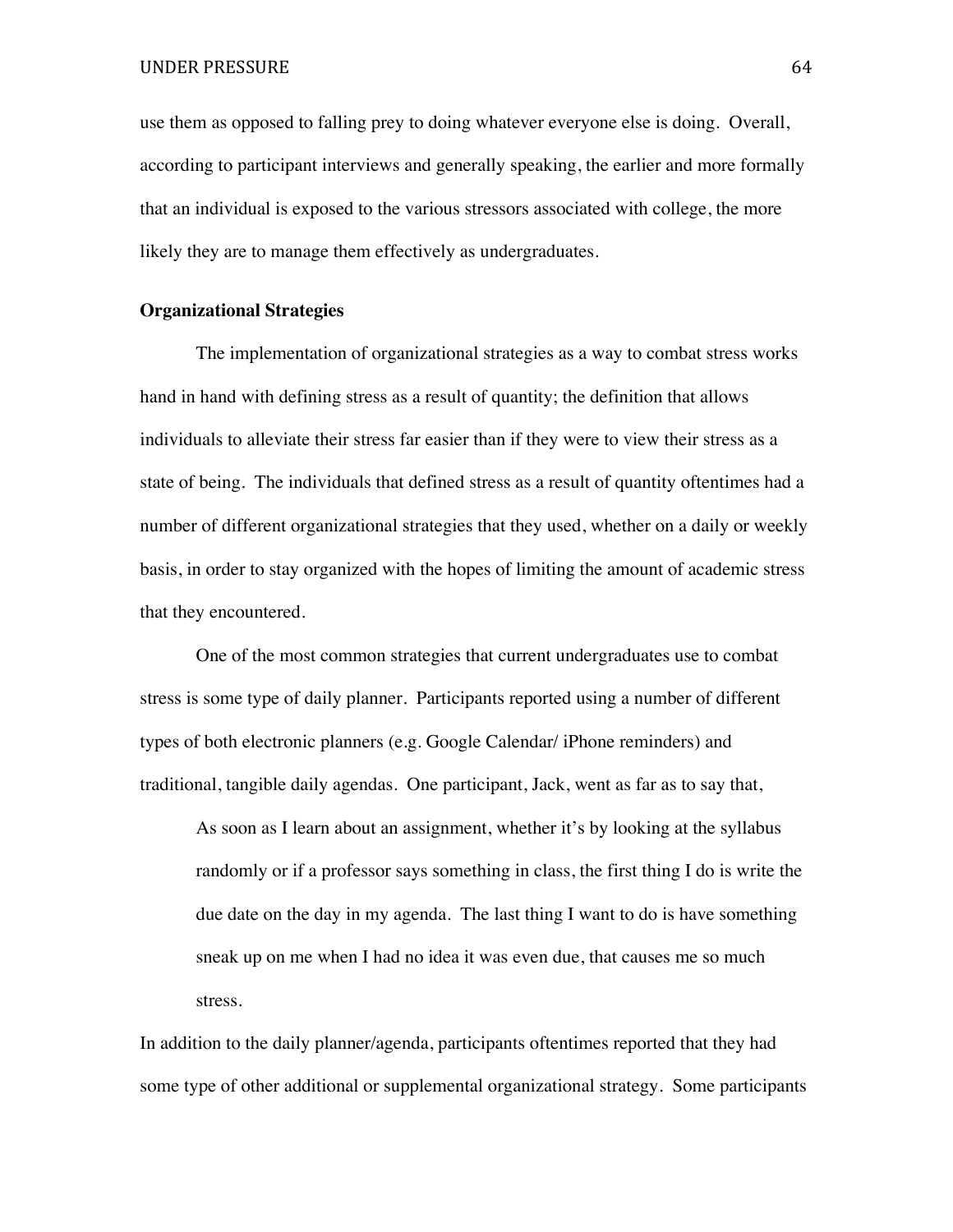## UNDER PRESSURE 65

reported that they maintain a dry-erase white board with all pertinent and high-priority assignments while others mentioned the use of the "stickies" application on Apple laptops. This application allows users to put virtual sticky notes on their laptop as reminders. Overall, the point is that it seems as though the undergraduates that are the most effective at limiting their academic stress (as a result of quantity) are the ones that can effectively leverage the organizational strategies that work best for them.

It is important to note that not every individual can or should use the same organizational strategy in the same way. It is critical that individuals find what works best for them and then continue to tweak and alter the strategy in order to make it as effective as possible. A number of participants, in addition to explaining what strategies they used, offered their opinion about the use of organizational strategies; "I feel like I've been told to do so many things that I just don't know what works best anymore" (Grace). A second participant, Olivia, also added the following, "I used to be so meticulous about notes that I would write so many that things would get so cluttered and I couldn't even find which notes that I was supposed to look at." The above quotes serve to explain that there is no one-size-fits-all solution to solve academic stress. Additionally, Olivia went on to suggest that the use of all of these organizational strategies could sometimes lead to additional, unforeseen stress.

I used to try to plan out my schedule week by week, you know when I would work on certain assignments in order to get everything done but it was wildly unsuccessful. But as I continued to do that, I realized that you never really got done what you wanted to and I found that super de-motivating because you think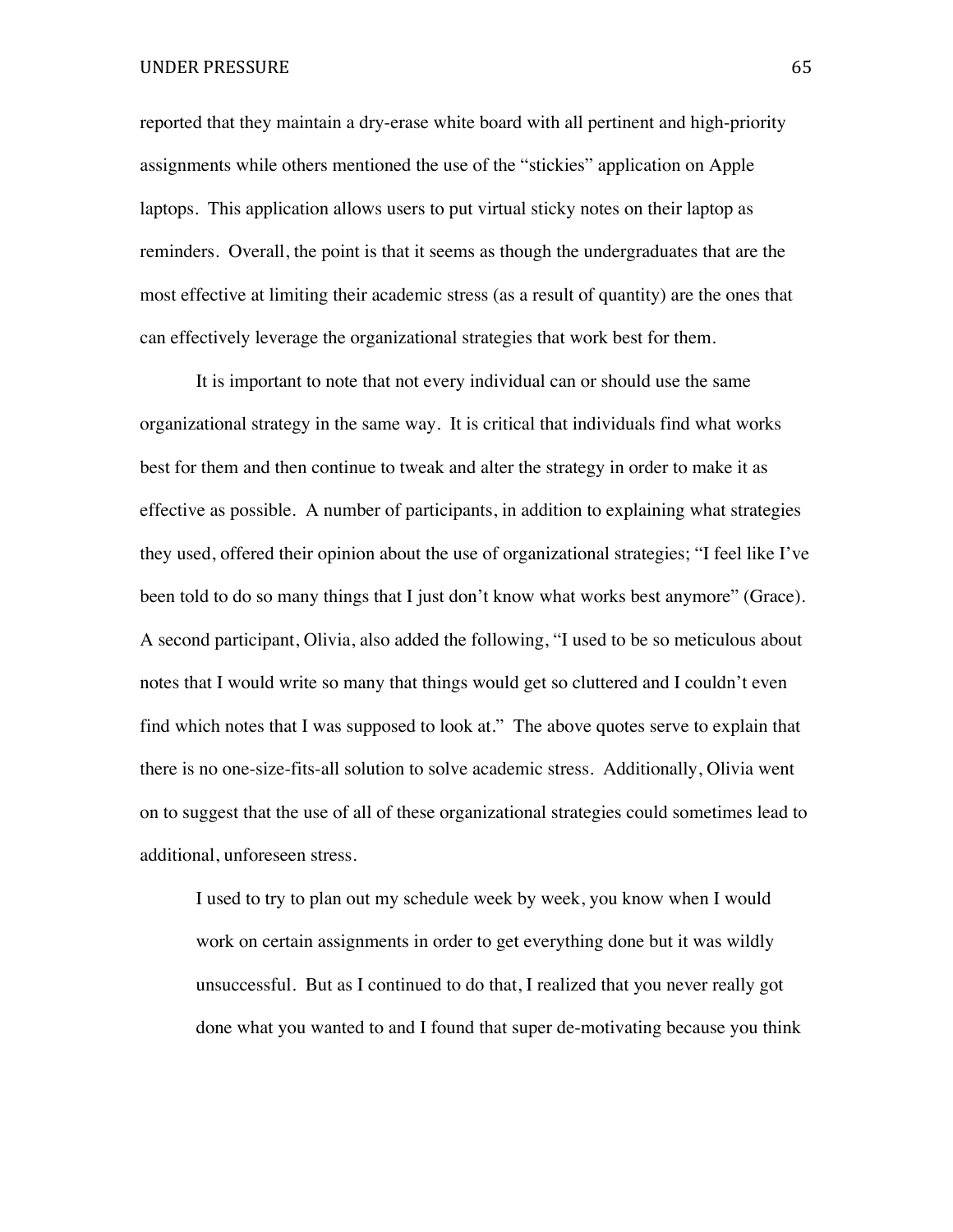you failed to get everything done when in reality you probably got enough done and were just over-ambitious to begin with.

The purpose of this section is not to outline the multitude of strategies the today's undergraduates employ with the hopes of reducing their stress levels. Rather, the point is to understand the underlying reason for their effectiveness. Essentially, the purpose of organizational strategies is to prevent exams, projects and other important assignments from 'sneaking up' on students. If a student knows that an exam is coming up, they can adequately prepare themselves and set aside a sufficient amount of time to study for that exam. However, if a student doesn't realize that an exam is approaching until three or four days before, they may not have the luxury of setting aside whatever amount of time they feel is sufficient to prepare themselves for the exam (e.g. they may have other assignments that need to be done in that four day span). When an exam sneaks up on a student it is easy to imagine how this could result in a 'stress as a result of quantity' response. If a student finds that assignments often sneak up on them when they are not prepared, it is reasonable to believe that their definition of stress could transform into 'stress as a state of being.' If the above transformation does occur, it can result in a dangerous cycle that leaves students, as one participant, Claire, called it, "in a selfperpetuating cycle that leaves me mad at myself for not seeing this coming, me being mad at myself for not preparing as well as I could have and then me being mad at myself for not preforming."

# **Support Group**

An abundance of research suggests that individuals can come together, in various capacities and settings, to serve as support for an individual during times of need and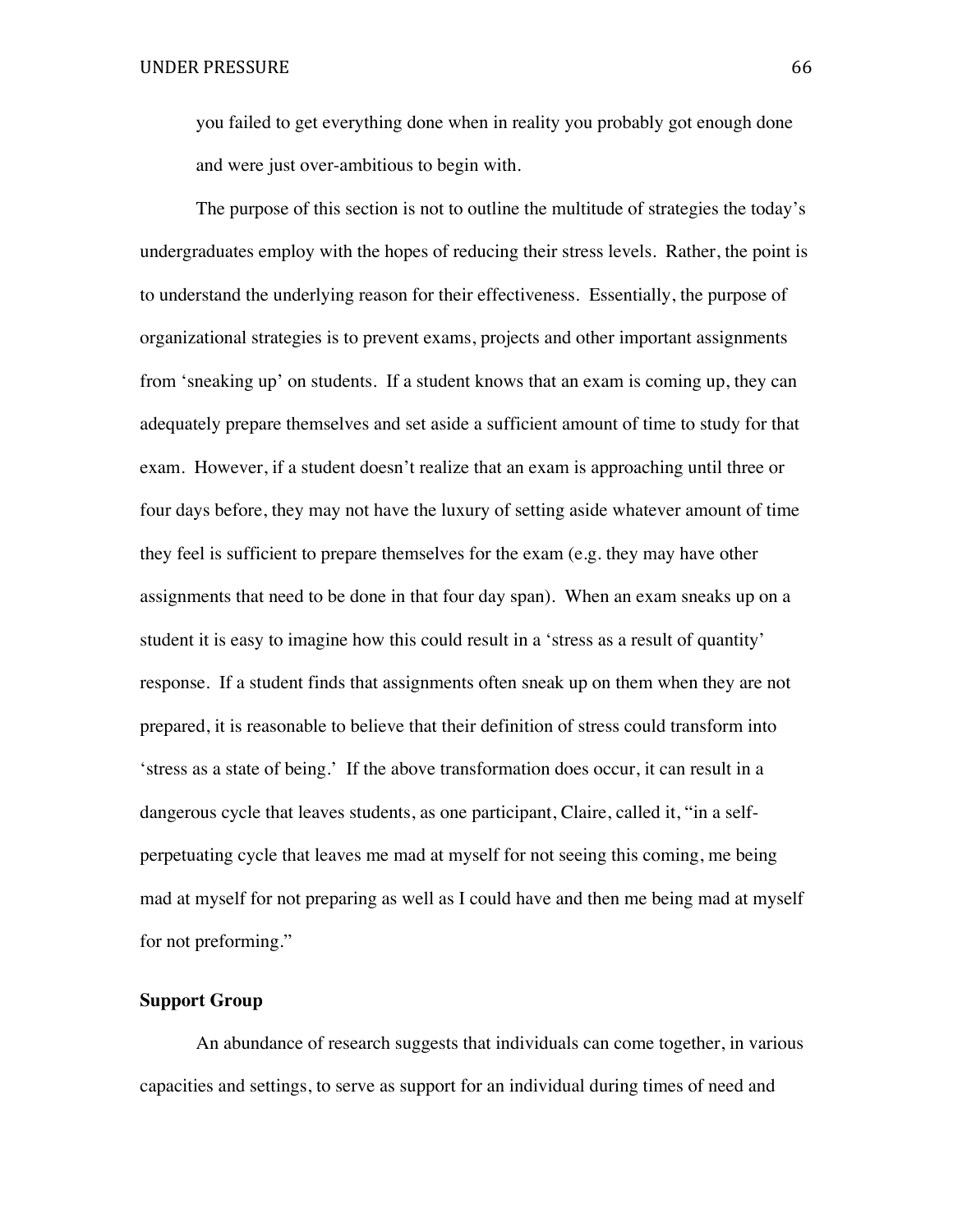UNDER PRESSURE 67

effectively lower the individual's general stress level (e.g. Kahn et. al.,2015; MacGeorge, Samter & Gillihan, 2005; McKinley, 2013; Miczo, Miczo & Johnson, 2006; Pauley & Hesse, 2009; Wright, 2012; Wright, King & Rosenberg, 2014; Yildirim, Karaca, Cangur, Acikgoz, & Akkus, 2017). As was mentioned earlier in the analysis, individuals oftentimes seek support from specific individuals when the stress is coming from a specific source (e.g. talking to a friend for relationship advice and a parent for academic/career advice). Participant interviews were congruent with the above literature as they suggested that individuals that relied on their particular support group for comfort during times of stress reported that they felt they handled stress better than their peers.

In accordance with Kim's ITCCA, a strong support group seems to help undergraduates progress through the second stage of the process. In order to explain how her support group helped her achieve the level of comfort and cultural fit that Kim (2001) described, one participant (Amanda) said the following,

Prior to college I was more of an internal person. I didn't really talk about [stress] so maybe college helps you understand the importance of being transparent and having that support group to share that stress with so you don't have to feel like it's a one-man fight.

As subsequent participants confirmed this sentiment, it became clear that in order for participants to feel as though they were on the less stressed side of the spectrum (based off of interview question 6 in Appendix A) they needed to have at least a small informal network for support. Those that placed themselves at the more stressed end, those that tended to not leverage support networks as effectively, oftentimes gave some formulation of the following; "I'll only reach out if I absolutely need to, I want to handle it myself,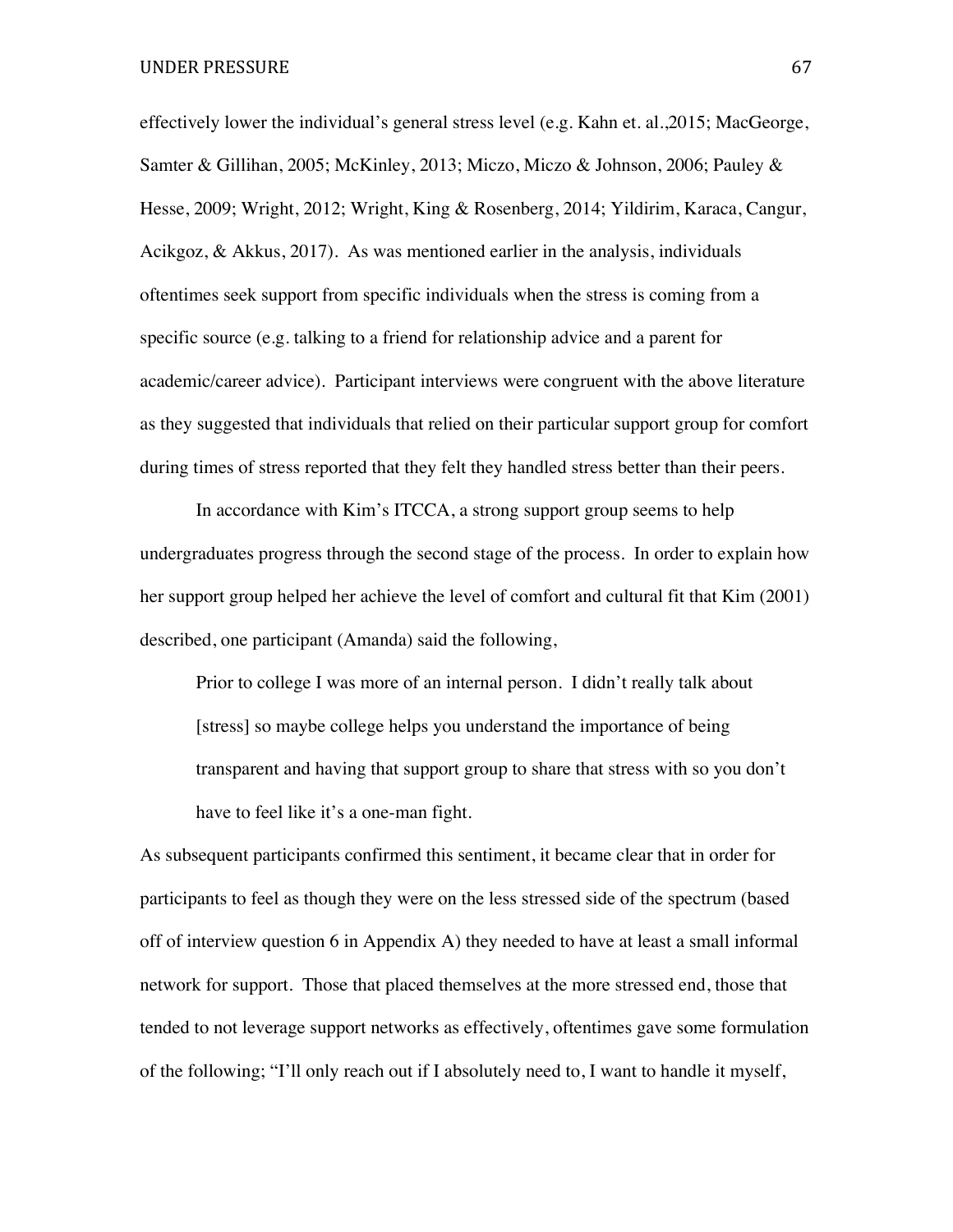UNDER PRESSURE 68

I'll only reach out if I need my thoughts validated but not really for support" (Olivia) or "I don't really reach out because for me, I don't see how talking about it makes anything better or makes it go away, I just need to work to make the feeling go away" (Emma). Overall, although there are differing attitudes towards reaching out to a support group, the group that viewed this behavior favorably repeatedly reported less stress than their peers.

In addition to informal support groups, a number of participants mentioned receiving formal support in the form of a therapist or other mental health professional. "I have worked on channeling and eliminating my stress and anxiety for years by working with a therapist" (Olivia). A second participant, Sophia, mentioned the resources that are made available to students through the particular university at which this study was conducted. For example, after visiting what this particular university calls the "Office of Health Promotion" (OHP), the staff suggested that they download an application called "Simple Habit" (Simple Habit-Meditation, 2017**)**. This application focuses on trying to get individuals to meditate for "just 5 minutes per day to reduce stress, improve focus, sleep better, relax faster, breathe easier, and more" (2017). After further researching the role of an 'Office of Health Promotion,' it became clear that their aim is to maintain the whole person from both a physical and mental health perspective. They hold events that stress the importance of eating healthy, developing healthy study habits and also offer counseling services for a number of different circumstances. However, if the stigma surrounding help-seeking activities is not eliminated, fantastic resources such as this one may not be able to be as effective as they should be due to students succumbing to overwhelming societal pressure.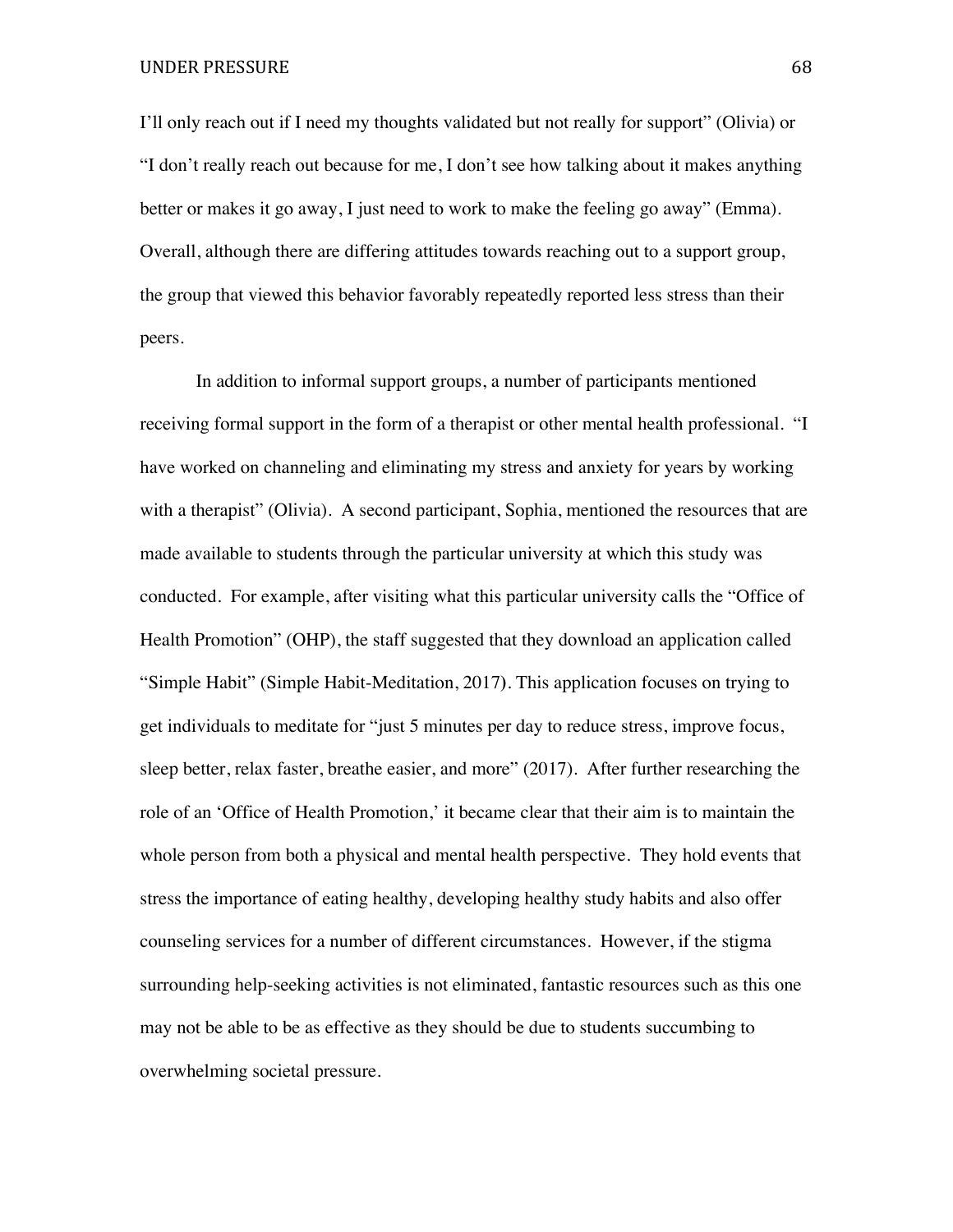# **Peer Opinions**

To this point, various elements have been discussed that have an influence on how undergraduates deal with stress and its effects. However, after analyzing all participant interviews, it seems as though the opinion of one's peers has the most dramatic effect on how individuals choose to deal with stress. The theory of selective exposure highlights why this may be the case. As individuals progress through the stages of the ITCCA, along they way they pick up on subtle cues and behaviors that their friends and the rest of the individuals that make up the university environment consider acceptable and favorable. At the beginning of their undergraduate career, they need to develop a new identity as an individual at this new institution. Included within that identity is how they will handle their academics (e.g. how much will they study, what grades are acceptable to them, how will they deal with the stress associated with their academics). Participant interviews suggest that they will construct this identity by seeing what they want to see from those around them. In other words, they will make decisions about who they want to be or who they want to appear to be, and then find other individuals whose actions align with those beliefs to justify their decision (selective exposure). The following are a number of the statements that support the above conclusion; "I write notes like a crazy person, my roommates always joke about it" (Olivia). This participant, Olivia, has clearly picked up on the norms surrounding organizational strategies within their university but has chosen to defy them anyway. Although it is great that they continue to use the strategies that work for them, they should not have to acknowledge the inherent 'craziness' of the behavior or resort to self-deprecating humor to explain it. "You want to be known as someone who gets good grades and works hard, I want to maintain that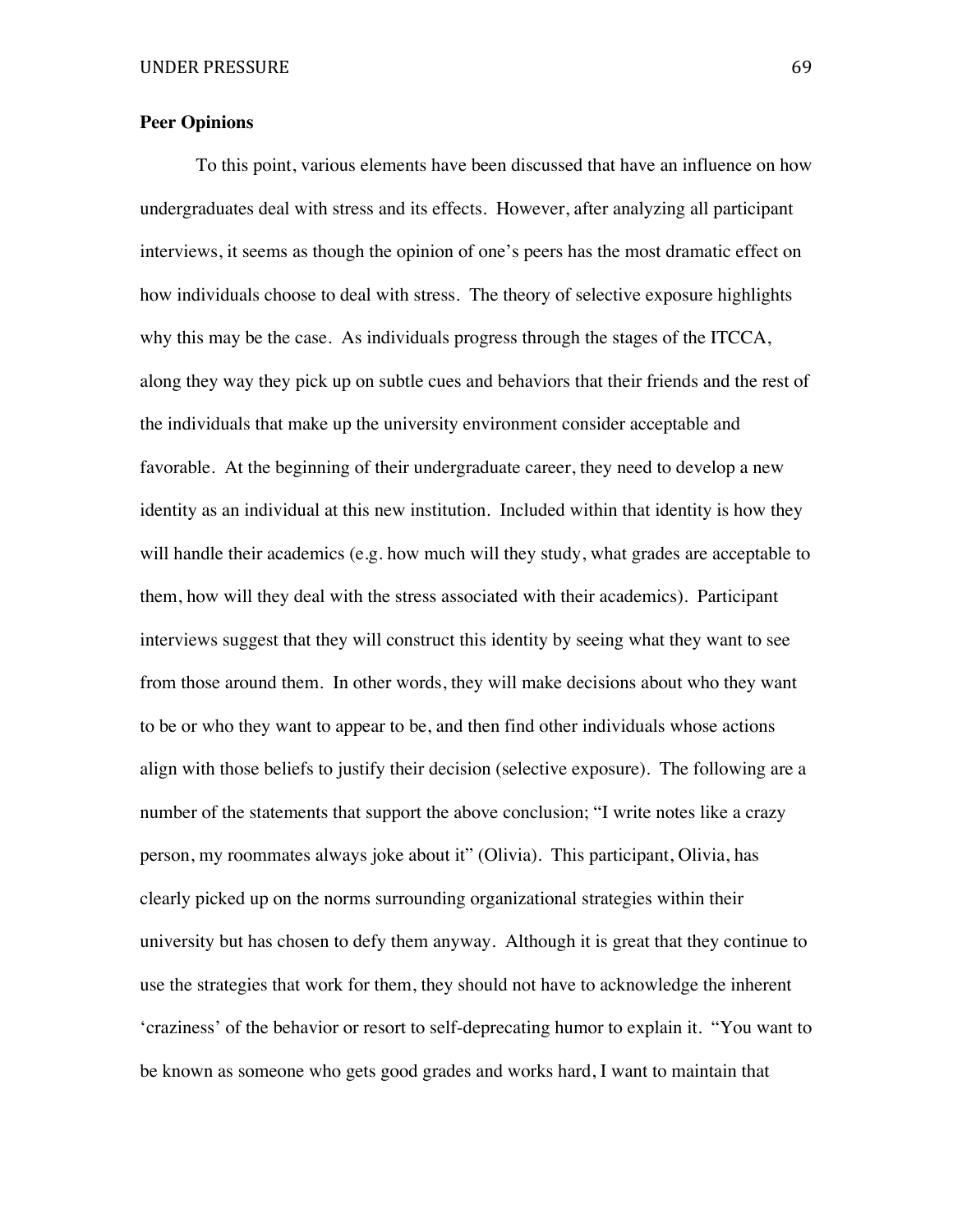reputation, it's important to me" (Grace). The previous statement clearly demonstrates an understanding of the prevailing norms associated with academic performance. It is important to note that this participant did not say 'I want to get good grades and work hard.' They instead chose to focus on how they will be perceived by their peers, further demonstrating how much influence peer opinion has the behavior of college undergraduates. The point is not to tell every undergraduate to ignore what their friends say, this would simply be unrealistic, the point is that there needs to be some form of a paradigm shift. Until students can construct their own identity without at the same time worrying about how they will be perceived by their peers, they will not be able to fully assimilate and feel comfortable in their new environment.

If students chose to neglect sharing their feelings with close friends for fear of 'bothering them with my problems,' that would be one thing. However, a number of participants explained that they take active measures to keep some of these feelings and behaviors hidden from their friends. Choosing not to share thoughts and making an active and effortful attempt to hide them are two vastly different things; the first may be a personal choice but the second one can have dramatic consequences. "I hide my stress but I know that internally I have a ton of stress" (James).

At its worst, I just want to be alone, when I leave the room to work somewhere nobody can actually see how much work I do or how hard I'm working or how like stressed I actually look while doing work. My direct roommate was super smart and we had the same major but she was super overly type A and I couldn't deal with all of that so when she would study in the room I would have to leave because I always felt that she would judge me and I couldn't handle that (Sarah).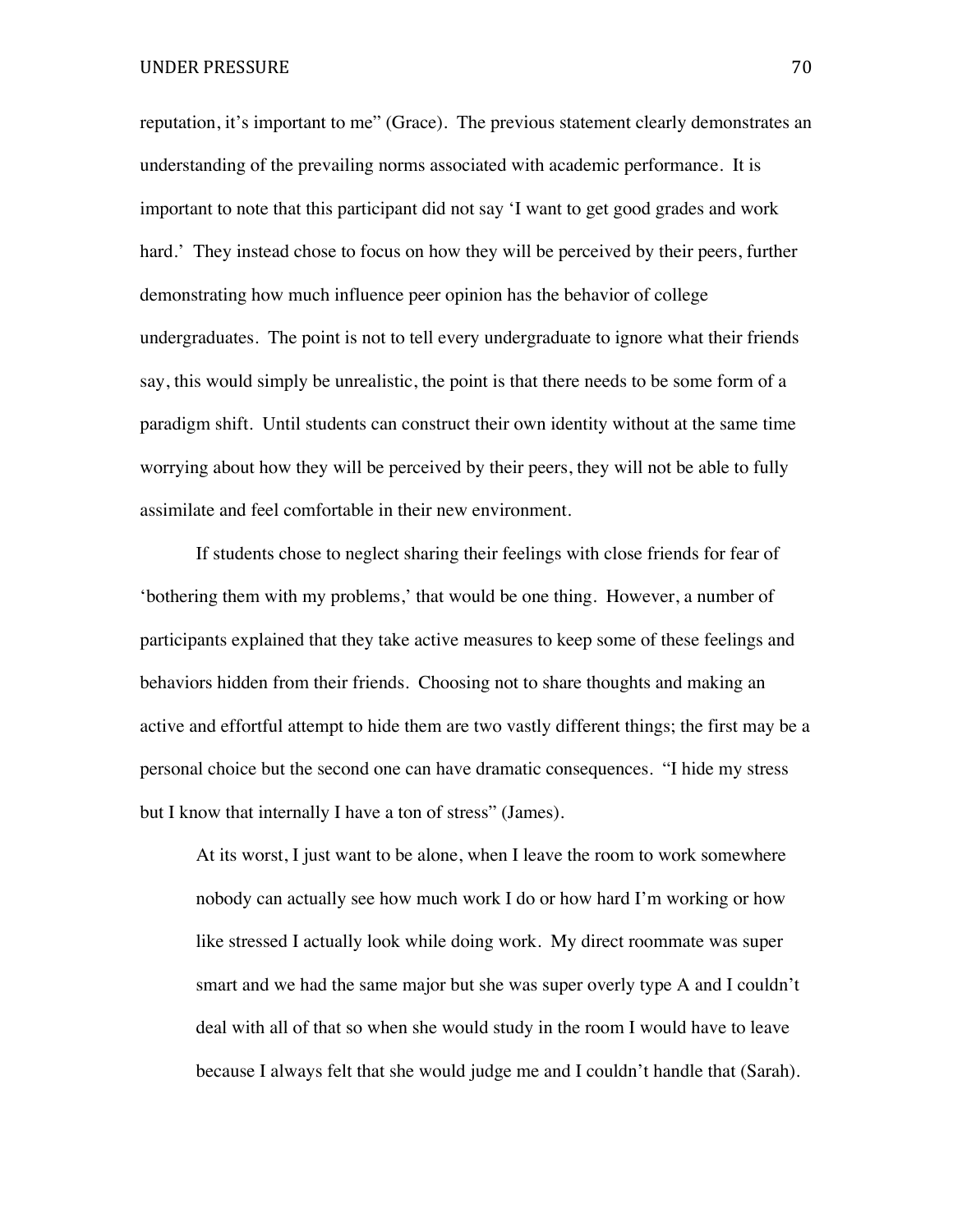The extreme sense of competition outlined above, while a healthy level can be beneficial, can create a dangerous environment where students are forced to manufacture appearances in order to maintain a certain social status.

## **Brief Summary of Findings**

The above findings were discussed in six separate sections, definitions of stress, reactions to stress, timing, organizational strategies, support group and peer opinions. Although they were discussed in isolation, it is the conclusion of this research that those factors combine to create a stress profile for each individual undergraduate. The particular definition of stress that an individual chooses to take has a direct impact on how easy/hard it will be to manage their academic stress. Individual's reactions to stress directly affect whether they effectively deal with stress (e.g. by talking to someone) or if their stress is left to ruminate (Vanderhasselt, Brose, Koster & De Raedt, 2016). The timing, referring to the time period during which an individual is taught how to deal with stress productively, dramatically impacts their ability to handle stress as first-year undergraduates. Students have a number of organizational strategies at their disposal to help manage their stress, particularly if they defined stress as a result of quantity. Support groups can be incredibly helpful as long as individuals feel comfortable enough to sincerely reach out to them and finally, peer opinions have a serious impact on how individuals choose to outwardly show their stress and subsequently, how well they deal with it.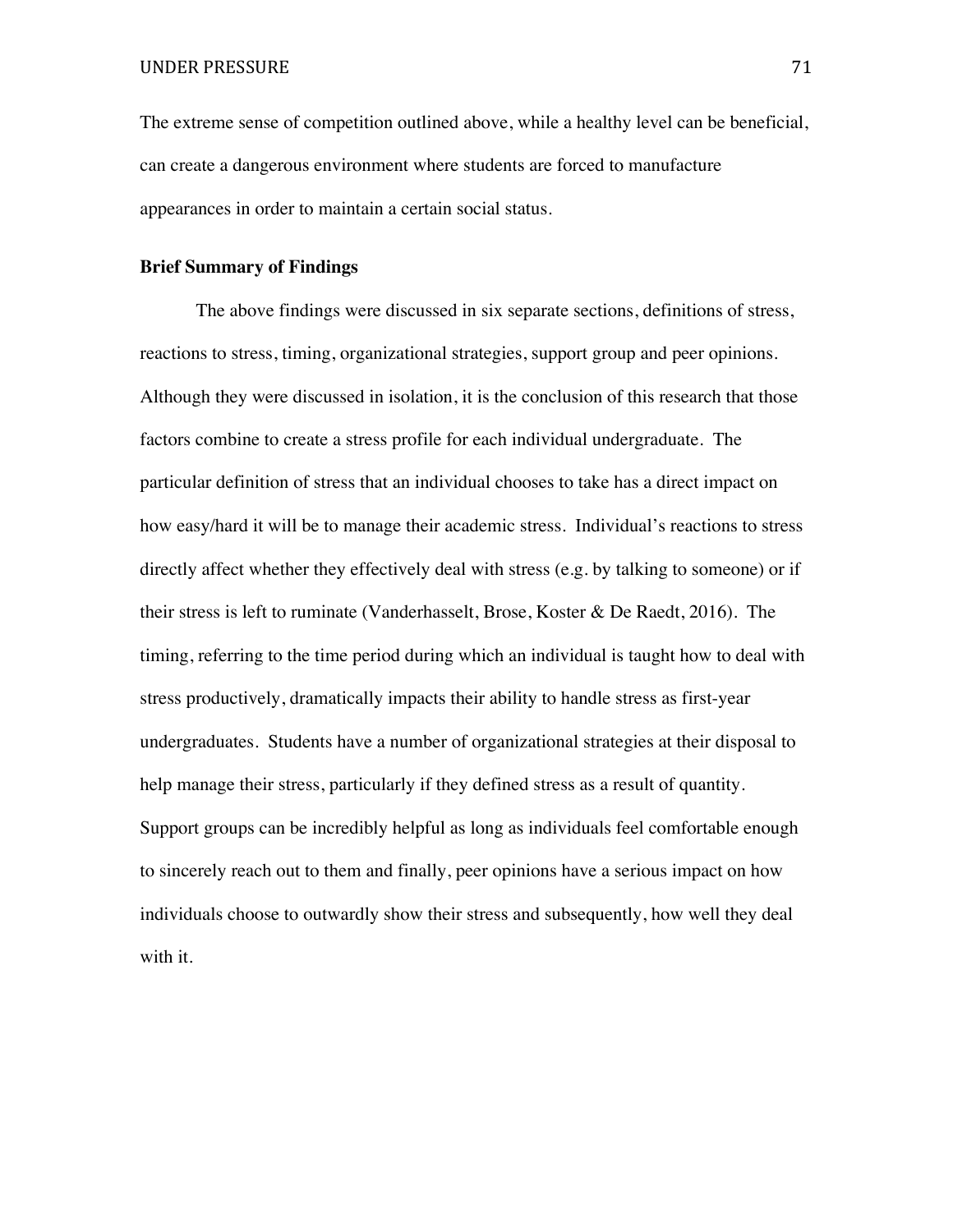## **Chapter 6: Discussion and Conclusion**

The claim that today's undergraduates are experiencing incredibly high amounts of stress cannot be refuted. (Ross, Neibling & Heckert, 1999). Therefore, in order to fully understand the issue at hand, it is important to understand it from both a quantitative and qualitative standpoint. Until now, the research surrounding stress in an academic setting has been largely quantitative (Ross, Neibling & Heckert 2008; MacGeorge, Samter & Gilihan, 2005; Misra, McKean, West, & Russo, 2000). While this is important for demonstrating that an issue exists, it does little in the way of finding a solution. The purpose of this research was not to solve the stress epidemic plaguing undergraduates across the country; rather, the goal was to gain a better understanding of the issue at hand so that further research could identify the most effective course of action.

The above research was centered on the following central questions. How does a college student's definition of stress impact their conception of their academic stress? What strategies do current college students use to prevent stress? How do current stress prevention techniques alter college student's perception of stress? After participant interviews were conducted and the data was analyzed, it became incredibly difficult to respond to these questions in isolation. The above questions are heavily dependent on one another and all relate to the six key elements that serve to make up an individual's 'stress profile.' Nonetheless, the data collected during the course of this research only further substantiated the claims made by the numerous studies that suggested that a stress epidemic is plaguing American undergraduates.

The elements outlined above, definitions of stress, reactions to stress, timing, organizational strategies, support groups and peer opinions, all combine to influence how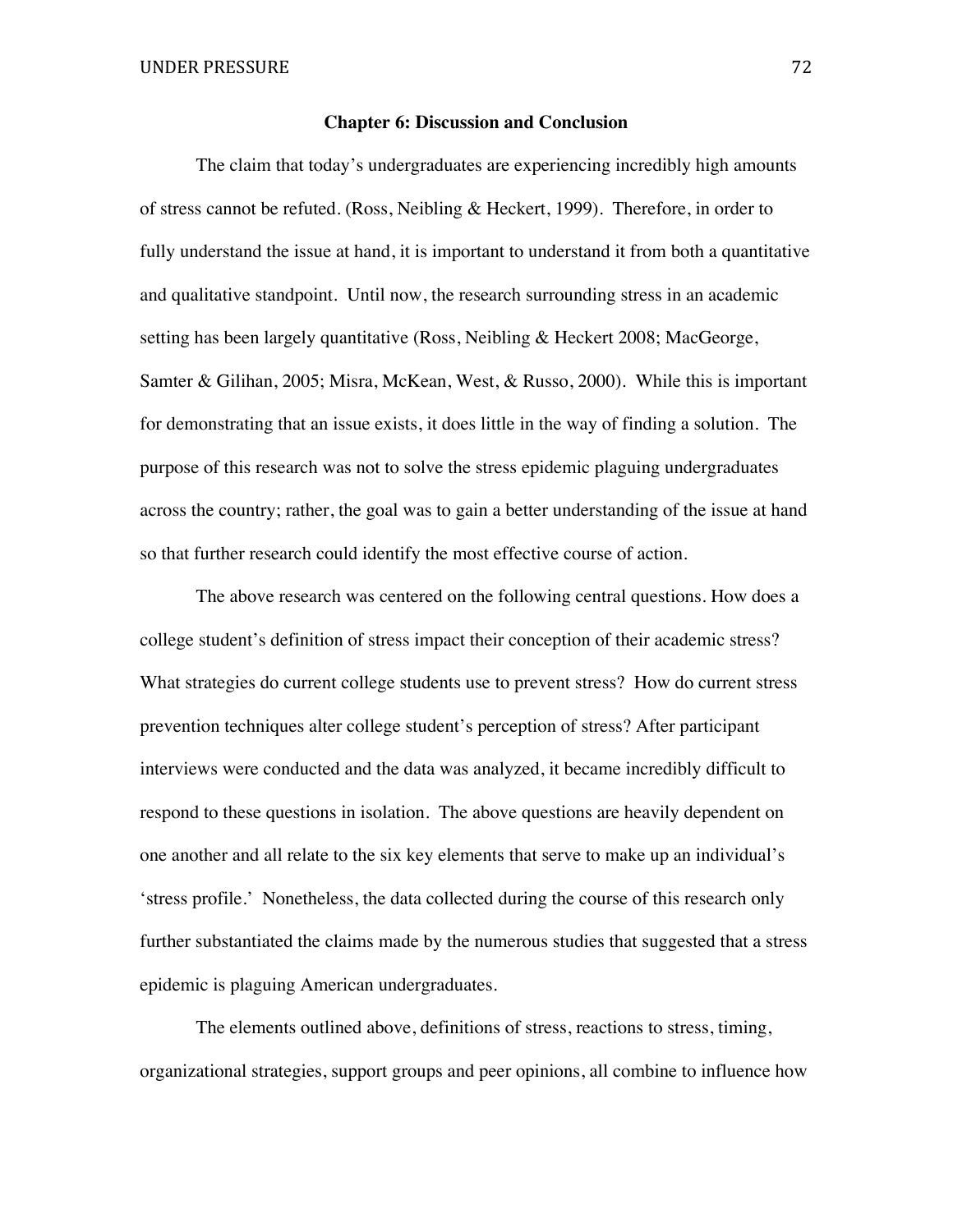an individual deals with stress. The aforementioned elements can prove to be beneficial to organizations and administrators that are involved in the development of programs that are designed and offered to help first-year students adjust to a new college environment with new, higher academic expectations. By targeting one of more of these areas, programs can attempt to intervene and aid in the stress-coping process. A number of elements outlined in the analysis pointed to the fact that education and reinforcement have been shown to significantly aid students when it comes to dealing with stress. If a program were designed that not only provided students with productive coping strategies, but also emphasized how stress is something that everyone experiences and chooses to deal with it in different ways, that program could potentially have dramatic and lasting positive effects.

When dealing with a topic such as academic stress, a topic that can have both a serious mental and physical impact, the importance of the issue cannot be overstated. This was not just another study about undergraduate study habits and their subsequent academic performance/exam scores, although the link to undergraduate academic performance and stress has been confirmed (MacGeorge, Samter & Gilihan, 2005). While it would be fair to argue that GPA and academic performance are important and may correlate to future success, it would be irresponsible to say that they are more important than physical and mental well being. Although this study was conducted using a small number of participants at a highly rigorous academic institution, the results cannot and should not be ignored.

Many of the conclusions drawn in this study were done so in an overarching or broad manner (e.g. it is important for undergraduates to learn about stress early in their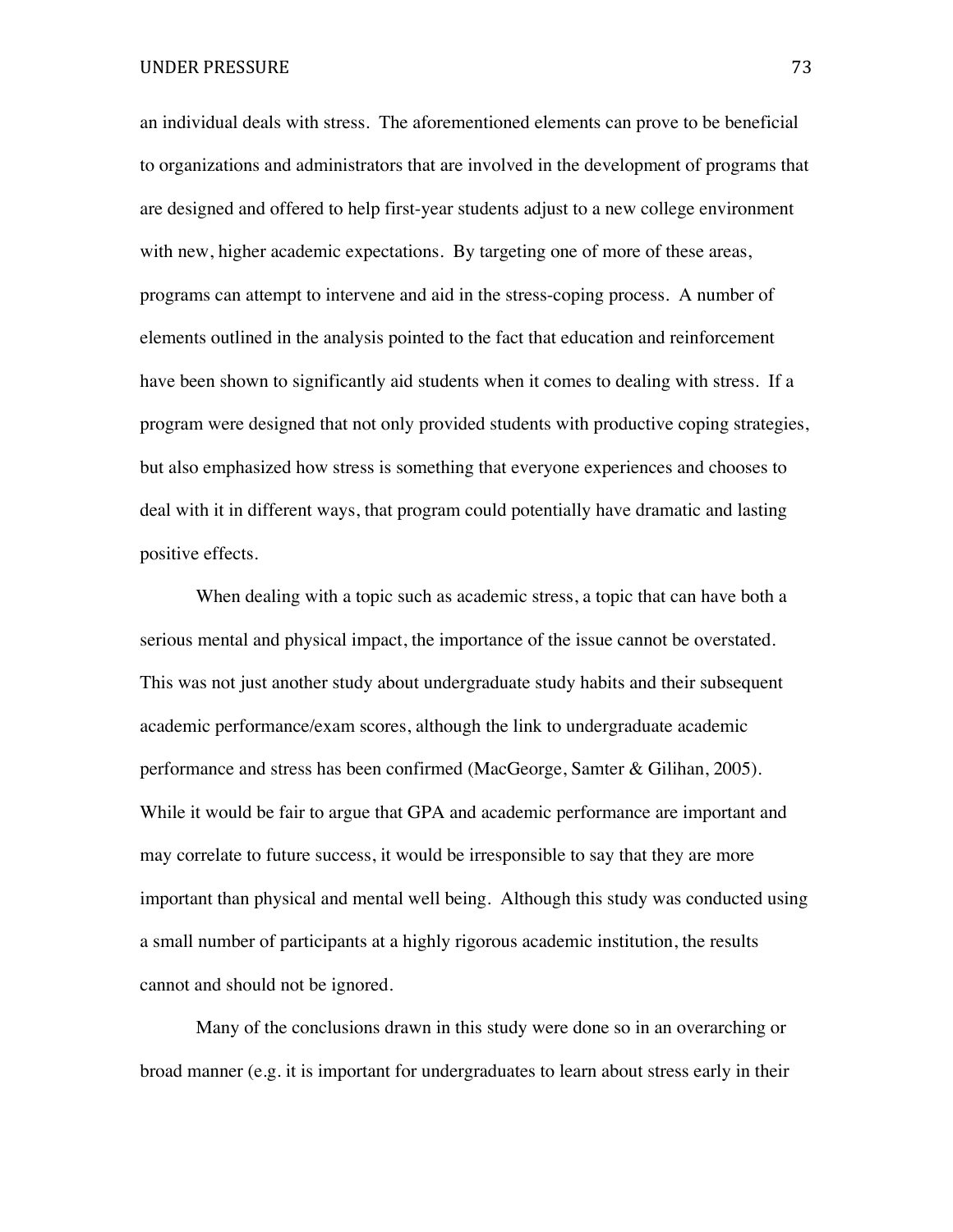academic careers). Thus, the question of 'what to do next' is an important one to ask. A number of the following strategies may be easier to implement at the college level due to the fact that a number of universities have entire offices dedicated to students' 'first year experience.' However, ideally, these practices would be incorporated at the high school and even middle school level. The simple answer to the 'what to do next' question is educate. Students need to be educated on the matter in order to improve. Whether that education comes in the form of a homeroom period focused on the rigors of college life as Elizabeth suggested, or in the form of informal meetings with a college counselor as Jacob suggested, the point is that students will arrive as undergraduates better prepared. Once at college, targeted and mandatory orientation-type classes could serve to prepare individuals not only for the traditional stressors of college, but the additional stressors that are specific to the culture and environment of that particular university. Finally, as more research continues to come out about the importance of mental health (e.g. Kahn et. al., 2015), universities should take notice and increase the number of resources available to students. For example, this could take the form of hiring more certified counselors, organizing stress relief and awareness events on campus or even periodically sending students the current research surrounding academic stress and its effects. Overall, instead of focusing on programs that only seek to prepare students academically for college, while these are important as well, high schools and colleges alike need to focus on preparing the individual to deal with an abundance of intense and potentially dangerous stressors.

In order to confidently and efficiently curb the stress epidemic present across colleges and universities, more research needs to be done. While this research sought to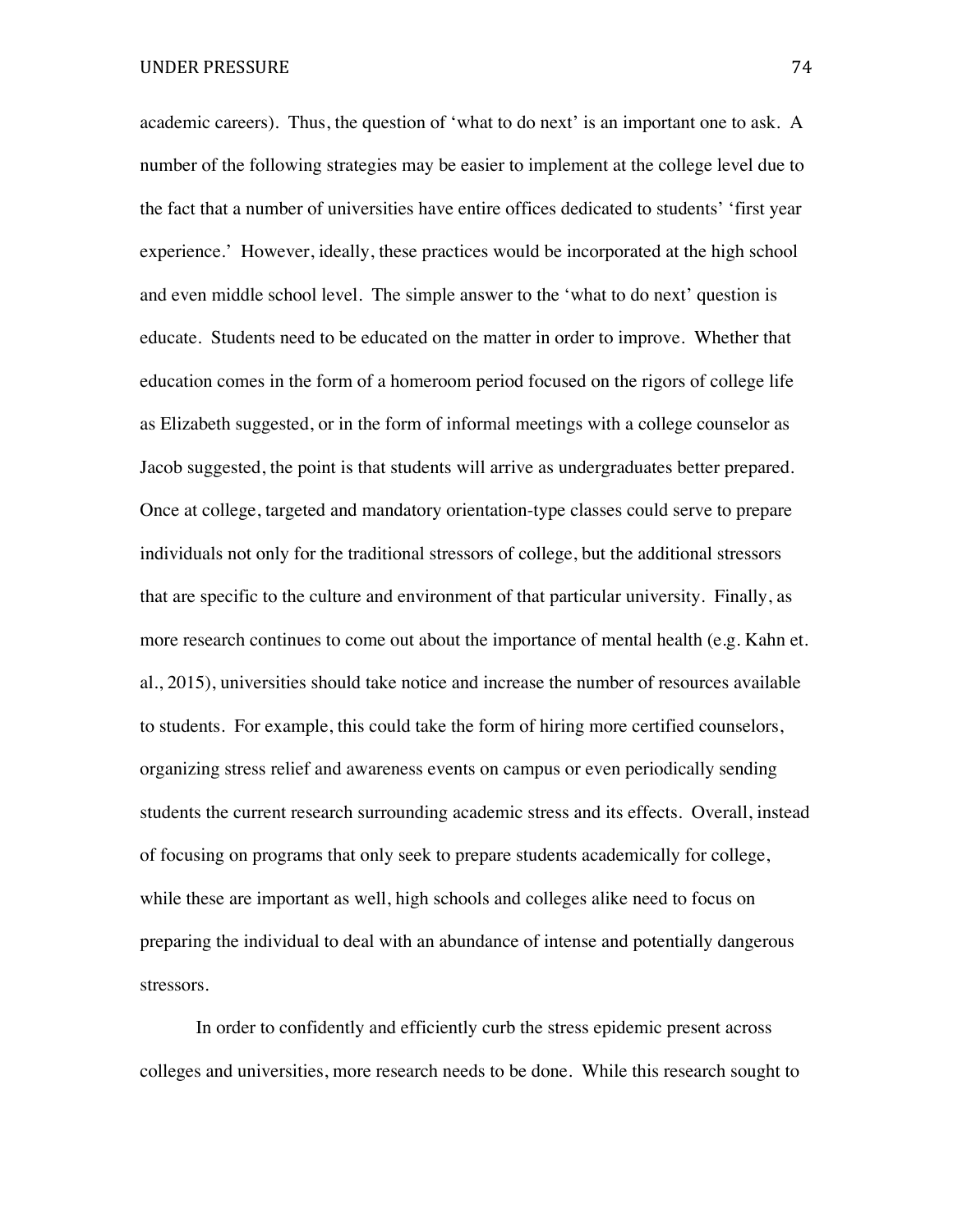deeply understand the problem, the same level of analysis needs to be done in order to determine what the best methods are for educating students. Once this has been done, it will be far easier for high schools/universities to put the proper programs in place in order for their students to succeed academically, socially, and mentally (maintain good mental health).

Why should we care? 'Everyone deals with stress it is not that big of a deal.' Opinions such as the previous statement are toxic and are becoming far too common in today's world. Although grades are important, the unfortunate reality seems to be that undergraduates have sacrificed their health and happiness in order to feed their grade obsession and that is simply unacceptable. By developing positive coping strategies, organizational strategies, and strong support groups, it is incredibly possible that undergraduates can find success academically while not sacrificing their health and happiness. We are on this Earth to be more than grade-crazed undergraduates. However, unless we can find a way to mitigate the intolerable levels of academic stress present in the current undergraduate environment, colleges and universities will continue to be filled with unhappy, unhealthy and overly stressed individuals.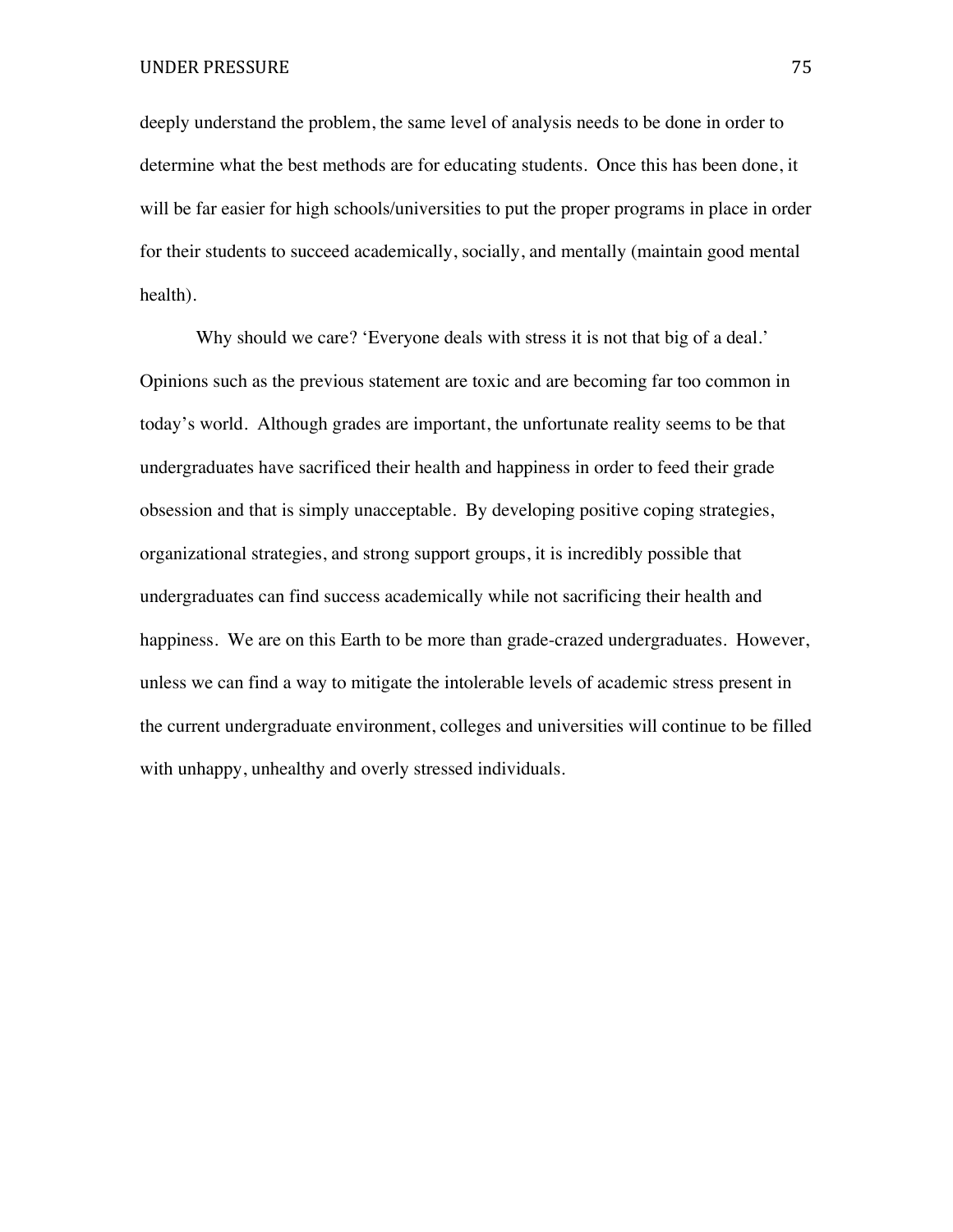## **References**

- Aon. (n.d.). Share of various sources of stress on personal activities and/or relationships in the United States as of 2016, by generation. In *Statista - The Statistics Portal*. Retrieved November 8, 2016.
- APA. (n.d.). Stress and other negative symptoms due to lack of sleep among U.S. adults in 2013. In *Statista - The Statistics Portal*. Retrieved November 8, 2016.
- APA. (n.d.). Stress management techniques reported by U.S. teens in 2013. In *Statista - The Statistics Portal*. Retrieved November 8, 2016.
- APA. (n.d.). Stress symptoms during the past month reported by U.S. teeneagers in 2013. In *Statista - The Statistics Portal*. Retrieved November 8, 2016.
- Baron, D., Hardie, T., & Roemer, R. (2009). Stress and coping. (pp. 109-120) Temple University Press.
- Basit, T. (2003). Manual or electronic? the role of coding in qualitative data analysis. *Educational Research, 45*(2), 143-154. doi:10.1080/0013188032000133548
- Bernard, M.E. Teacher beliefs and stress. J Rat-Emo Cognitive-Behav Ther (2016) 34: 209. doi:10.1007/s10942-016-0238-y
- Booth-Butterfield, M., Booth-Butterfield, S., & Wanzer, M. (2007). Funny students cope better: Patterns of humor enactment and coping effectiveness. *Communication Quarterly, 55*(3), 299-315. doi:10.1080/01463370701490232
- Burke, T. J., Ruppel, E. K., & Dinsmore, D. R. (2016). Moving away and reaching out: Young adults relational maintenance and psychosocial well-being during the transition to college. *Journal of Family Communication,16*(2), 180-187. doi:10.1080/15267431.2016.1146724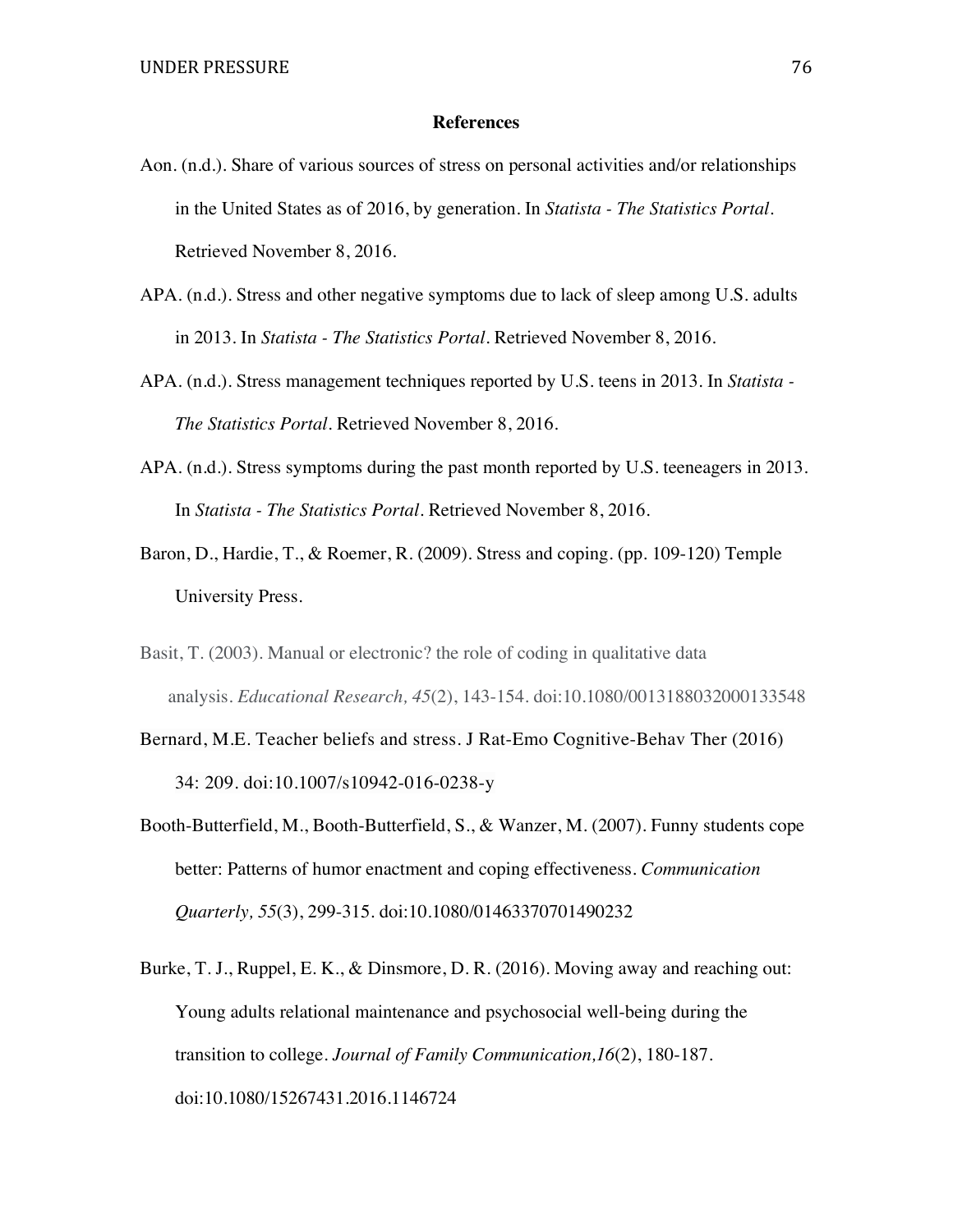- C. Ward Struthers, Raymond P. Perry, & Verena H. Menec. (2000). An examination of the relationship among academic stress, coping, motivation, and performance in college. *Research in Higher Education, 41*(5), 581-592. doi:1007094931292
- Çakır, Ö K., Ellek, N., Salehin, N., Hamamcı, R., Keleş, H., Kayalı, D. G., . . . Özbeyli, D. (2017). Protective effect of low dose caffeine on psychological stress and cognitive function. *Physiology & Behavior, 168*, 1-10. doi://dx.doi.org.proxy.bc.edu/10.1016/j.physbeh.2016.10.010
- Carton, S. T., & Goodboy, A. K. (2015). College students psychological well-being and interaction involvement in class.*Communication Research Reports, 32*(2), 180-184. doi:10.1080/08824096.2015.1016145
- Chadwick, A. E., Zoccola, P. M., Figueroa, W. S., & Rabideau, E. M. (2016). Communication and stress: Effects of hope evocation and rumination messages on heart rate, anxiety, and emotions after a stressor. *Health Communication, 31*(12), 1447-1459. doi:10.1080/10410236.2015.1079759
- Champlin, S., Pasch, K., & Perry, C. (2016). Is the consumption of energy drinks associated with academic achievement among college students? *The Journal of Primary Prevention, 37*(4), 345-359. Retrieved from doi:10.1007/s10935-016- 0437-4
- Charlton, B. G. (1992). Stress. *Journal of Medical Ethics, 18*(3), 156-159.
- Chiauzzi, E., Brevard, J., Thurn, C., Decembrele, S., & Lord, S. (2008). MyStudentBodystress: An online stress management intervention for college students. *Journal of Health Communication, 13*(6), 555-572. doi:10.1080/10810730802281668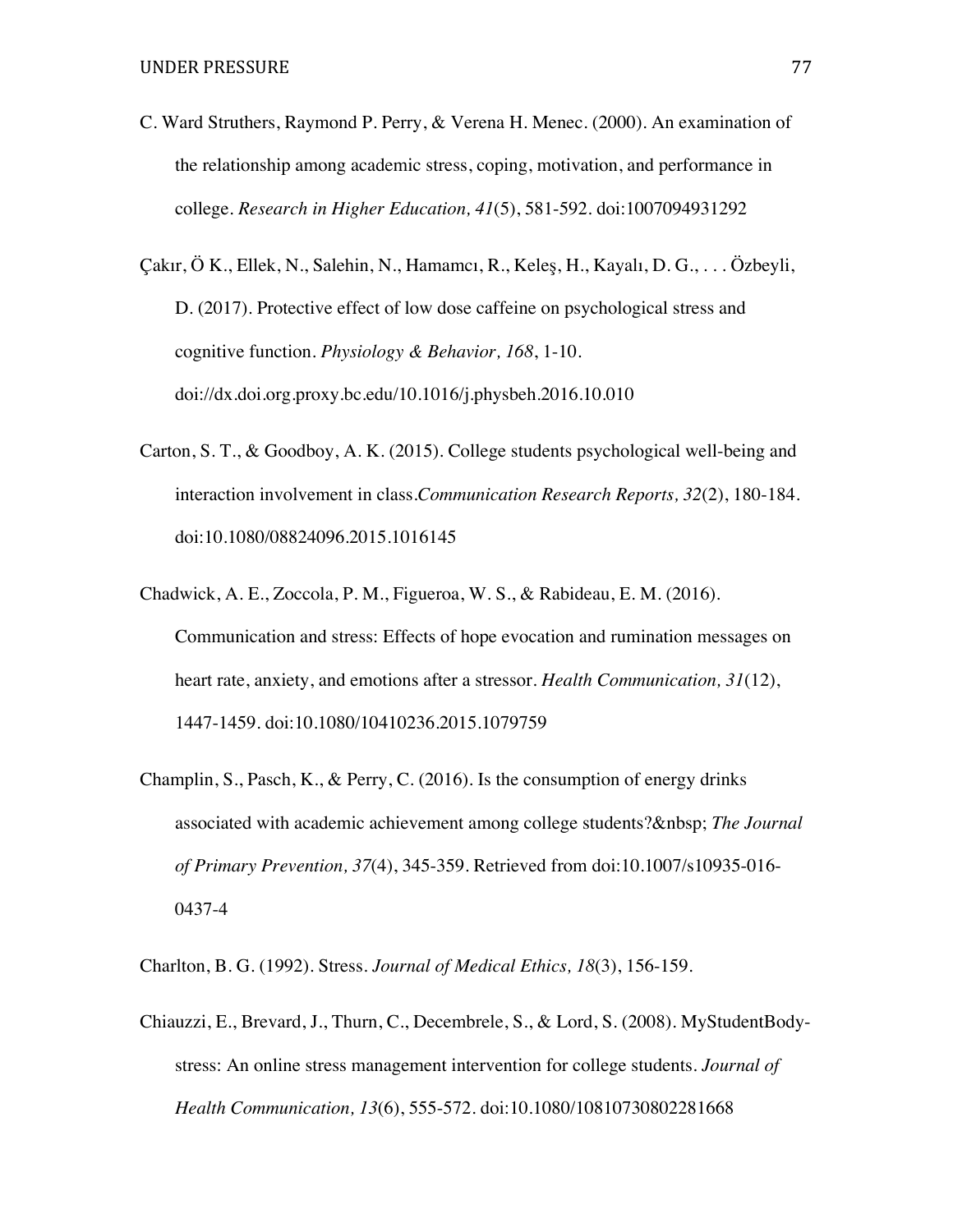- Deasy, Coughlan, Pirnom, et al. Psychological distress and lifestyle of students: implicatios for health promotion. Health Promot. Int. (2015) 30 (1):77- 87.doi: 10.1093/heapro/dau086
- Demerouti, E., Sanz-Vergel, A., Petrou, P., & van, d. H. (2016). How work–self conflict/facilitation influences exhaustion and task performance: A three-wave study on the role of personal resources. *Journal of Occupational Health Psychology, 21*(4), 391-402.
- Easwaramoorthy, M. & Zarinpoush, F. (2006). Interviewing for research. *Canada Volunteerism Initiative.*
- Eddy, P., Heckenberg, R., Wertheim, E. H., Kent, S., & Wright, B. J. (2016). A systematic review and meta-analysis of the effort-reward imbalance model of workplace stress with indicators of immune function. *Journal of Psychosomatic Research, 91*, 1-8. doi://dx.doi.org.proxy.bc.edu/10.1016/j.jpsychores.2016.10.003
- Gearhart, C. C., & Bodie, G. D. (2012). Sensory-processing sensitivity and communication apprehension: Dual influences on self-reported stress in a college student sample. *Communication Reports, 25*(1), 27-39. doi:10.1080/08934215.2012.672216
- Gonzlez-Torres, M. C., & Artuch-Garde, R. (2014). Resilience and coping strategy profiles at university: Contextual and demographic variables. *Electronic Journal of Research in Educational Psychology, 12*(3), 621-648. doi:10.14204/ejrep.34.14032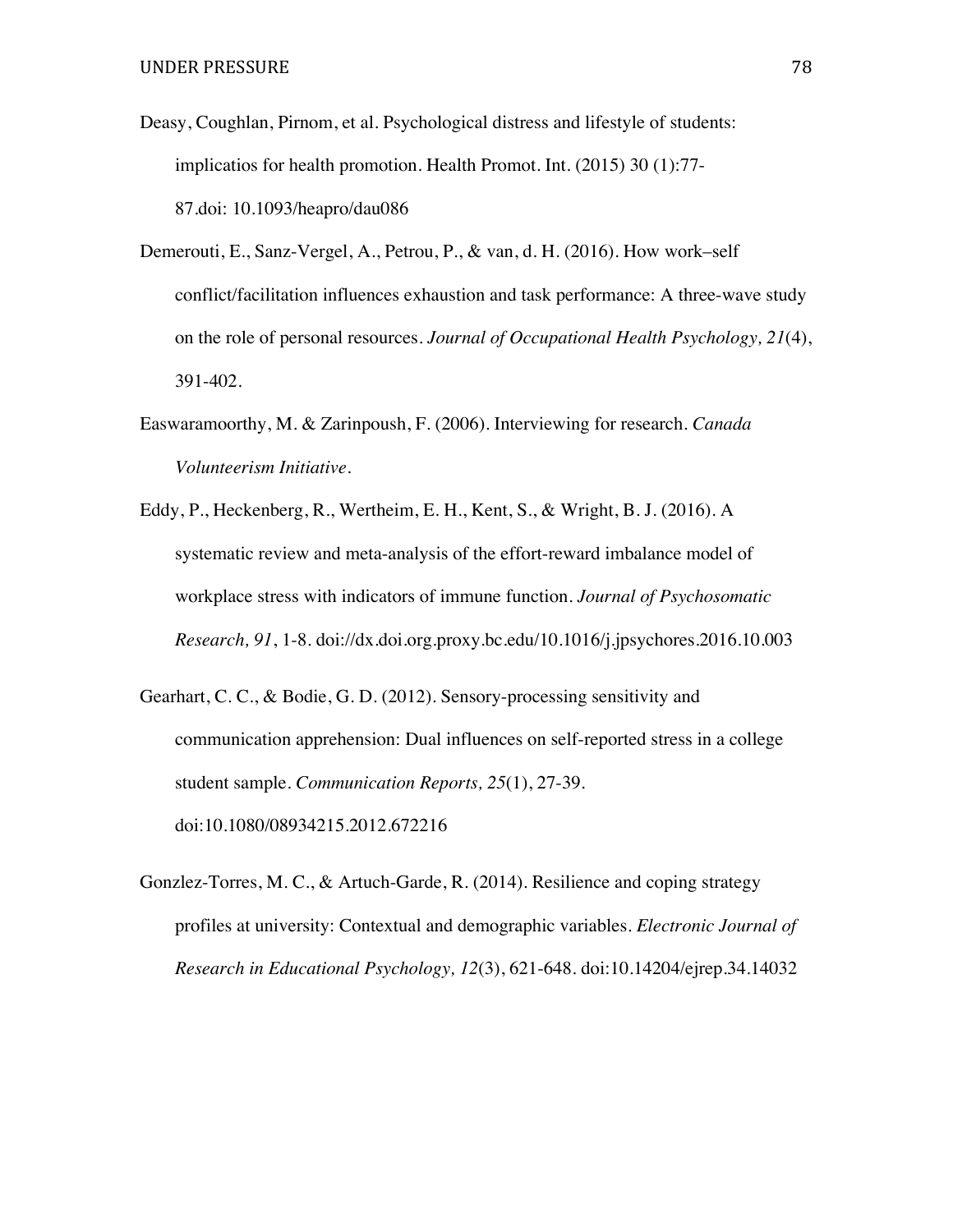- Graham, C. & Ruiz Pozuelo. Happiness, stress, and age: how the U curve varies across people and places. J. J Popul Econ (2017) 30: 225. doi:10.1007/s00148- 016-0611-2
- Harrell, C. S., Gillespie, C. F., & Neigh, G. N. (2016). Energetic stress: The reciprocal relationship between energy availability and the stress response. *Physiology & Behavior, 166*, 43-55. doi://dx.doi.org.proxy.bc.edu/10.1016/j.physbeh.2015.10.009
- Hoorelbeke, K., Koster, E. H. W., Vanderhasselt, M., Callewaert, S., & Demeyer, I. (2015). The influence of cognitive control training on stress reactivity and rumination in response to a lab stressor and naturalistic stress.*Behaviour Research and Therapy, 69*, 1-10. doi://dx.doi.org.proxy.bc.edu/10.1016/j.brat.2015.03.010
- Khan, A., Hamdan, A.R., Ahmad, R. et al. Problem-Solving coping and social support as mediators of academic stress and suicidal ideation among Malaysian and Indian adolescents. Community Mental Health J (2016) 52: 245. doi:10.1007/s10597-015-9937-6
- Kim, Y.Y. (2001). Becoming intercultural: An integrative theory of communication and cross cultural adaptation. *Sage Publications, Inc.*
- Liu, L., Wang, L., Ren, J., & Liu, C. (2017). Promotion/prevention focus and creative performance: Is it moderated by evaluative stress? *Personality and Individual Differences, 105*, 185-193. doi://dx.doi.org.proxy.bc.edu/10.1016/j.paid.2016.09.054
- MacGeorge, E. L., Samter, W., & Gillihan, S. J. (2005). Academic stress, supportive communication, and health.*Communication Education, 54*(4), 365-372. doi:10.1080/03634520500442236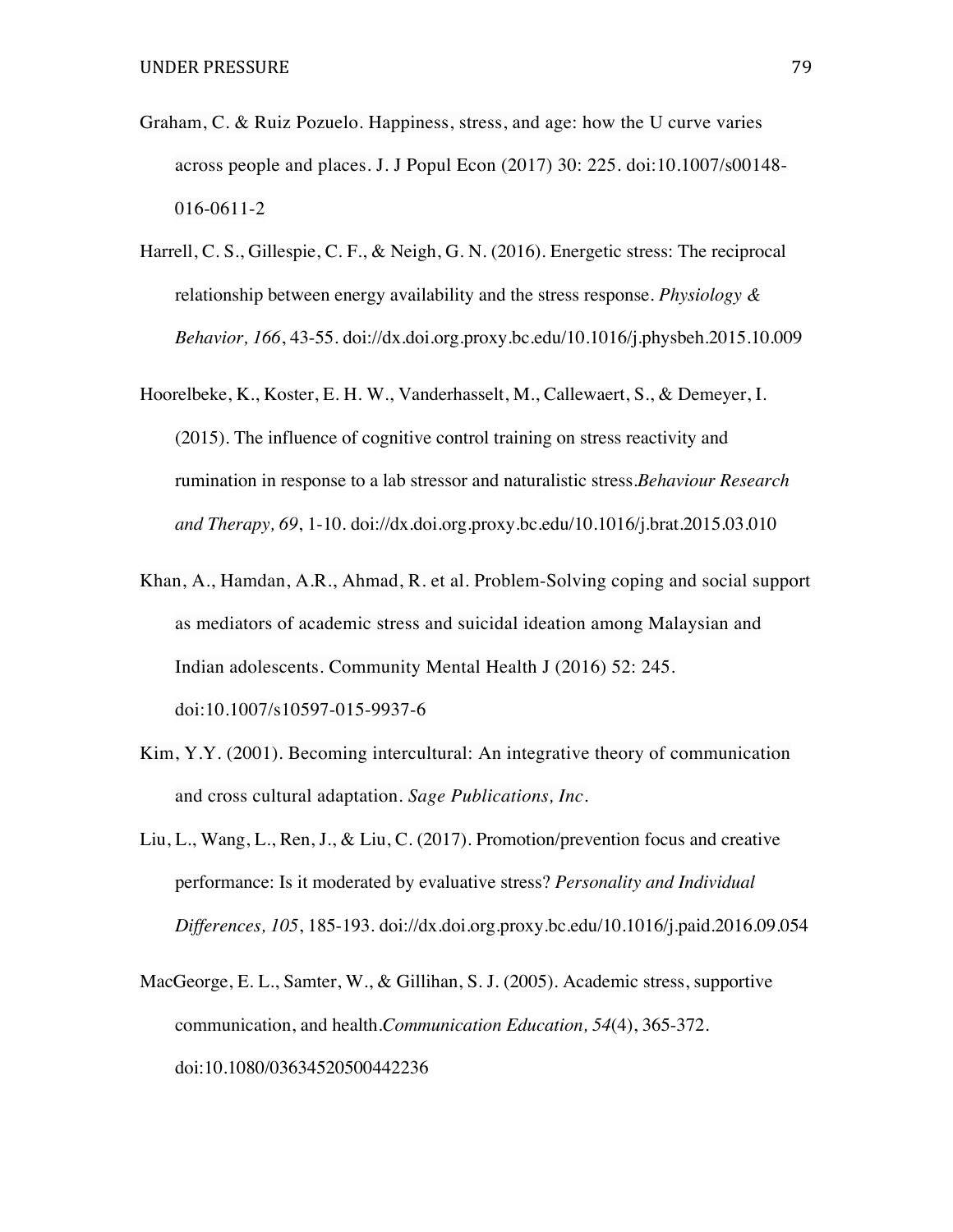- Mansson, D. H. (2013). College students' mental health and their received affection from their grandparents.*Communication Research Reports, 30*(2), 157-168. doi:10.1080/08824096.2012.763028
- Mason, M.J., Zaharakis, N.M. & Sabo. Reducing social stress in urban adolescents with peer network counseling. R. J Child Fam Stud (2016) 25: 3488. doi:10.1007/s10826-016-0515-5
- McGonigal, K. (2013). *Kelly McGonigal: How to make stress your friend.* [video file]. Retrieved from: https://www.ted.com/talks/kelly\_mcgonigal\_how\_to\_make\_stress\_your\_friend/fo

otnotes#t-311958.

- McKinley, C. (2013). Applying a distress-deterring approach to examine how emotional support predicts perceived stress and stress-related coping response. *Southern Communication Journal, 78*(5), 387-404. doi:10.1080/1041794X.2013.839737
- Merrill, J. E., Wardell, J. D., & Read, J. P. (2014). Drinking motives in the prospective prediction of unique alcohol-related consequences in college students. *Journal of Studies on Alcohol and Drugs, 75*(1), 93-102. doi:10.15288/jsad.2014.75.93
- Miczo, N., Miczo, L. A., & Johnson, M. (2006). Parental support, perceived stress, and illness-related variables among first-year college students. *Journal of Family Communication, 6*(2), 97-117. doi:10.1207/s15327698jfc0602\_1
- Misra, R., McKean, M., West, S., & Russo, T. (2000). Academic stress of college students: Comparison of student and faculty perceptions. *College Student Journal, 34*, 236+.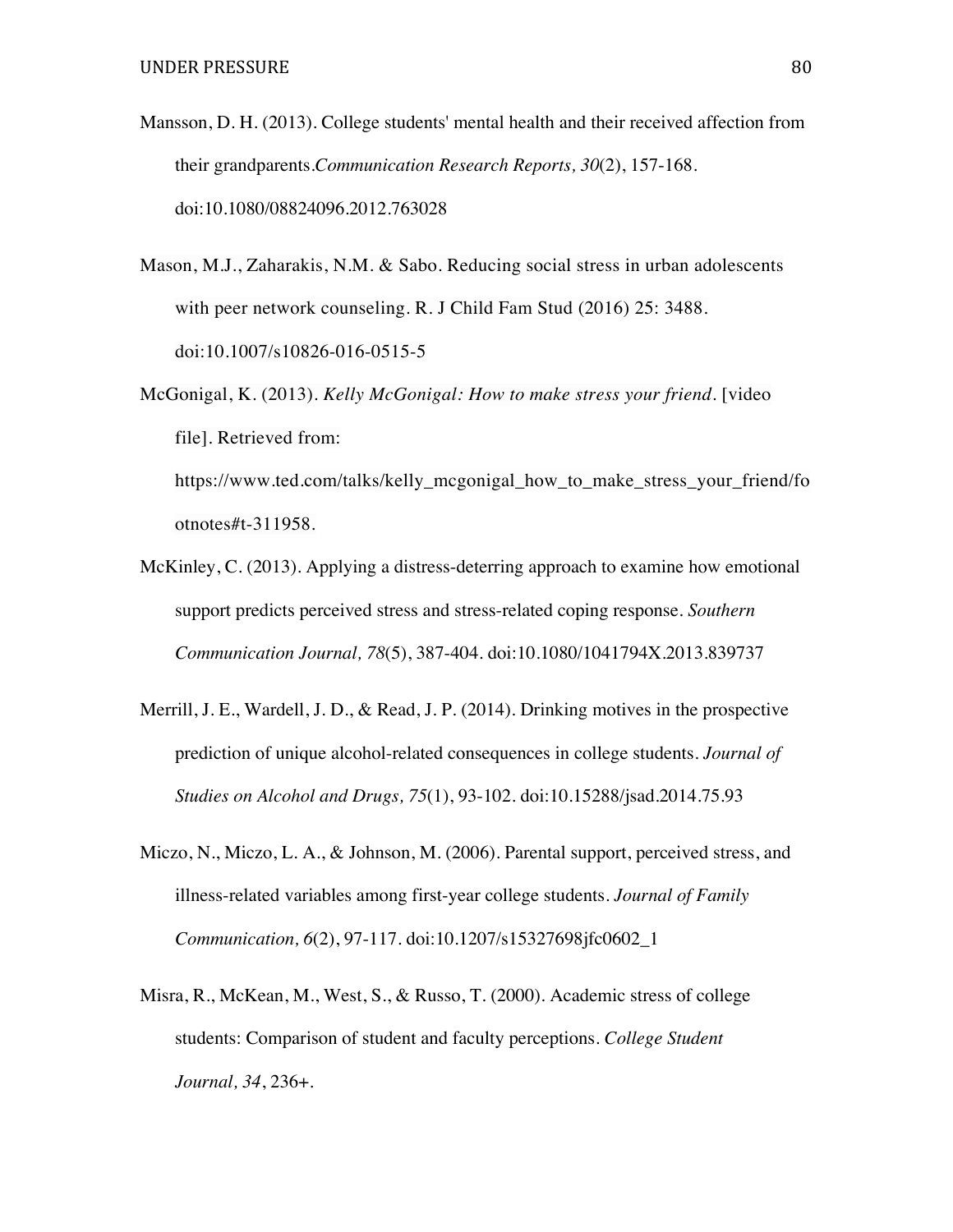- Morazes, J. L. (2016). Educational background, high school stress, and academic success. *Children and Youth Services Review, 69*, 201-209. doi://dx.doi.org.proxy.bc.edu/10.1016/j.childyouth.2016.08.008
- Pauley, P. M., & Hesse, C. (2009). The effects of social support, depression, and stress on drinking behaviors in a college student sample. *Communication Studies, 60*(5), 493-508. doi:10.1080/10510970903260335
- Persike, M. & Seiffge-Krenke, I. Competence in coping with stress in adolescents form three regions of the world. J Youth Adolescence (2012) 41: 863. doi:10.1007/s10964-011-9719-6
- Pitts, M. (2009). Identity and the role of expectations, stress, and talk in short-term student sojourner adjustment: An application of the integrative theory of communication and cross-cultural adaptation. *International Journal of Intercultural Relations., 33*(6), 450-462.
- Ponnet, K., Wouters, E., Walrave, M., Heirman, W., & Van Hal, G. (2015). Predicting students' intention to use stimulants for academic performance enhancement. *Substance use & Misuse, 50*(3), 275-282. doi:10.3109/10826084.2014.952446
- Ross, S. E., Neibling, B. C., & Heckert, T. M. (1999). Sources of stress among college students. *College Student Journal, 33*(2), 312-317.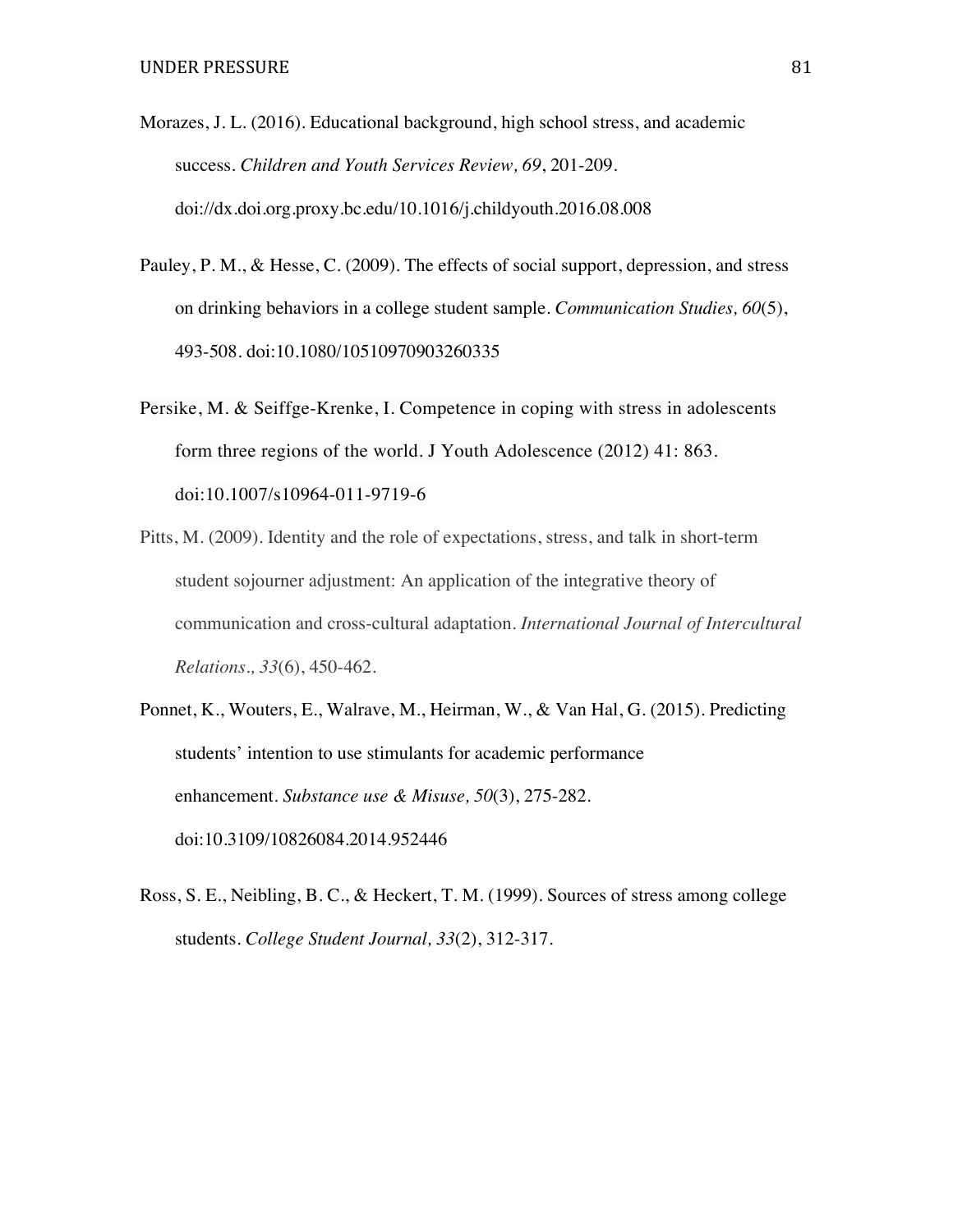- Russell, L. D., & Arthur, T. (2016). "That's what 'college experience' is": Exploring cultural narratives and descriptive norms college students construct for legitimizing alcohol use. *Health Communication, 31*(8), 917-925. doi:10.1080/10410236.2015.1018700
- Sadler, A. M., & Bailey, S. J. (2016). Repeated daily restraint stress induces adaptive behavioural changes in both adult and juvenile mice. *Physiology & Behavior, 167*, 313-323. doi://dx.doi.org.proxy.bc.edu/10.1016/j.physbeh.2016.09.014
- Sears, D., & Freedman, J. (1967). Selective Exposure to Information: A Critical Review. *The Public Opinion Quarterly,31*(2), 194-213. Retrieved from http://www.jstor.org.proxy.bc.edu/stable/2747198
- Simple Habit-Meditation (2017). *Simple Habit, Inc.* Retrieved from simplehabit.com
- Stoltzfus, K. M., & Farkas, K. J. (2012). Alcohol use, daily hassles, and religious coping among students at a religiously affiliated college. *Substance use & Misuse, 47*(10), 1134-1142. doi:10.3109/10826084.2011.644843
- Stvan, L. S. (2013). Stress management: Corpus-based insights into vernacular interpretations of stress.*Communication & Medicine (Equinox Publishing Group), 10*(1), 81-93. doi:10.1558/cam.v10i1.81
- Valerio, T. D., Kim, M. J., & Sexton-Radek, K. (2016). Association of stress, general health, and alcohol use with poor sleep quality among U.S. college students. *American Journal of Health Education, 47*(1), 17-23. doi:10.1080/19325037.2015.1111173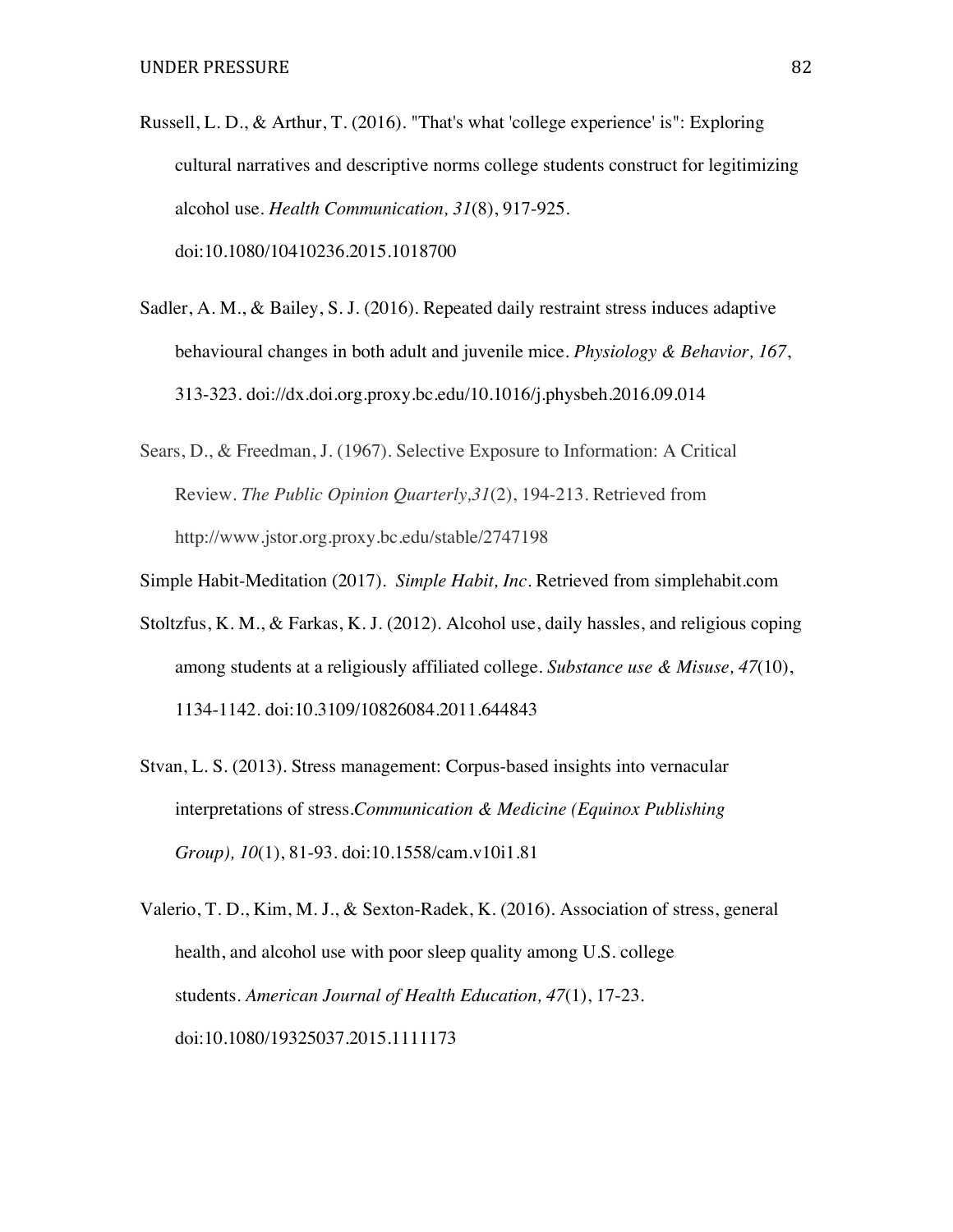Vanderhasselt, M., Brose, A., Koster, E. H. W., & De Raedt, R. (2016). Co-variation between stressful events and rumination predicts depressive symptoms: An eighteen months prospective design in undergraduates.*Behaviour Research and Therapy, 87*, 128-133. doi://dx.doi.org.proxy.bc.edu/10.1016/j.brat.2016.09.003

Wemm, S., Fanean, A., Baker, A., Blough, E. R., Mewaldt, S., & Bardi, M. (2013). Problematic drinking and physiological responses among female college students. *Alcohol, 47*(2), 149-157. doi://dx.doi.org.proxy.bc.edu/10.1016/j.alcohol.2012.12.006

Whitaker, R. C., Dearth-Wesley, T., & Gooze, R. A. (2015). Workplace stress and the quality of teacher–children relationships in head start. *Early Childhood Research Quarterly, 30, Part A*, 57-69. doi://dx.doi.org.proxy.bc.edu/10.1016/j.ecresq.2014.08.008

- Wisse, B., & Sleebos, E. (2016). When change causes stress: Effects of self-construal and change consequences.*Journal of Business & Psychology, 31*(2), 249-264. doi:10.1007/s10869-015-9411-z
- Wright, K. B. (2012). Emotional support and perceived stress among college students using facebook.com: An exploration of the relationship between source perceptions and emotional support. *Communication Research Reports, 29*(3), 175-184. doi:10.1080/08824096.2012.695957
- Wright, K. B., King, S., & Rosenberg, J. (2014). Functions of social support and selfverification in association with loneliness, depression, and stress. *Journal of Health Communication, 19*(1), 82-99. doi:10.1080/10810730.2013.798385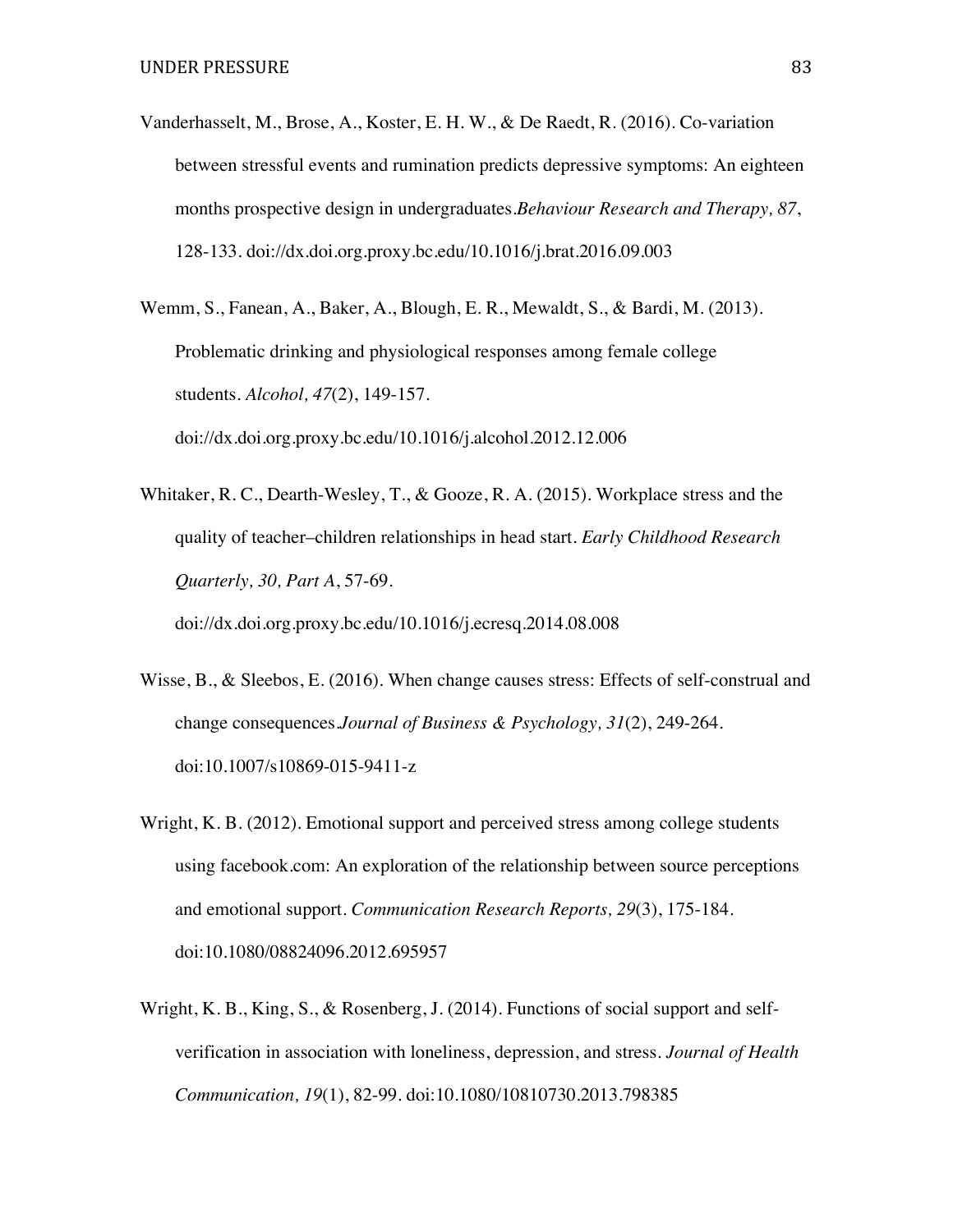- Yildirim, N., Karaca, A., Cangur, S., Acikgoz, F., & Akkus, D. (2017). The relationship between educational stress, stress coping, self-esteem, social support, and health status among nursing students in turkey: A structural equation modeling approach. *Nurse Education Today, 48*, 33-39. doi://dx.doi.org.proxy.bc.edu/10.1016/j.nedt.2016.09.014
- Zajonc, R. B. (1968). Attitudinal effects of mere exposure. *Journal of Personality and Social Psychology, 9*(2), 1-27. doi:http://dx.doi.org.proxy.bc.edu/10.1037/h0025848
- Zheng, X., & Lee, M. K. O. (2016). Excessive use of mobile social networking sites: Negative consequences on individuals. *Computers in Human Behavior, 65*, 65-76. doi://dx.doi.org.proxy.bc.edu/10.1016/j.chb.2016.08.011